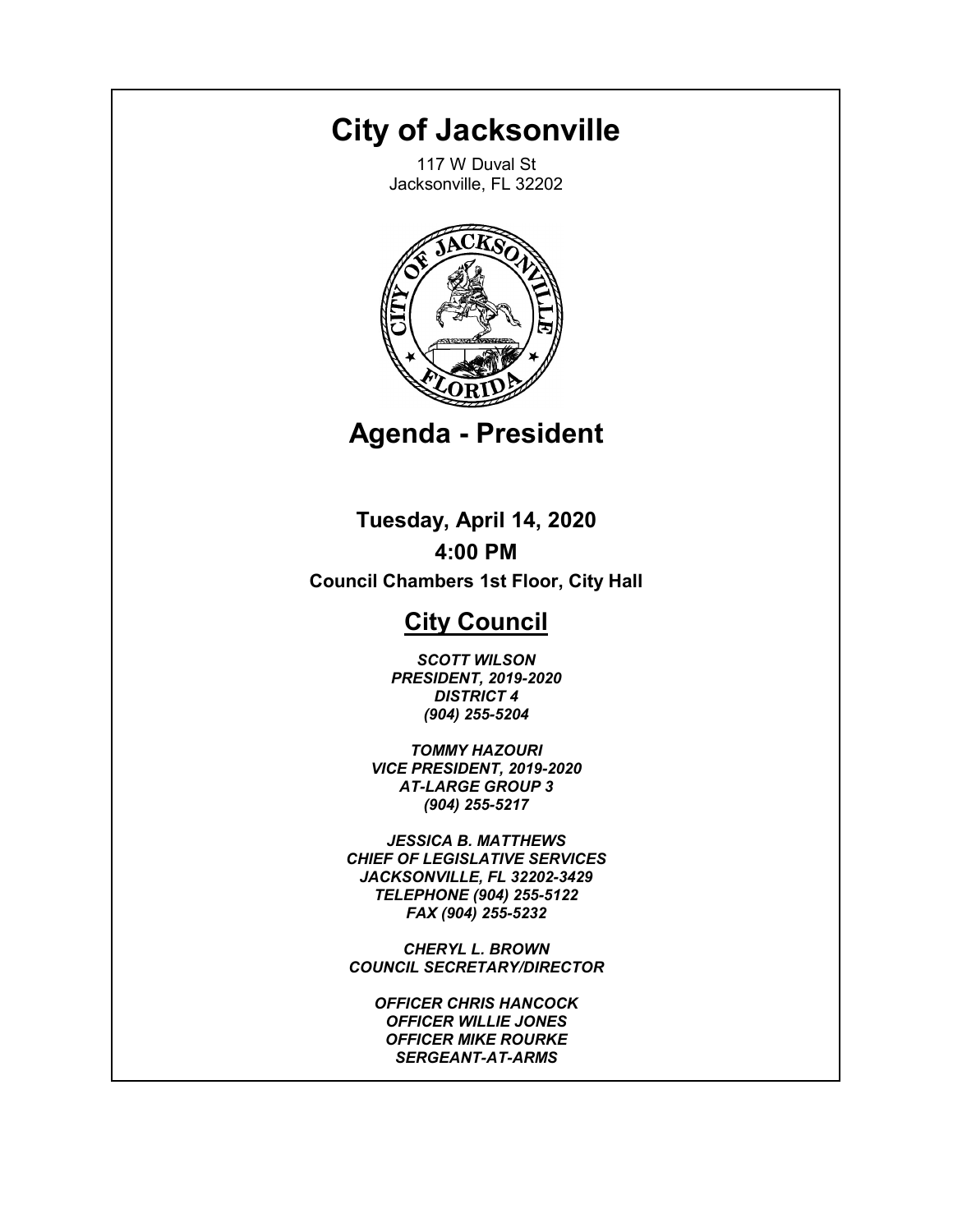#### **INVOCATION - Council Member Terrance Freeman**

**PLEDGE OF ALLEGIANCE - Council Member Terrance Freeman**

**ROLL CALL**

**APPROVE MINUTES of Regular Meeting of March 10, 2020, Special Meeting on March 16, 2020, and Virtual Emergency Special Meeting of April 6, 2020.**

**COMMITTEE MEETINGS FOR THE WEEK OF April 20-21, 2020.**

**Zoom Meeting format has been adopted in an effort to encourage social distancing and in accordance with Gov. DeSantis' Executive Order Number 20-69, "Local government bodies may utilize communications media technology, such as telephonic and video conferencing, as provided in section 120.54(5)(b)2., Florida Statutes." The Council will operate under the provisions of Ordinance 2020-200-E as enacted by the Council on April 6, 2020 and signed by the Mayor on April 7th, 2020 hereto attached.**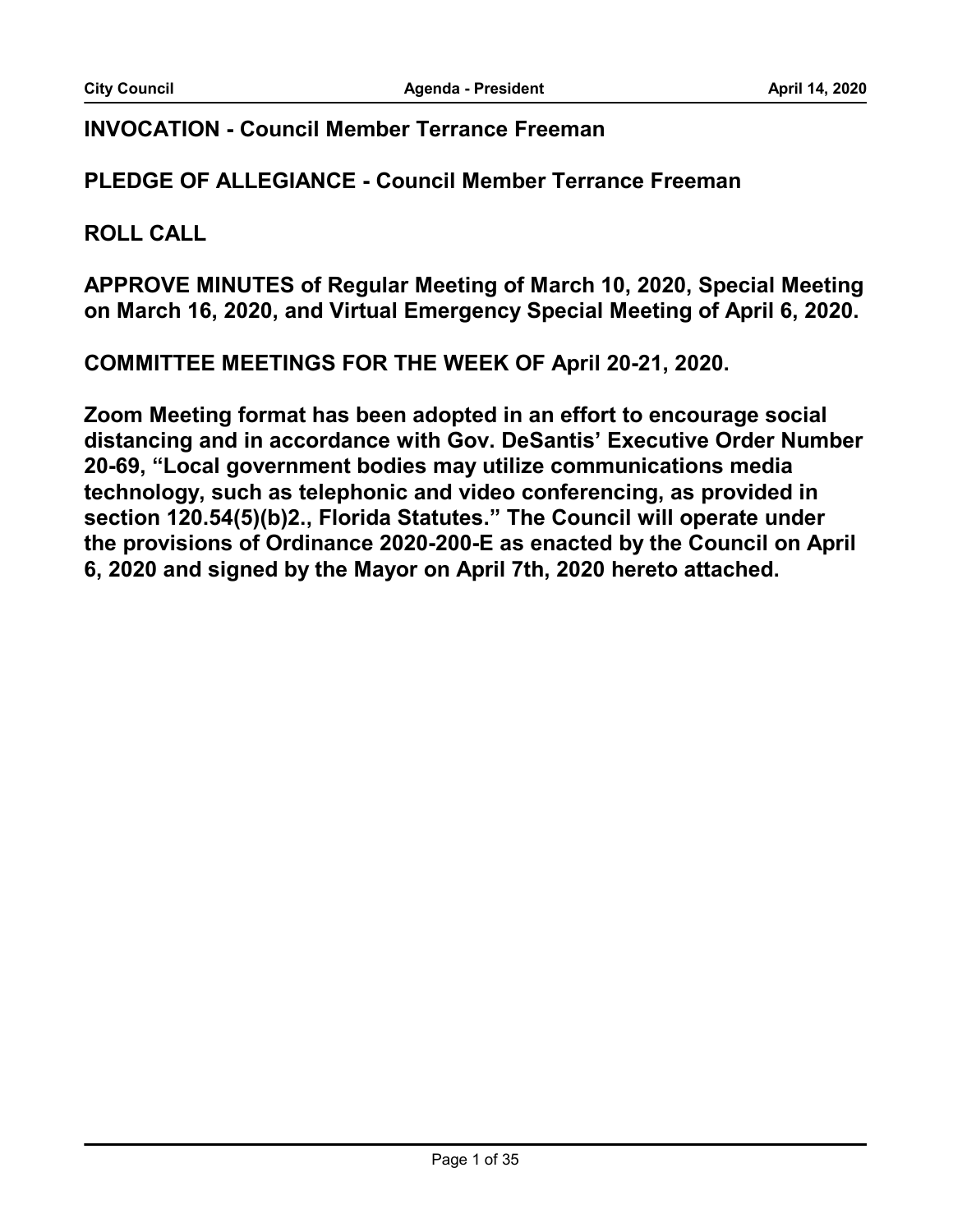#### **Public Hearings and Public Participation**

**For matters which have state-mandated public hearings pursuant to Chapter 166, Florida Statutes, and the Jacksonville Ordinance Code, including quasi-judicial matters and those items which fall under the public participation requirements of Section 286.0114, Florida Statutes, the Council must allow for the public to provide their comments by participation in the CMT meeting or by electronic mail, written comment, or other stated method, as applicable. Instructions for the public as to the methods of communication should be provided in the notice.** 

**These communications from the public shall be read into the record (up to the 3 minute time limit) prior the Council taking action on the item provided that the public statement must be sent to a proscribed address within the time permitted (for instance, the first email address created for comments is ccmeeting04142020@coj.net and others email addresses will be created using future Council meeting dates).**

 **For statements sent for a regular noticed Council meeting scheduled for 5:00 p.m. or later, the statement must be received by 12:00 noon the day of the Council meeting. For special Council or Council committee meetings set for times prior to 5:00 p.m., the statement must be received by 2:00 p.m. the prior business day. So for example, if individuals want to submit comments to committee meetings, they would use the same email address for Council meetings and submit their comments for Monday committee meetings by 2:00 p.m. the Friday prior to committee meeting occurring on Monday or for Tuesday committee meetings, 2:00 p.m. the Monday prior to the Tuesday committee meetings.**

#### **Email address created for comments is ccmeeting04142020@coj.net**

If a person decides to appeal any decision made by the Council with respect to any matter considered at such meeting, such person will need a record of the proceedings, and for such purposes, such person may need to ensure that a verbatim record of the proceedings is made, which record includes the testimony and evidence upon which the appeal is to be based.

> The Next Council meeting will be held April 28, 2020. To Access Council & Committee Agendas on the Web: http//www.coj.net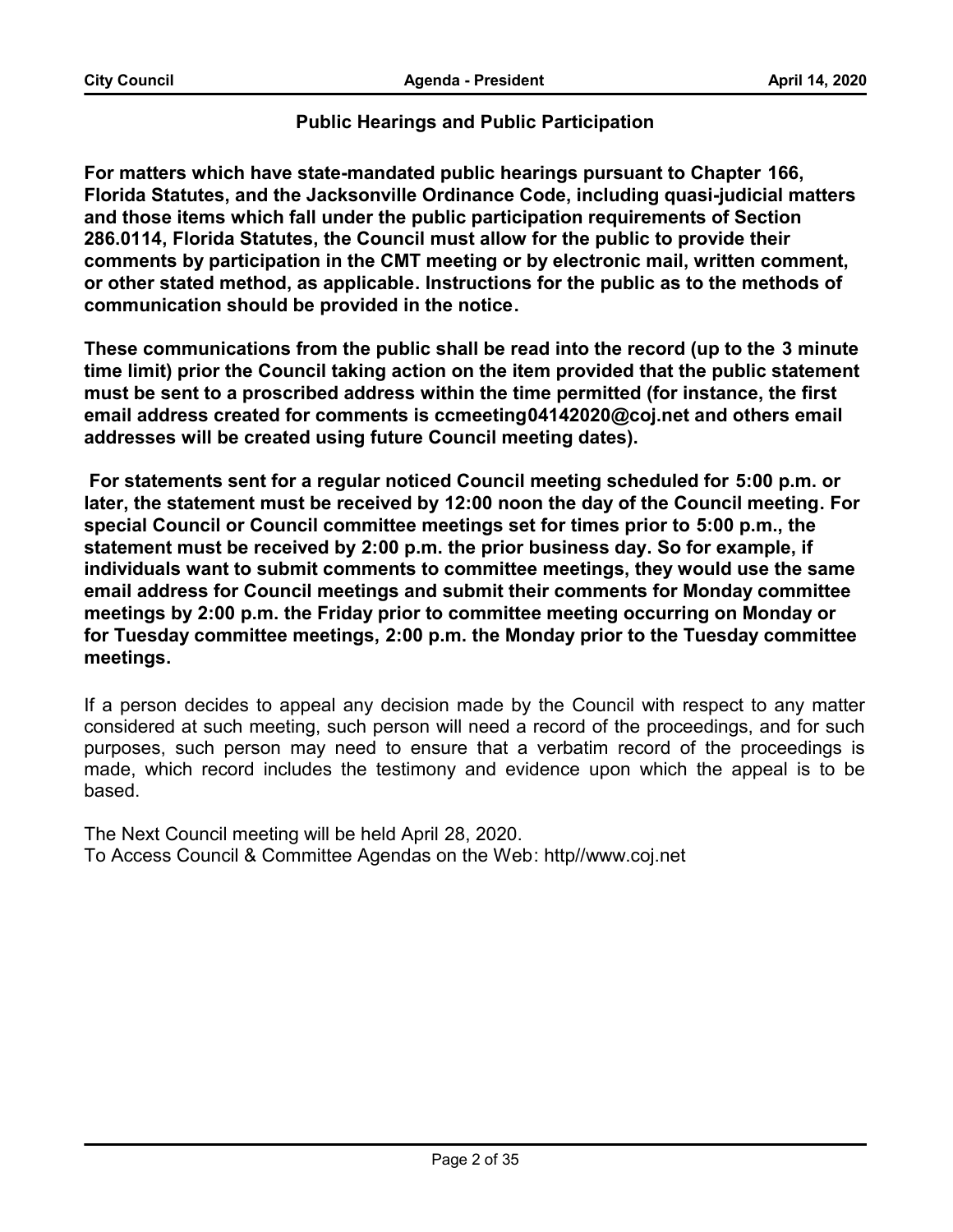### **COMMUNICATION(S) FROM THE MAYOR AND OTHER ENTITIES: FOR COUNCIL MEETING March 24, 2020 and April 14, 2020.**

**OFFICE OF MAYOR - Enclosed are the Resolutions and Ordinances which were passed by the Council in an Emergency Session on April 6, 2020.** 

 **OFFICE OF MAYOR - Enclosed are the Resolutions and Ordinances which were passed by the Council in Regular Session on March 10, 2020.** 

**OFFICE OF COUNCIL AUDITOR - Submitted the Real Estate Audit Released on March 12, 2020 Dated August 15, 2019 Report #832**

**OFFICE OF THE MAYOR - Submitted the Global Cities Initiative (GCI) 4th Quarter Report (November 1 – January 31, 2020 required by Ordinance 2016-800**

**OFFICE OF COUNCIL AUDITOR - Submitted the Follow-up on Tax Collector's Office – Collections and Remittance of City Funds Audit Report #754B**

**\****CLERK READS\**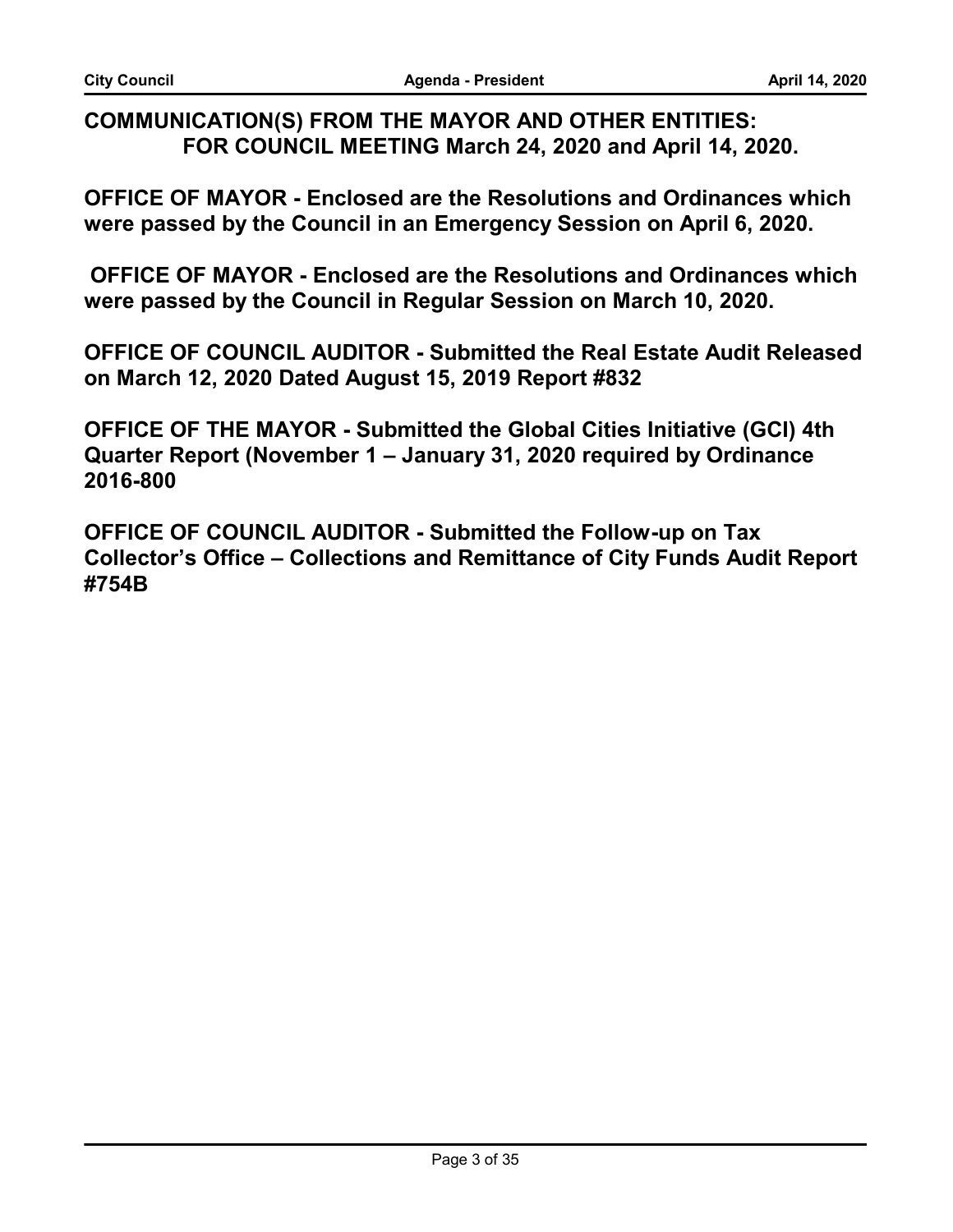# **CONSENT AGENDA (2020-151;2020-153;2020-156;2020-158;2020-189;2020-191-192;2020-194;202 0-196-198)**

- RESO Appt Susan McCullough as Member of Jax Duval County Council on Elder Affairs, as Council District 14 Rep, Filling Seat Formerly held by Henry W. Cook, Pursuant to Chapt 82, Ord Code, for 1st Full Term End 6/30/21. (Distel) (Introduced by CM DeFoor) 2/25/20 CO Introduced: R 3/3/20 R Read 2nd & Rerefer 3/10/20 CO Read 2nd & Rereferred: R 3/17/20 R Meeting Cancelled COVID-19/Emergency-No Action 3/24/20 CO Meeting Cancelled COVID-19/Emergency-No Action 4/7/20 R Withdraw 7-0 **1.** [2020-0151](http://jaxcityc.legistar.com/gateway.aspx?m=l&id=/matter.aspx?key=2214)
- RESO Conf Appt of John D. Baker, II, to JEA Replace Camille Johnson, Pursuant to Article 21, Jax Charter, for 1st Full Term Exp 2/28/24. (Sidman) (Req of Mayor) (Co-Sponsored by CM Salem,R.Gaffney & Newby) 2/25/20 CO Introduced: R 3/3/20 R Read 2nd & Rerefer 3/10/20 CO Read 2nd & Rereferred: R 3/17/20 R Meeting Cancelled COVID-19/Emergency-No Action 3/24/20 CO Meeting Cancelled COVID-19/Emergency-No Action 4/7/20 R Approve 7-0 **2.** [2020-0153](http://jaxcityc.legistar.com/gateway.aspx?m=l&id=/matter.aspx?key=2216)
- RESO Conf Appt of Joseph "Joe" P. Disalvo to JEA, Replace Dane Grey, Pursuant to Article 21, Jax Charter for Partial Term Exp 2/28/22. (Sidman) (Req of Mayor) (Co-Sponsored by CM Salem & Newby) 2/25/20 CO Introduced: R 3/3/20 R Read 2nd & Rerefer 3/10/20 CO Read 2nd & Rereferred: R 3/17/20 R Meeting Cancelled COVID-19/Emergency-No Action 3/24/20 CO Meeting Cancelled COVID-19/Emergency-No Action 4/7/20 R Approve 7-0 **3.** [2020-0156](http://jaxcityc.legistar.com/gateway.aspx?m=l&id=/matter.aspx?key=2219)

RESO Conf Appt of Bobby Stein to JEA, Replace April Green, Pursuant to Article 21, Jax Charter for Partial Term Exp 2/28/21. (Sidman) (Req of Mayor) (Co-Sponsored by CM Salem & Newby) 2/25/20 CO Introduced: R 3/3/20 R Read 2nd & Rerefer 3/10/20 CO Read 2nd & Rereferred:R 3/17/20 R Meeting Cancelled COVID-19/Emergency-No Action 3/24/20 CO Meeting Cancelled COVID-19/Emergency-No Action 4/7/20 R Approve 7-0 **4.** [2020-0158](http://jaxcityc.legistar.com/gateway.aspx?m=l&id=/matter.aspx?key=2221)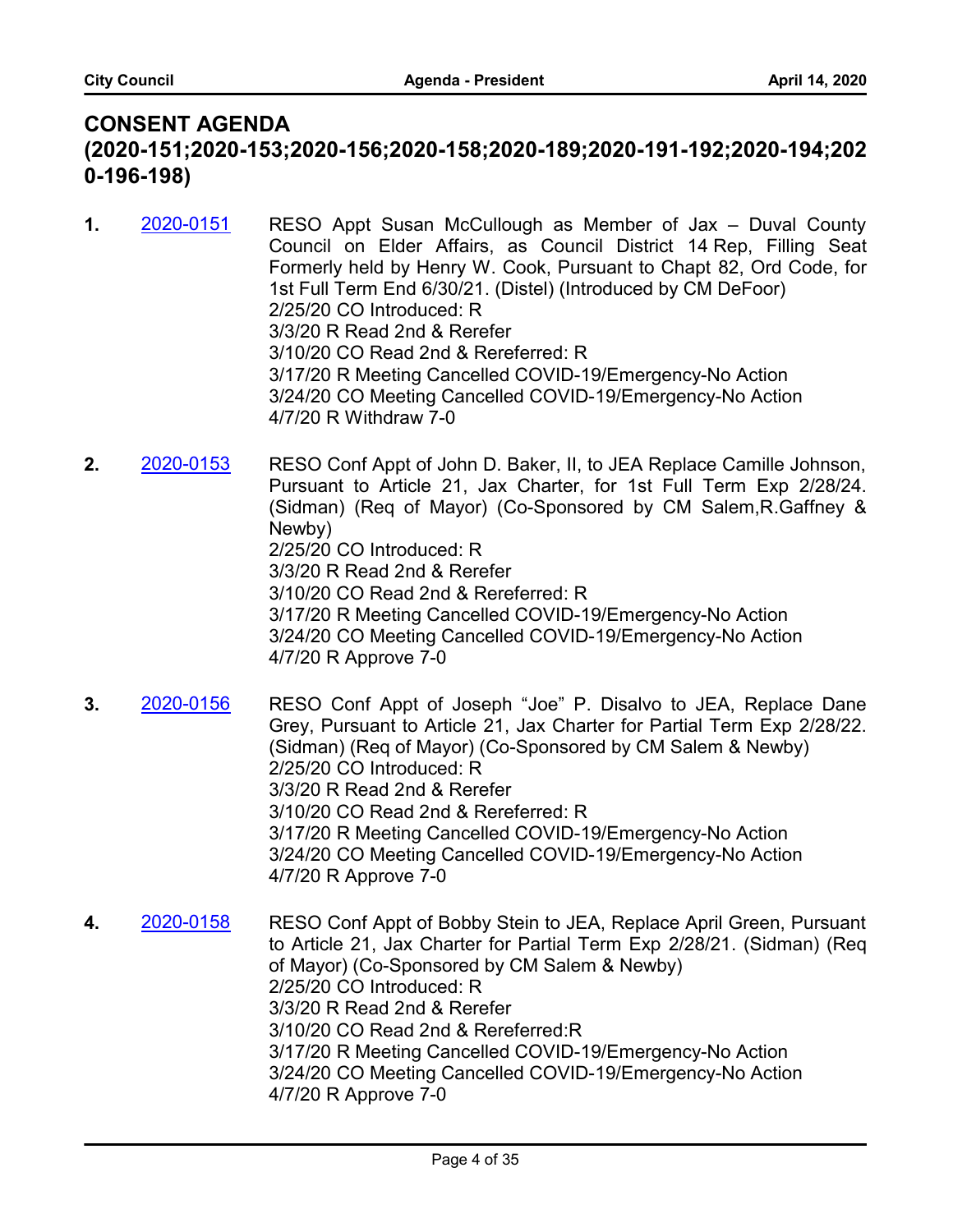| <b>City Council</b> |           | <b>Agenda - President</b>                                                                                                                                                                                                                                                                                                                                                                                                                                                              | April 14, 2020 |
|---------------------|-----------|----------------------------------------------------------------------------------------------------------------------------------------------------------------------------------------------------------------------------------------------------------------------------------------------------------------------------------------------------------------------------------------------------------------------------------------------------------------------------------------|----------------|
| 5.                  | 2020-0189 | RESO Honoring the Life & Countless Contributions of Robert "Bob"<br>Shircliff. (Hampsey) (Introduced by CM Boylan) (Co-Sponsored by CMs<br>Morgan, Hazouri, DeFoor, Diamond, Newby, Carlucci, Becton & Wilson)<br>3/10/20 CO Introduced:R<br>3/17/20 R Meeting Cancelled COVID-19/Emergency-No Action<br>3/24/20 CO Meeting Cancelled COVID-19/Emergency-No Action<br>4/7/20 R Approve 7-0                                                                                             |                |
| 6.                  | 2020-0191 | RESO Recognizing & Honoring Jax Jumbo Shrimp General Manager<br>Harold Craw on his Promotion to the Position of Executive VP/Gen<br>Manager, for Continuing to Keep the Jumbo Shrimp a Vital Asset to the<br>Jax Community by Providing Safe & Affordable Family Fun at the<br>Ballpark & for Continuing to be a Pillar of the Community & an<br>Inspiration to Local Youth. (Baltiero) (Introduced by CM Freeman)<br>(Co-Sponsored by CM's Morgan, Ferraro, Hazouri, Diamond, Becton, |                |

Carlucci & Wilson) 3/10/20 CO Introduced: R

3/17/20 R Meeting Cancelled COVID-19/Emergency-No Action 3/24/20 CO Meeting Cancelled COVID-19/Emergency-No Action 4/7/20 R Approve 7-0

- RESO Honoring the 150th Anniversary of Woodlawn Presbyterian Church. (Hampsey) (Introduced by CM Priestly Jackson) (Co-Sponsored by CM's Morgan, Ferraro, Hazouri, Newby, Diamond, Becton, Carlucci & Wilson) 3/10/20 CO Introduced: R 3/17/20 R Meeting Cancelled COVID-19/Emergency-No Action 3/24/20 CO Meeting Cancelled COVID-19/Emergency-No Action 4/7/20 R Approve 7-0 **7.** [2020-0192](http://jaxcityc.legistar.com/gateway.aspx?m=l&id=/matter.aspx?key=2259)
- RESO Commemorating & Celebrating Life & Achievements of Legendary High School Coach & Pillar of the Jax Community Corky Rogers following his Recent Passing. (Baltiero) (Introduced by CMs Freeman, Ferraro & Hazouri) (Co-Sponsored by CMs Morgan, Pittman, DeFoor, Newby, Carlucci, Boylan, Diamond, Becton & Wilson) 3/10/20 CO Introduced:R 3/17/20 R Meeting Cancelled COVID-19/Emergency-No Action 3/24/20 CO Meeting Cancelled COVID-19/Emergency-No Action 4/7/20 R Approve 7-0 **8.** [2020-0194](http://jaxcityc.legistar.com/gateway.aspx?m=l&id=/matter.aspx?key=2261)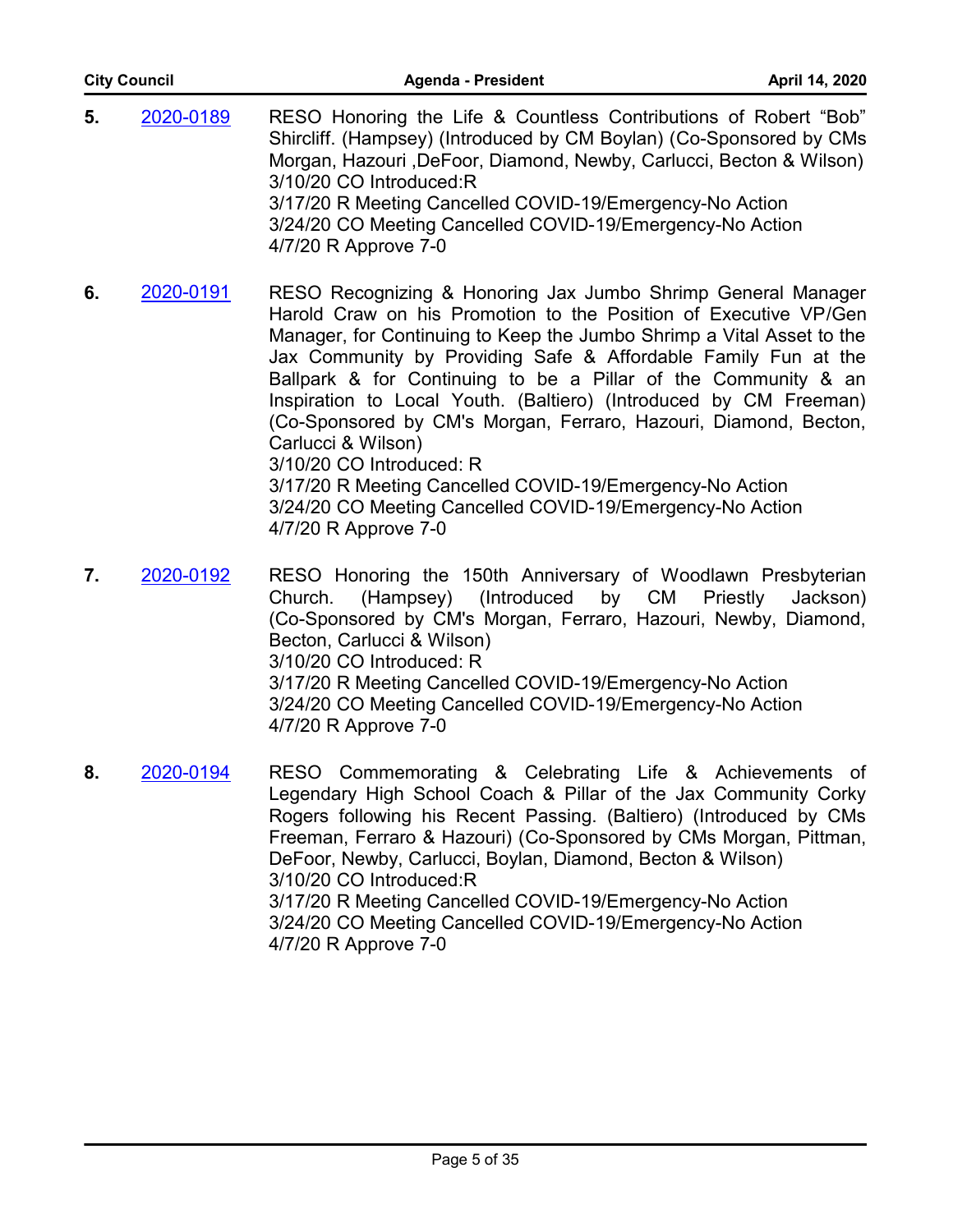| <b>City Council</b> |           | <b>Agenda - President</b>                                                                                                                                                                                                                                                                                                                                                                                                        | April 14, 2020 |
|---------------------|-----------|----------------------------------------------------------------------------------------------------------------------------------------------------------------------------------------------------------------------------------------------------------------------------------------------------------------------------------------------------------------------------------------------------------------------------------|----------------|
| 9.                  | 2020-0196 | RESO Honoring & Commemorating the 100th Anniversary of the 19th<br>Amendment to the Constitution of the United States of America.<br>(Mitchell) (Introduced by CMs Morgan, Ferraro, Pittman, Hazouri,<br>Diamond, Boylan, Carlucci, Becton & Wilson)<br>3/10/20 CO Introduced:R<br>3/17/20 R Meeting Cancelled COVID-19/Emergency-No Action<br>3/24/20 CO Meeting Cancelled COVID-19/Emergency-No Action<br>4/7/20 R Approve 7-0 |                |
| 10.                 | 2020-0197 | RESO Honoring & Commemorating the Life & Accomplishments of Rev<br>Dr. Odell Smith, Jr. (Clements) (Introduced by CMs Morgan, Pittman,<br>Hazouri, Priestly Jackson, Diamond, Carlucci, Becton & Wilson)<br>3/10/20 CO Introduced:R<br>3/17/20 R Meeting Cancelled COVID-19/Emergency-No Action<br>3/24/20 CO Meeting Cancelled COVID-19/Emergency-No Action<br>4/7/20 R Approve 7-0                                             |                |
| 11.                 | 2020-0198 | RESO Honoring & Commemorating the Life & Accomplishments of<br>Samir Salameh. (Clements) (Introduced by CMs Hazouri & Salem)<br>(Co-Sponsored by CMs Morgan, Pittman, Hazouri, Diamond, Carlucci,                                                                                                                                                                                                                                |                |

Becton & Wilson)

3/10/20 CO Introduced:R 3/17/20 R Meeting Cancelled COVID-19/Emergency-No Action 3/24/20 CO Meeting Cancelled COVID-19/Emergency-No Action 4/7/20 R Approve 7-0

**\****RECOGNIZE RULES CHAIR\**

*\*STATEMENT 2\**

*\*CLERK READS\**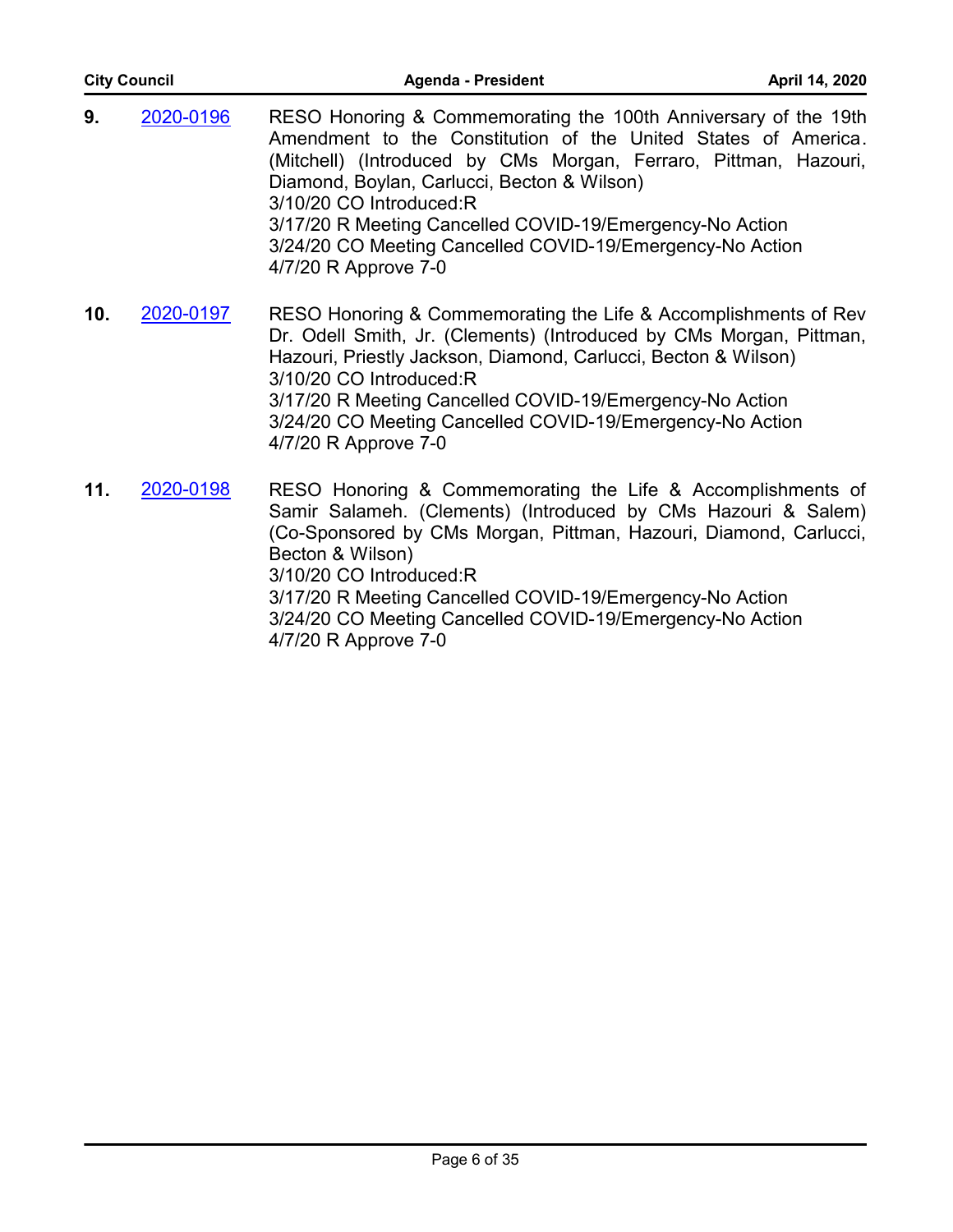# **PUBLIC HEARINGS PURSUANT TO CHAPTERS 166 & 163 FLORIDA STATUTES; SECTION 655.206, ORDINANCE CODE:**

| 2019-0801<br>12.<br>PH Cont. 4/28/20,<br>per Ord. 2020-200-E | ORD-Q Rezoning at 3838 St. Augustine Rd & 3838 Brooker Rd (0.48±<br>Acres) btwn Brewster Rd & Brooker Rd - CCG-1 to PUD - Snack &<br>Gas, Inc. (Dist 5-Cumber)(Corrigan)(LUZ)<br>11/12/19 CO Introduced: LUZ<br>11/19/19 LUZ Read 2nd & Rerefer<br>11/26/19 CO Read 2nd & Rerefered;LUZ<br>2/19/20 LUZ PH Sub/Rerefer 7-0<br>2/25/20 CO Sub/Rereferred; LUZ 19-0<br>3/17/20 LUZ Meeting Cancelled COVID-19/Emergency-No Action<br>3/24/20 CO Meeting Cancelled COVID-19/Emergency-No Action<br>4/7/20 LUZ Mtg Cancelled COVID-19/PH Cont 4.21.20, per 2020-200<br>4/14/20 CO PH Cont 4.28.20, per 2020-200<br>LUZ PH - 1/7/20, 1/22/20, 2/4/20, 2/19/20 & 4/7/20,4/21/20<br>Public Hearing Pursuant to Chapt 166, F.S. & CR 3.601 - 12/10/19 &<br>3/24/20,4/14/20,4/28/20 |
|--------------------------------------------------------------|---------------------------------------------------------------------------------------------------------------------------------------------------------------------------------------------------------------------------------------------------------------------------------------------------------------------------------------------------------------------------------------------------------------------------------------------------------------------------------------------------------------------------------------------------------------------------------------------------------------------------------------------------------------------------------------------------------------------------------------------------------------------------|
| 2020-0134<br>13.<br>PH Cont. 4/28/20,<br>per Ord.2020-200-E  | ORD-Q Rezoning at 2185 Edgewood Ave W (0.59±) btwn Moncrief Rd<br>& Ave B - CCG-1 to CCG-2 - Sasha Spahic. (Dist 8-Pittman) (Quinto)<br>(LUZ) (Ex-parte: CM Pittman)<br>2/25/20 CO Introduced: LUZ<br>3/3/20 LUZ Read 2nd & Rerefer<br>3/10/20 CO Read 2nd & Rereferred: LUZ<br>3/17/20 LUZ Meeting Cancelled COVID-19/Emergency-No Action<br>3/24/20 CO Meeting Cancelled COVID-19/Emergency-No Action<br>4/7/20 LUZ Mtg Cancelled COVID-19/PH Cont 4.21.20, per 2020-200<br>4/14/20 CO PH Cont 4.28.20, per 2020-200<br>LUZ PH - 4/7/20,4/21/20<br>Public Hearing Pursuant to Chapt 166, F.S. & CR 3.601 -<br>3/24/20,4/14/20,4/28/20                                                                                                                                   |
| 2020-0135<br>14.<br>PH Cont. 4/28/20,<br>per Ord.2020-200-E  | ORD-Q Rezoning at 4349 Barkoskie Rd (3.30±) btwn Old St. Augustine<br>Rd & Mandarin Ridge Ln - CO to PUD - RFC Holdings, LLC. (Dist<br>6-Boylan) (Wells) (LUZ) (Ex-parte: CM Boylan)<br>2/25/20 CO Introduced: LUZ<br>3/3/20 LUZ Read 2nd & Rerefer<br>3/10/20 CO Read 2nd & Rereferred: LUZ<br>3/17/20 LUZ Meeting Cancelled COVID-19/Emergency-No Action<br>3/24/20 CO Meeting Cancelled COVID-19/Emergency-No Action<br>4/7/20 LUZ Mtg Cancelled COVID-19/PH Cont 4.21.20, per 2020-200<br>4/14/20 CO PH Cont 4.28.20, per 2020-200<br>LUZ PH - 4/7/20,4/21/20<br>Public Hearing Pursuant to Chapt 166, F.S. & CR 3.601 -<br>3/24/20,4/14/20,4/28/20                                                                                                                   |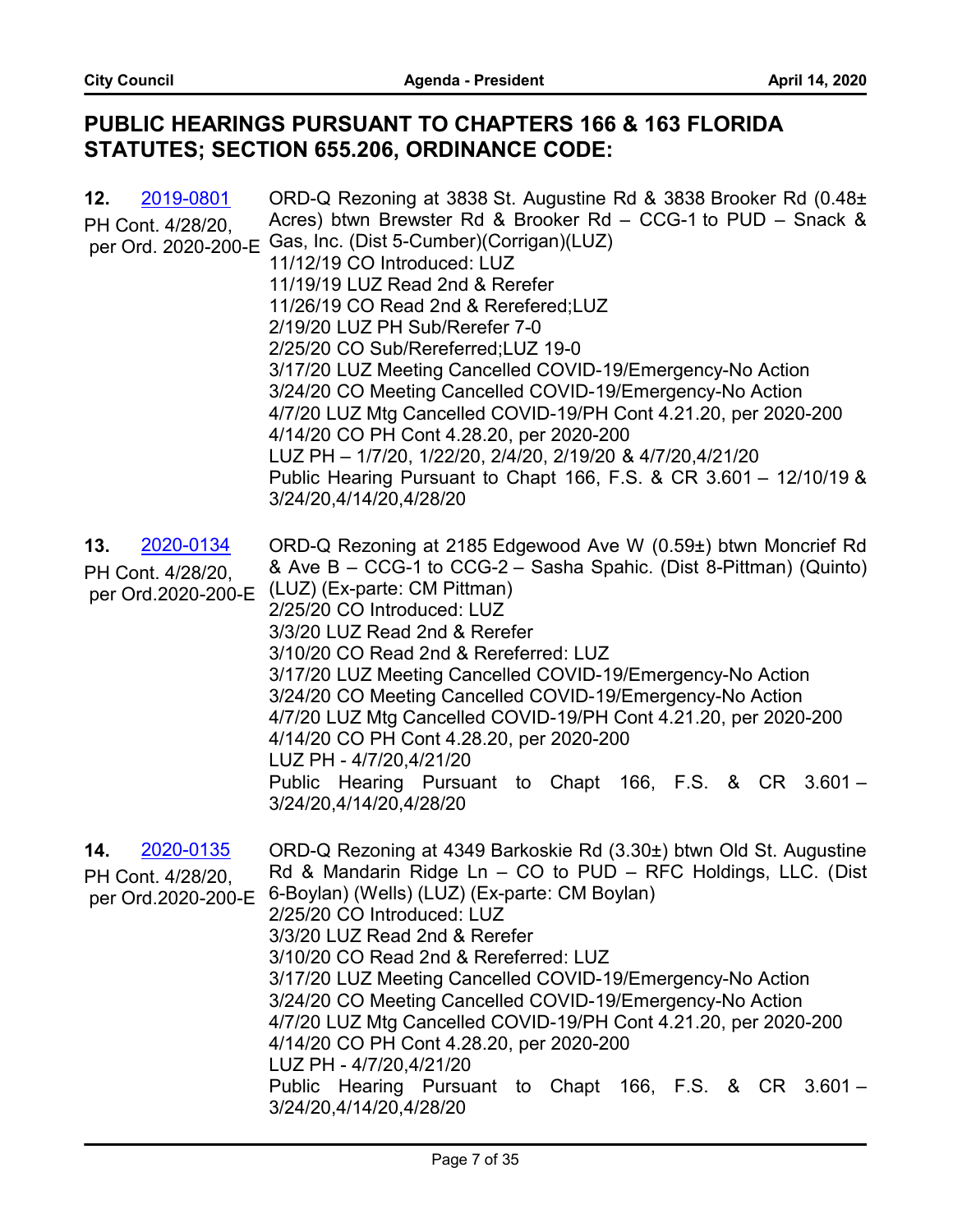| 2020-0136<br>15.<br>PH Cont. 4/28/20,<br>per Ord. 2020-200-E | ORD-Q Apv Sign Waiver Appl SW-20-01 for Sign at 0 University Blvd W<br>& 5140 University Blvd W btwn Philips Hwy & Richard St, Owned by<br>Store Master Funding XI, LLC, to Increase Max Size of Sign from 61 Sq<br>Ft to 70.75 Sq Ft in PUD Dist. (Dist 5-Cumber) (Lewis) (LUZ)<br>2/25/20 CO Introduced: LUZ<br>3/3/20 LUZ Read 2nd & Rerefer<br>3/10/20 CO Read 2nd & Rereferred: LUZ<br>3/17/20 LUZ Meeting Cancelled COVID-19/Emergency-No Action<br>3/24/20 CO Meeting Cancelled COVID-19/Emergency-No Action<br>4/7/20 LUZ Mtg Cancelled COVID-19/PH Cont 4.21.20, per 2020-200<br>4/14/20 CO PH Cont 4.28.20, per 2020-200<br>LUZ PH - 4/7/20,4/21/20<br>Public Hearing Pursuant to Chapt 166, F.S. & CR 3.601 -<br>3/24/20,4/14/20,4/28/20 |
|--------------------------------------------------------------|-----------------------------------------------------------------------------------------------------------------------------------------------------------------------------------------------------------------------------------------------------------------------------------------------------------------------------------------------------------------------------------------------------------------------------------------------------------------------------------------------------------------------------------------------------------------------------------------------------------------------------------------------------------------------------------------------------------------------------------------------------|
| 2020-0137<br>16.<br>PH Cont. 4/28/20,<br>per Ord.2020-200-E  | ORD-Q Apv Sign Waiver Appl SW-20-02 for Sign at 12311 San Jose<br>Blvd btwn Marbon Rd & Marbon Estates Ln E., Owned by Dr. Vickie A.<br>Prince, to Increase Max Size of Sign from 32 sq ft to 40 sq ft in CO Dist.<br>(Dist 6-Boylan) (Lewis) (LUZ)<br>2/25/20 CO Introduced: LUZ<br>3/3/20 LUZ Read 2nd & Rerefer<br>3/10/20 CO Read 2nd & Rereferred: LUZ<br>3/17/20 LUZ Meeting Cancelled COVID-19/Emergency-No Action<br>3/24/20 CO Meeting Cancelled COVID-19/Emergency-No Action<br>4/7/20 LUZ Mtg Cancelled COVID-19/PH Cont 4.21.20, per 2020-200<br>4/14/20 CO PH Cont 4.28.20, per 2020-200<br>LUZ PH - 4/7/20,4/21/20<br>Public Hearing Pursuant to Chapt 166, F.S. & CR 3.601 -<br>3/24/20,4/14/20,4/28/20                              |
| 17.<br>2020-0174<br>PH Cont. 4/28/20                         | ORD-Q Rezoning at 8151 Garden St (72.02± Acres) btwn Imeson Rd &<br>Messer Rd – PUD to PUD – Drees Homes of Florida, Inc. (Dist<br>per Ord.2020-200-E 8-Pittman) (Lewis) (LUZ)<br>3/10/20 CO Introduced: LUZ<br>3/17/20 LUZ Meeting Cancelled COVID-19/Emergency-No Action<br>3/24/20 CO Meeting Cancelled COVID-19/Emergency-No Action<br>4/7/20 LUZ Mtg Cancelled COVID-19/Emergency-No Action<br>4/14/20 CO PH Cont 4.28.20, per 2020-200<br>LUZ PH - 4/21/20<br>Public Hearing Pursuant to Chapt 166, F.S. & CR 3.601 -<br>4/14/20,4/28/20                                                                                                                                                                                                      |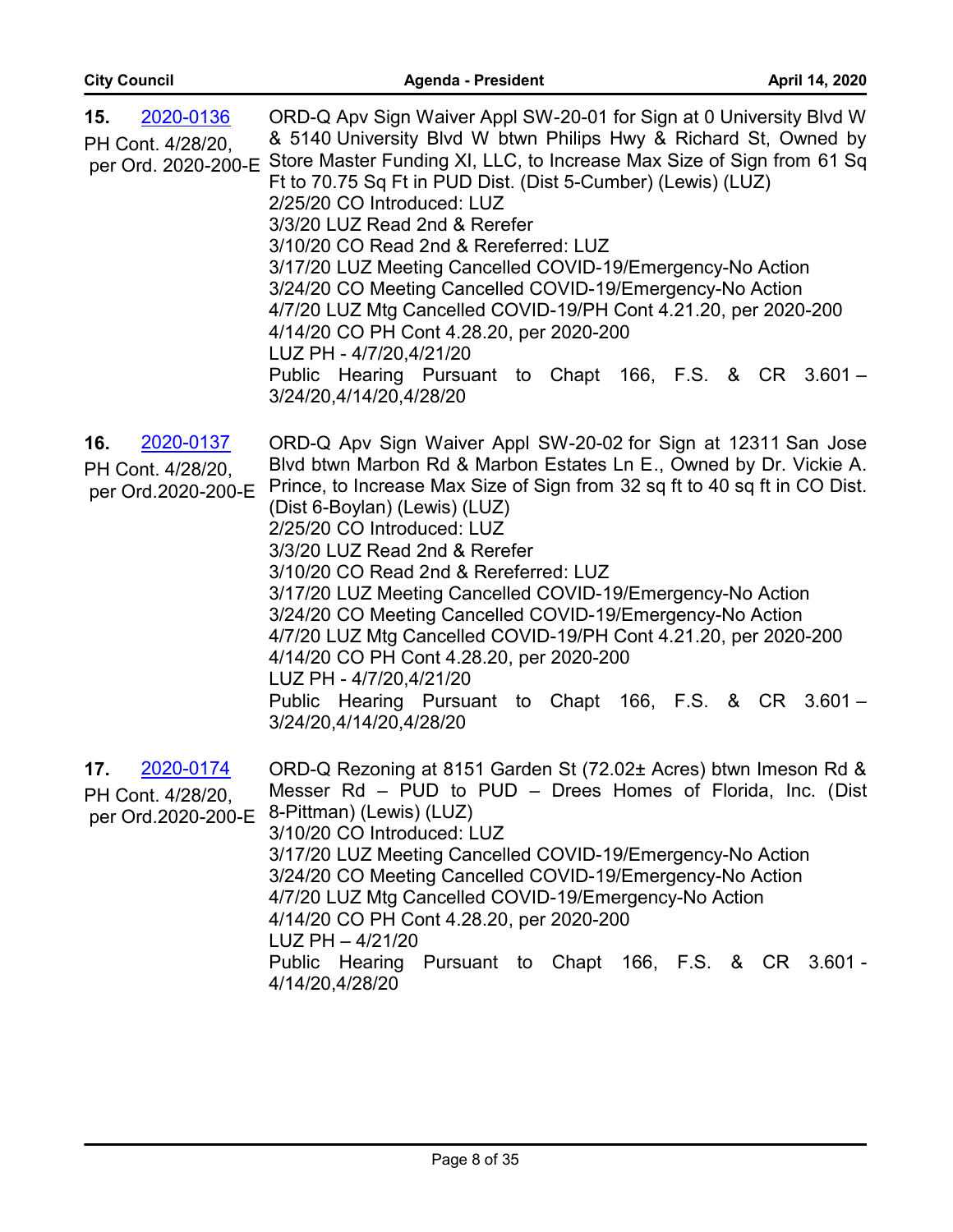| <b>City Council</b>                            | <b>Agenda - President</b>                                                                                                                                                                                                                                                                                                                                                                                                                                                                                                                                                                                                                                                                                                                                                                                           | April 14, 2020 |
|------------------------------------------------|---------------------------------------------------------------------------------------------------------------------------------------------------------------------------------------------------------------------------------------------------------------------------------------------------------------------------------------------------------------------------------------------------------------------------------------------------------------------------------------------------------------------------------------------------------------------------------------------------------------------------------------------------------------------------------------------------------------------------------------------------------------------------------------------------------------------|----------------|
| 2020-0176<br>18.<br>Open PH<br><b>Close PH</b> | ORD Approp \$1,552,504.82 (\$1,431,330.41) in Revenue Collected from<br>the Foreclosure Propty Registry & Reallocation of previously Approp<br>Funds in Amt of \$121,174.41) to Provide Funding to Cover Various<br>Progs that are Auth Pursuant to Chapt 179, Ord Code. (B.T. 20-047)<br>(McCain) (Req of Mayor)<br>3/10/20 CO Introduced: NCSPHS, F<br>3/16/20 NCSPHS Meeting Cancelled COVID-19/Emergency-No Action<br>3/17/20 F Meeting Cancelled COVID-19/Emergency-No Action<br>3/24/20 CO Meeting Cancelled COVID-19/Emergency-No Action<br>4/6/20 NCSPHS Read 2nd & Rerefer<br>4/7/20 F Read 2nd & Rerefer<br>Public Hearing Pursuant to Chapt 166, F.S. & CR 3.601 -<br>3/24/20,4/14/20                                                                                                                    |                |
| 2020-0177<br>19.<br>Open PH<br><b>Close PH</b> | ORD Apv & Auth Deed of Conservation Easemt with St. Johns River<br>Water Management District (SJRWMD) to Obtain Necessary Proj<br>Permits from SJRWMD for Developmt of New Southside Senior Ctr at<br>Beach & Peach Urban Park; Oversight by Dept of Parks, Recreation &<br>Community Svcs. (McCain) (Req of Mayor)<br>3/10/20 CO Introduced: NCSPHS, TEU, JWW<br>3/16/20 NCSPHS Meeting Cancelled COVID-19/Emergency-No Action<br>3/16/20 TEU Meeting Cancelled COVID-19/Emergency-No Action<br>3/24/20 CO Meeting Cancelled COVID-19/Emergency-No Action<br>4/6/20 NCSPHS Read 2nd & Rerefer<br>4/6/20 TEU Read 2nd & Rerefer<br>Public Hearing Pursuant to Chapt 166, F.S. & CR 3.601 -<br>3/24/20,4/14/20                                                                                                       |                |
| 2020-0178<br>20.<br>Open PH<br>Close PH        | ORD Apv & Auth Derelict Vessel Grant Proj Agreemt No. 19196<br>w/Florida Fish & Wildlife Conservation Commission ("FWC") and City for<br>Removal of Derelict 34 ft Cabin Cruiser Located in Intracoastal<br>Waterway N of St. Johns River Near Channel Marker 55 & Reimburse<br>to COJ by FWC of Actual Cost of Derelict Vessel Removal; Oversight<br>by Dept of Parks, Recreation & Community Svcs. (McCain) (Req of<br>Mayor)<br>3/10/20 CO Introduced: NCSPHS, F, JWW<br>3/16/20 NCSPHS Meeting Cancelled COVID-19/Emergency-No Action<br>3/17/20 F Meeting Cancelled COVID-19/Emergency-No Action<br>3/24/20 CO Meeting Cancelled COVID-19/Emergency-No Action<br>4/6/20 NCSPHS Read 2nd & Rerefer<br>4/7/20 F Read 2nd & Rerefer<br>Public Hearing Pursuant to Chapt 166, F.S. & CR 3.601 -<br>3/24/20,4/14/20 |                |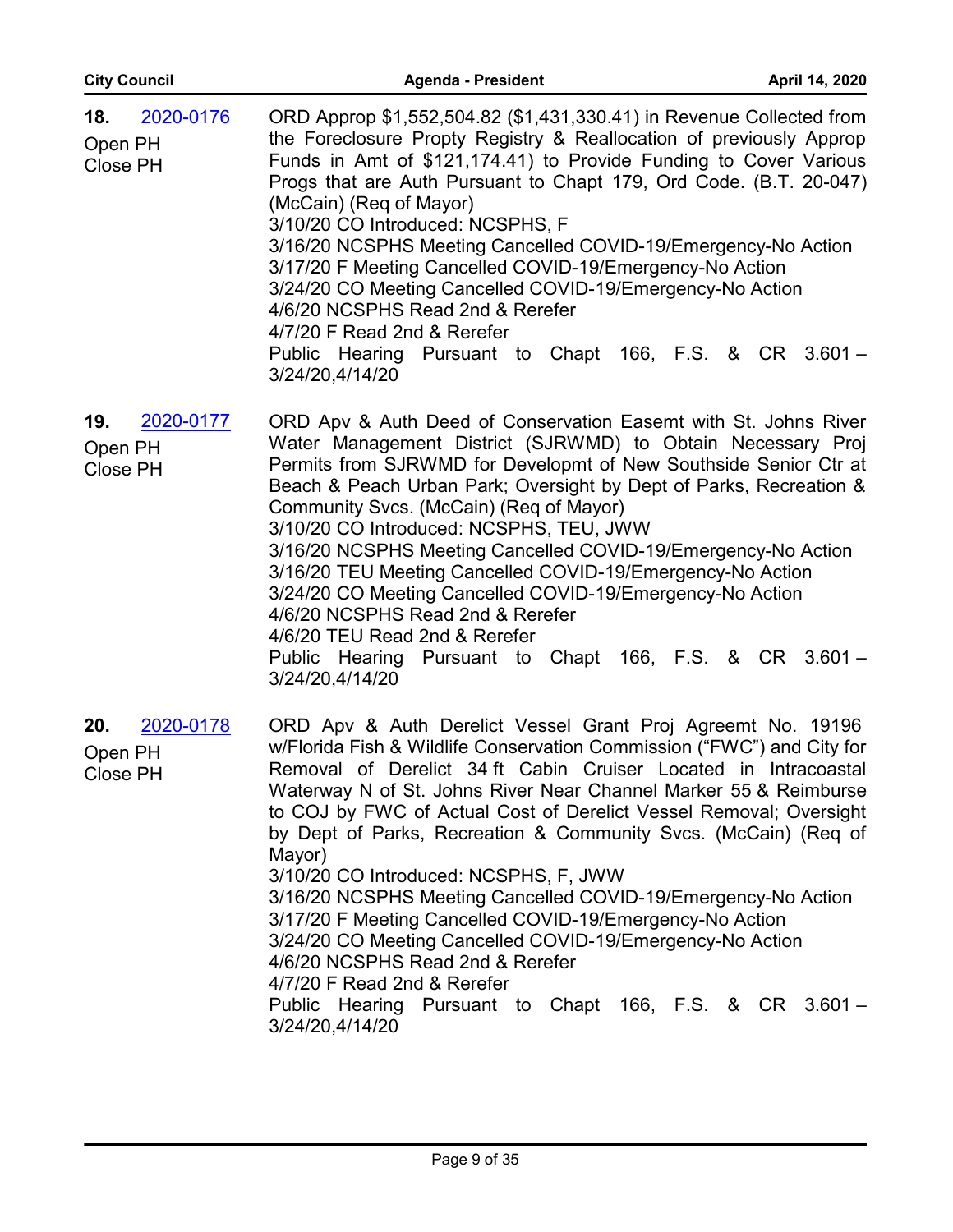| 2020-0180<br>21. | ORD Approp \$600,000.00 from Interest Earnings Tax Collector                                  |
|------------------|-----------------------------------------------------------------------------------------------|
| Open PH          | Receives on Deposited Funds which Benefit all of its Recipients,                              |
| Close PH         | Including State of FL, City of Jax, Duval County School Board, &                              |
|                  | Various other Taxing Authorities & Community Developmt & Special                              |
|                  | Districts to Provide Funds to Procure New Tax Collection System for                           |
|                  | Duval County Tax Collector's Office. (B.T. 20-052) (McCain) (Req of                           |
|                  | Mayor)                                                                                        |
|                  | 3/10/20 CO Introduced: NCSPHS, F                                                              |
|                  | 3/16/20 NCSPHS Meeting Cancelled COVID-19/Emergency-No Action                                 |
|                  | 3/17/20 F Meeting Cancelled COVID-19/Emergency-No Action                                      |
|                  | 3/24/20 CO Meeting Cancelled COVID-19/Emergency-No Action<br>4/6/20 NCSPHS Read 2nd & Rerefer |
|                  | 4/7/20 F Read 2nd & Rerefer                                                                   |
|                  | Public Hearing Pursuant to Chapt 166, F.S. & CR 3.601 -                                       |
|                  | 3/24/20,4/14/20                                                                               |
|                  |                                                                                               |
| 2020-0181<br>22. | ORD Auth Second Amend to Lease Agreement btwn City of Jax & Jax                               |
| Open PH          | Golf Management, LLC to Waive Annual Rent & Gross Revenue                                     |
| Close PH         | Percentage Payment for Bent Creek Golf Course for 1 Yr to Allow                               |
|                  | Funds to be Utilized by Jax Golf Management, LLC for Renovations of                           |
|                  | the Greens; Oversight by Dept of Parks, Recreation & Community                                |
|                  | Services. (McCain) (Req of Mayor) (Co-Sponsored by CM Hazouri                                 |
|                  | 3/10/20 CO Introduced: NCSPHS, F                                                              |

3/16/20 NCSPHS Meeting Cancelled COVID-19/Emergency-No Action 3/17/20 F Meeting Cancelled COVID-19/Emergency-No Action 3/24/20 CO Meeting Cancelled COVID-19/Emergency-No Action 4/6/20 NCSPHS Read 2nd & Rerefer 4/7/20 F Read 2nd & Rerefer Public Hearing Pursuant to Chapt 166, F.S. & CR 3.601 –

ORD Apv a Position to Increase Overall Proficiency & Efficiency in the Diagnosis, Maintenance, & Repair of Vehicles that have been Awarded to Jax Sheriff's Office by the Courts thru Forfeiture/Seizure Process. (R.C. 20-069) (McCain) (Req of Sheriff) 3/10/20 CO Introduced: NCSPHS, TEU, F 3/16/20 NCSPHS Meeting Cancelled COVID-19/Emergency-No Action 3/16/20 TEU Meeting Cancelled COVID-19/Emergency-No Action 3/17/20 F Meeting Cancelled COVID-19/Emergency-No Action 3/24/20 CO Meeting Cancelled COVID-19/Emergency-No Action 4/6/20 NCSPHS Read 2nd & Rerefer 4/6/20 TEU Read 2nd & Rerefer 4/7/20 F Read 2nd & Rerefer Public Hearing Pursuant to Chapt 166, F.S. & CR 3.601 – 3/24/20,4/14/20 **23.** [2020-0182](http://jaxcityc.legistar.com/gateway.aspx?m=l&id=/matter.aspx?key=2249) Open PH Close PH

3/24/20,4/14/20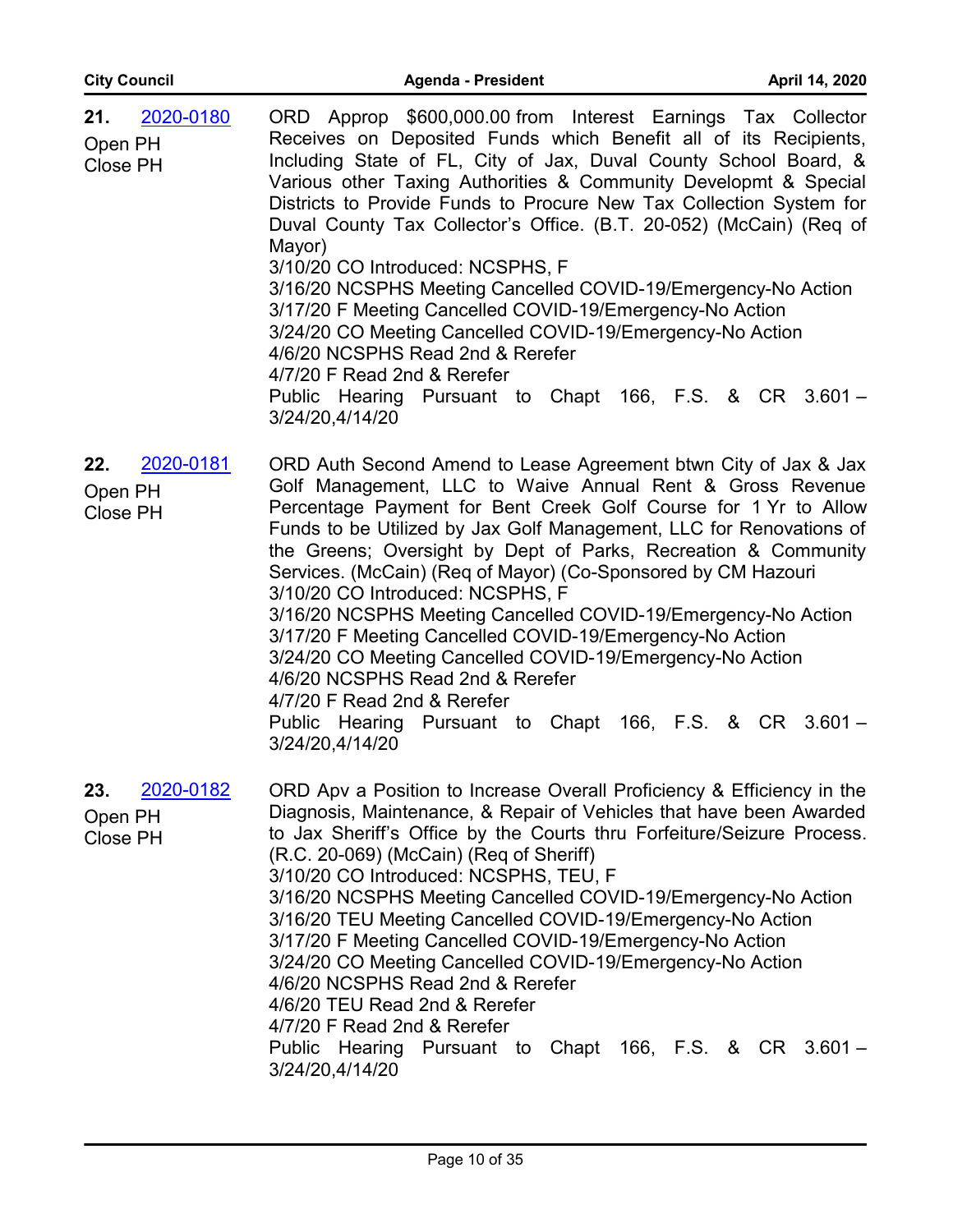| <b>City Council</b>                     | <b>Agenda - President</b>                                                                                                                                                                                                                                                                                                                                                                                                                                                                                                                                                                                                                                                                                                                                                                                                                                                                                    | April 14, 2020 |
|-----------------------------------------|--------------------------------------------------------------------------------------------------------------------------------------------------------------------------------------------------------------------------------------------------------------------------------------------------------------------------------------------------------------------------------------------------------------------------------------------------------------------------------------------------------------------------------------------------------------------------------------------------------------------------------------------------------------------------------------------------------------------------------------------------------------------------------------------------------------------------------------------------------------------------------------------------------------|----------------|
| 24.<br>2020-0183<br>Open PH<br>Close PH | ORD Approp \$89,826.86 from General Fund – GSD Fund Balance (of<br>Funds Recaptured to the General Fund - GSD for FY 2019) to Provide<br>Funding to Address the Negative Cash Balances in Various Grants.<br>(McCain) (Introduced by the Finance Committee)<br>3/10/20 CO Introduced: F<br>3/17/20 F Meeting Cancelled COVID-19/Emergency-No Action<br>3/24/20 CO Meeting Cancelled COVID-19/Emergency-No Action<br>4/7/20 F Read 2nd & Rerefer<br>Public Hearing Pursuant to Chapt 166, F.S. & CR 3.601 -<br>3/24/20,4/14/20                                                                                                                                                                                                                                                                                                                                                                                |                |
| 2020-0184<br>25.<br>Open PH<br>Close PH | ORD Auth Non-Residential Solid Waste Collection & Transportation<br>Franchise to Freedom Waste Management LLC Pursuant to Chapt 380<br>(Solid Waste Management), Pt 6 (Nonresidential Solid Waste Collection<br>& Transportation Franchises), Ord Code; Oversight by Solid Waste Div<br>of Dept of Public Works. (McCain) (Introduced by CP Wilson Pursuant<br>to Chapter 380)<br>3/10/20 CO Introduced: TEU<br>3/16/20 TEU Meeting Cancelled COVID-19/Emergency-No Action<br>3/24/20 CO Meeting Cancelled COVID-19/Emergency-No Action<br>4/6/20 TEU Read 2nd & Rerefer<br>Hearing Pursuant to Chapt 166, F.S. & CR 3.601 -<br>Public<br>3/24/20,4/14/20                                                                                                                                                                                                                                                    |                |
| 2020-0185<br>26.<br>Open PH<br>Close PH | ORD-MC Concerning Contracts with City, Including Contracts &<br>Compensation of City Employees & Officers; Amend Chapt 129<br>(Salaries of Public Officials & Employees), Ord Code, to Rename the<br>Chapt; Creating New Sec 129.113 (Unlawful Compensation), Ord Code,<br>to Prohibit Various Compensation Provisions; Creating New Sec<br>601.409 (Unlawful Contracts), Chapt 601 (Offenses Against Operation<br>of Govt), Ord Code, to Prohibit Various Contracts & Contract<br>Provisions). (Durden) (Introduced by CM Priestly Jackson)<br>3/10/20 CO Introduced: F, R<br>3/17/20 F Meeting Cancelled COVID-19/Emergency-No Action<br>3/17/20 R Meeting Cancelled COVID-19/Emergency-No Action<br>3/24/20 CO Meeting Cancelled COVID-19/Emergency-No Action<br>4/7/20 F Read 2nd & Rerefer<br>4/7/20 R Read 2nd & Rerefer<br>Public Hearing Pursuant to Chapt 166, F.S. & CR 3.601 -<br>3/24/20,4/14/20 |                |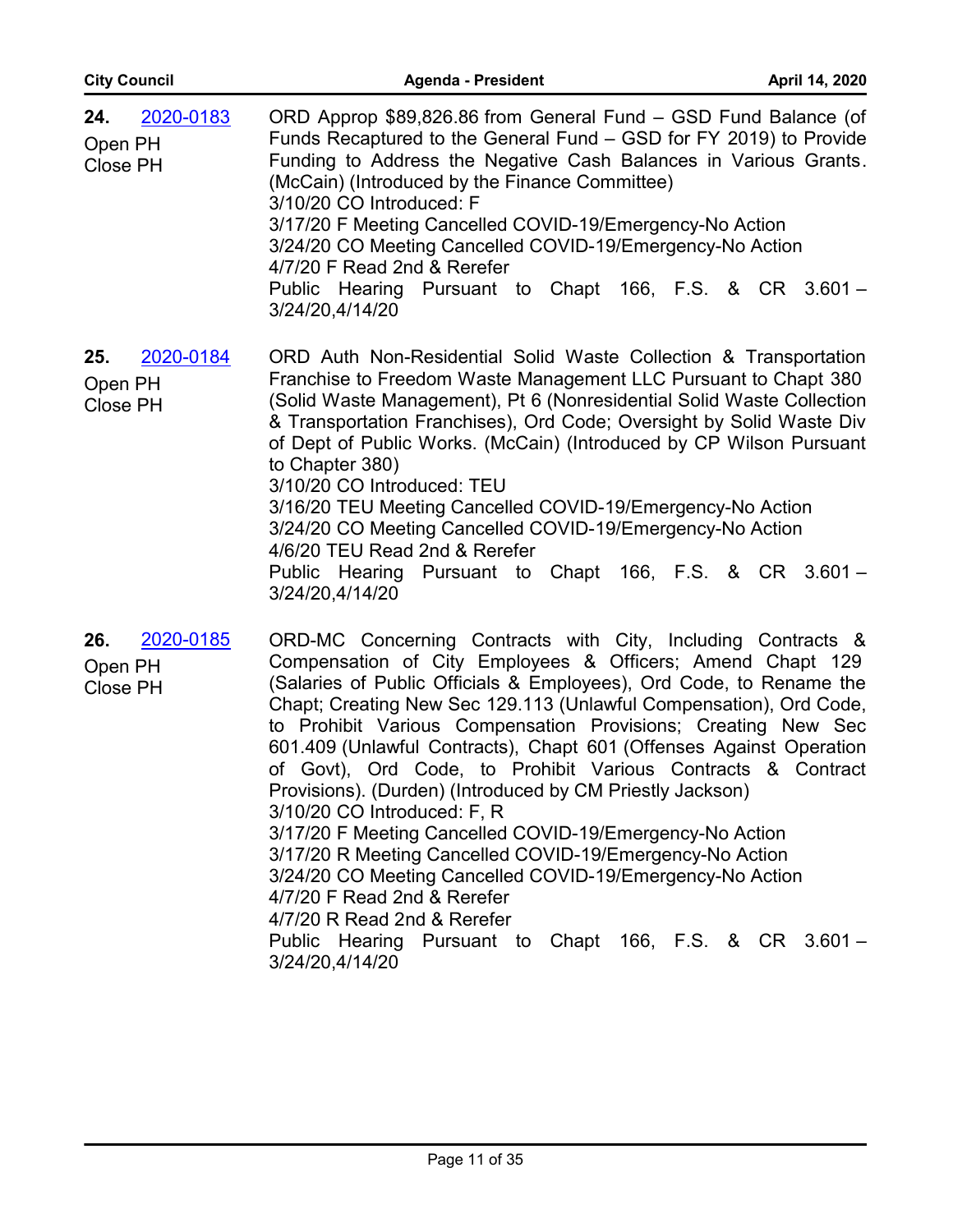| 2020-0187<br>27.<br>Open PH<br>Close PH | Ord Auth Execution of (1) Redev Agreemt btwn the City of Jax &<br>Springfield Lofts, LLC & (2) Loan Documents & Related Documents to<br>Support Redev by Developer an approx. 2.12± Acre Site at 1341 Pearl<br>St, 235 W 3rd St & 205 W 3rd St in City of Jax Auth Redev Completion<br>Grant in Amount of \$1,000,000 to Developer Upon Substantial<br>Completion of Proj to be Approp by Subsequent Legislation; Auth<br>Recapture Enhanced Value (REV) Grant in Amt of \$1,000,000 for<br>Duration not to Exceed 10 yrs; Auth Development Loan in Amount of<br>\$1,000,000 w/Term of 20 Yrs in Connection w/Project to be Approp by<br>Subsequent Legislation; Designating OED as Contract Monitor for<br>Agreemt & Related Agreemts; City Oversight of Project by Dept of<br>Public Works & OED; Auth Execution of all Relating to Above Agreemts<br>& Transactions & Auth Technical Changes to the Documents; Prov<br>Deadline for Developer to Execute Agreemts After They are Delivered<br>to Developer; Waiver of that Portion of Public Investment Policy<br>Adopted by Ord 2016-382-E, as Amended which Limits REV Grants to<br>No More than 50% of Tax Increment for Up to 10 Yrs & that Requires<br>Company to Create at least 10 New Full-Time Jobs & to Auth Redev<br>Completion Grant & Development Loan that are not Currently Auth by<br>Public Investment Policy. (Sawyer) (Req of Mayor)<br>3/10/20 CO Introduced: NCSPHS, F<br>3/16/20 NCSPHS Meeting Cancelled COVID-19/Emergency-No Action<br>3/17/20 F Meeting Cancelled COVID-19/Emergency-No Action<br>3/24/20 CO Meeting Cancelled COVID-19/Emergency-No Action<br>4/6/20 NCSPHS Read 2nd & Rerefer<br>4/7/20 F Read 2nd & Rerefer<br>Public Hearing Pursuant to Chapt 166, F.S. & CR 3.601 - |
|-----------------------------------------|------------------------------------------------------------------------------------------------------------------------------------------------------------------------------------------------------------------------------------------------------------------------------------------------------------------------------------------------------------------------------------------------------------------------------------------------------------------------------------------------------------------------------------------------------------------------------------------------------------------------------------------------------------------------------------------------------------------------------------------------------------------------------------------------------------------------------------------------------------------------------------------------------------------------------------------------------------------------------------------------------------------------------------------------------------------------------------------------------------------------------------------------------------------------------------------------------------------------------------------------------------------------------------------------------------------------------------------------------------------------------------------------------------------------------------------------------------------------------------------------------------------------------------------------------------------------------------------------------------------------------------------------------------------------------------------------------------------------------------------------------------------------|
|                                         | 3/24/20,4/14/20                                                                                                                                                                                                                                                                                                                                                                                                                                                                                                                                                                                                                                                                                                                                                                                                                                                                                                                                                                                                                                                                                                                                                                                                                                                                                                                                                                                                                                                                                                                                                                                                                                                                                                                                                        |
| 2020-0199<br>28.<br>Open PH<br>Close PH | ORD Apv & Auth Amend Two to Grant Agreemt btwn City of Jax &<br>Clara White Mission, Inc. to Remove Construction of Pedestrian Bridge<br>from Project Scope for White Harvest Farms & Market Project.<br>(Staffopoulos) (Req of Mayor)<br>3/10/20 CO Introduced: NCSPHS, F<br>3/16/20 NCSPHS Meeting Cancelled COVID-19/Emergency-No Action<br>3/17/20 F Meeting Cancelled COVID-19/Emergency-No Action<br>3/24/20 CO Meeting Cancelled COVID-19/Emergency-No Action<br>4/6/20 NCSPHS Read 2nd & Rerefer<br>4/7/20 F Read 2nd & Rerefer                                                                                                                                                                                                                                                                                                                                                                                                                                                                                                                                                                                                                                                                                                                                                                                                                                                                                                                                                                                                                                                                                                                                                                                                                                |
|                                         | Public Hearing Pursuant to Chapt 166, F.S. & CR 3.601 -<br>3/24/20,4/14/20                                                                                                                                                                                                                                                                                                                                                                                                                                                                                                                                                                                                                                                                                                                                                                                                                                                                                                                                                                                                                                                                                                                                                                                                                                                                                                                                                                                                                                                                                                                                                                                                                                                                                             |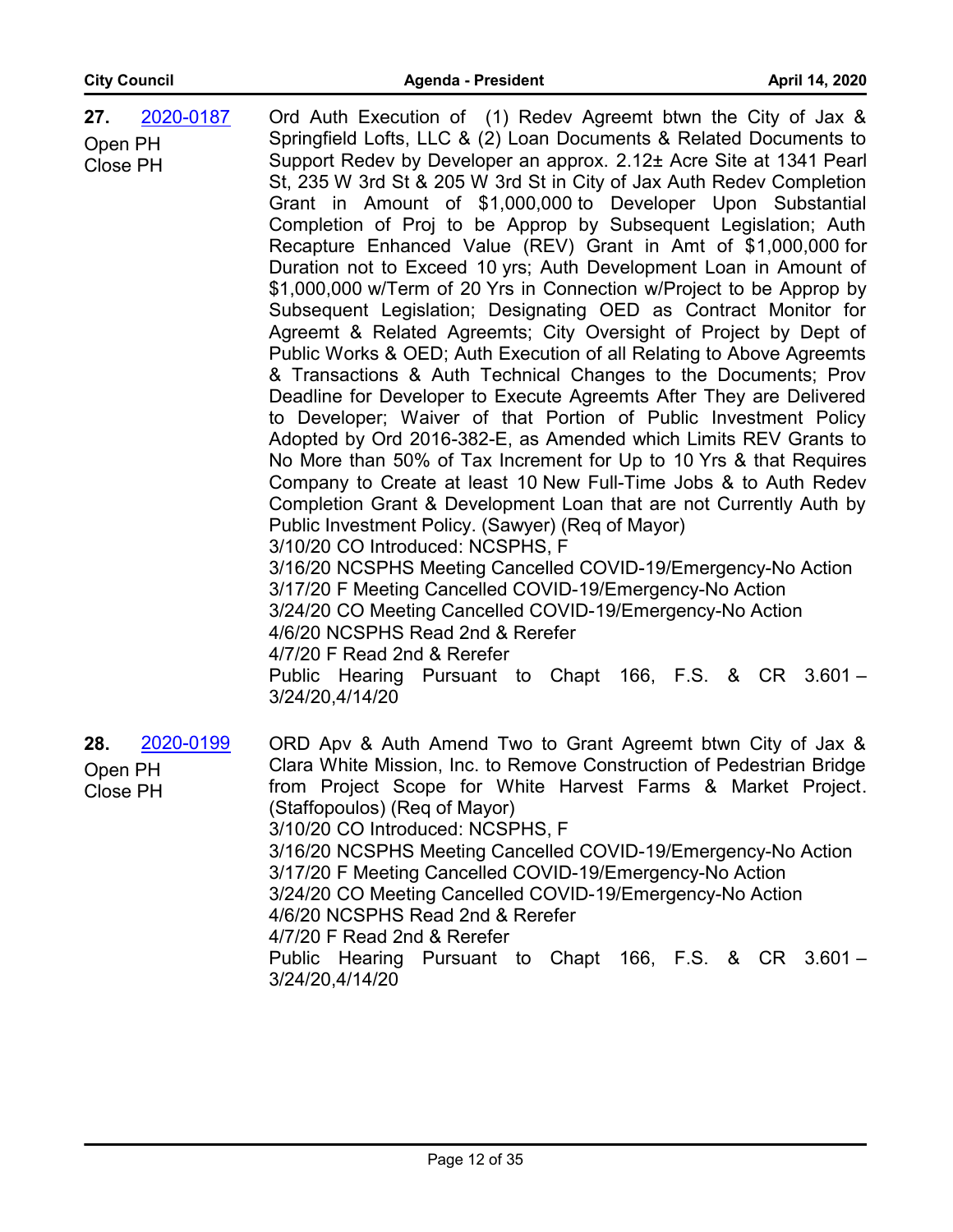# **PUBLIC HEARINGS ON LAND USE AMENDMENTS AND CERTAIN COMPANION REZONINGS:**

| 29.<br>2019-0307<br>PH Cont. 4/28/20,<br>per Ord.2020-200-E | ORD Transmitting a Proposed Large Scale FLUM Amend to 2030<br>Comp Plan at 8835 Ricardo Lane btwn Ricardo Lane & Macarthur Ct S<br>(0.30± of an Acre) - LDR to CGC - Donald James Haas, II. (Appl#<br>L-5364-19A) (Dist 4-Wilson)(Reed)(LUZ)(PD & PC Deny)<br>5/15/19 CO Introduced: LUZ<br>5/21/19 LUZ Read 2nd & Rerefer<br>5/28/19 CO Read 2nd & Rereferred; LUZ<br>3/17/20 LUZ Meeting Cancelled COVID-19/Emergency-No Action<br>3/24/20 CO Meeting Cancelled COVID-19/Emergency-No Action<br>4/7/20 LUZ Mtg Cancelled COVID-19/PH Cont 4.21.20, per 2020-200<br>4/14/20 CO PH Cont 4.28.20, per 2020-200<br>LUZ PH - 6/18/19, 7/16/19, 8/6/19, 9/9/19, 9/17/19, 10/1/19, 10/15/19,<br>11/5/19, 11/19/19, 12/3/19 & 3/3/20, 3/17/20,4/7/20,4/21/20<br>Public Hearing Pursuant to Sec 163.3184(3), F.S. & Chapt 650, Pt 4,<br>Ord Code - 6/11/19 & 6/25/19, 7/23/19, 8/13/19, 8/27/19, 9/10/19,<br>9/24/19, 10/8/19,10/22/19,11/12/19, 11/26/19,12/10/19 & 3/10/20,<br>3/24/20,4/14/20,4/28/20 |
|-------------------------------------------------------------|---------------------------------------------------------------------------------------------------------------------------------------------------------------------------------------------------------------------------------------------------------------------------------------------------------------------------------------------------------------------------------------------------------------------------------------------------------------------------------------------------------------------------------------------------------------------------------------------------------------------------------------------------------------------------------------------------------------------------------------------------------------------------------------------------------------------------------------------------------------------------------------------------------------------------------------------------------------------------------------------------|
| 30.<br>2020-0002<br>PH Cont. 4/28/20,<br>per Ord.2020-200-E | ORD Transmitting a Proposed Large Scale Revision to FLUM of 2030<br>Comp Plan at 6131 Cedar Point Rd, btwn Nungezer Rd & Sheffield Rd.<br>$(48.82 \pm A$ cres) – AGR-III & AGR-IV to RR – Jeffrey & Catherine<br>Andring. (Appl# L-5421-19A) (Dist 2-Ferraro) (Kelly) (LUZ)(PD & PC<br>Apv)<br>1/14/20 CO Introduced: LUZ, JWW<br>1/22/20 LUZ Read 2nd & Rerefer<br>1/28/20 CO Read 2nd & Rerefered: LUZ<br>2/12/20 JWW Approve 1-9 (Failed) (Ferraro, Pittman, Barket, Birtalan,<br>Haskell, Burnett, Hardesty, Devereaux, Brock)<br>3/17/20 LUZ Meeting Cancelled COVID-19/Emergency-No Action<br>3/24/20 CO Meeting Cancelled COVID-19/Emergency-No Action<br>4/7/20 LUZ Mtg Cancelled COVID-19/PH Cont 4.21.20, per 2020-200<br>4/14/20 CO PH Cont 4.28.20, per 2020-200<br>LUZ PH - 2/19/20, 3/17/20,4/7/20,4/21/20<br>Public Hearing Pursuant to Sec 163.3184(3), F.S. & Chapt 650, Pt 4<br>Ord Code- 2/11/20 & 2/25/20,3/24/20,4/14/20,4/28/20                                             |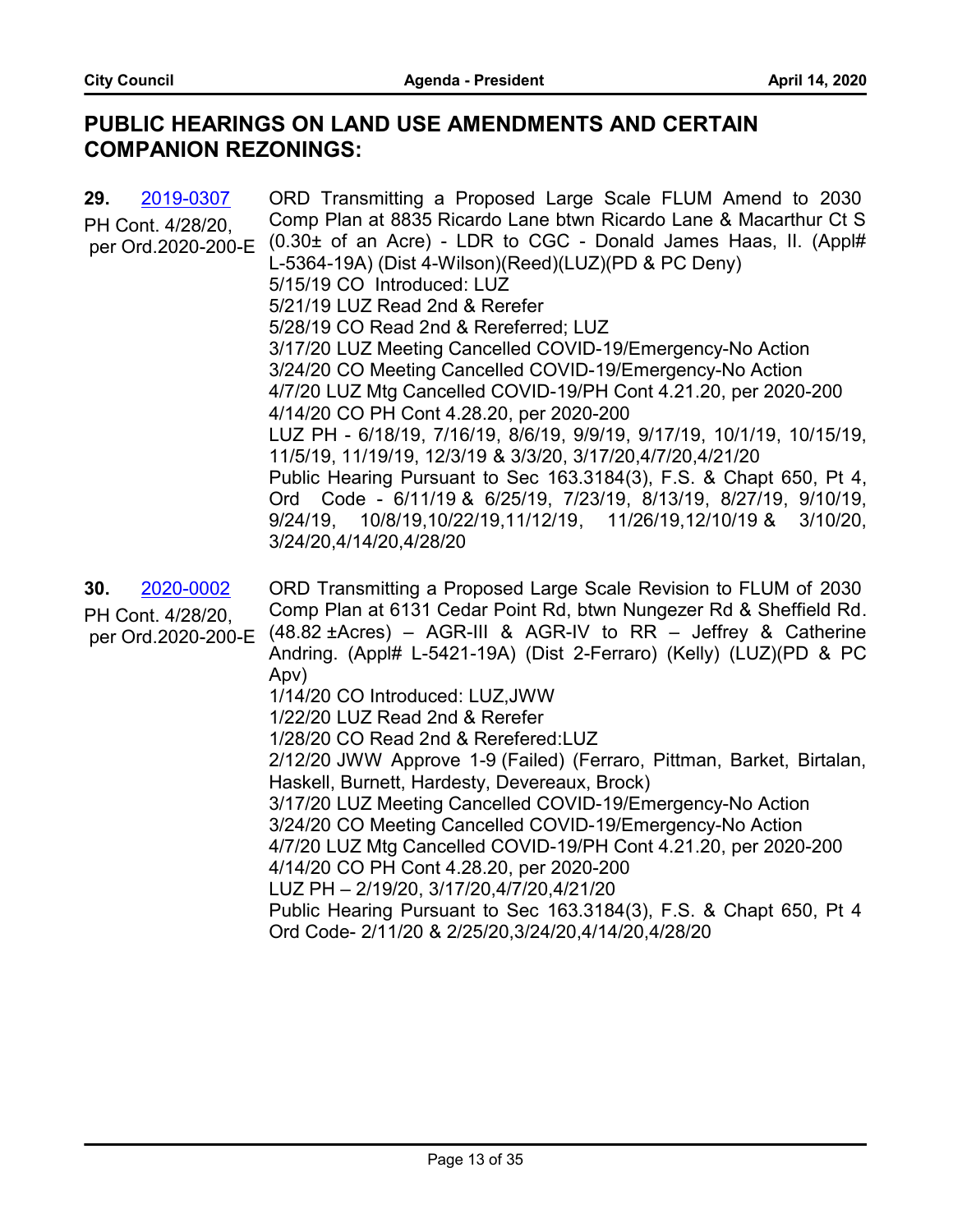| 2020-0045<br>31.<br>PH Cont. 4/28/20,<br>per Ord.2020-200-E | ORD Transmitting a Proposed Large Scale Revision to FLUM of 2030<br>Comp Plan at 3800 St. Johns Bluff Rd.S., btwn St. Johns Industrial<br>Pkwy S. & Alumni Way (36.76 $\pm$ Acres) – PBF & LDR to RC – Morroco<br>Temple Assoc.(Appl# L-5328-18A) (Dist 4-Wilson) (Schoenig) (LUZ)<br>(PD & PC Apv) (Ex-Parte: CM Salem)<br>1/28/20 CO Introduced: LUZ, JWW<br>2/4/20 LUZ Read 2nd & Rerefer<br>2/11/20 CO Read 2nd & Rerefered;LUZ<br>3/11/20 JWW Approve 10-0<br>3/17/20 LUZ Meeting Cancelled COVID-19/Emergency-No Action<br>3/24/20 CO Meeting Cancelled COVID-19/Emergency-No Action<br>4/7/20 LUZ Mtg Cancelled COVID-19/PH Cont 4.21.20, per 2020-200<br>4/14/20 CO PH Cont 4.28.20, per 2020-200<br>LUZ PH - 3/3/20, 3/17/20,4/7/20,4/21/20<br>Public Hearing Pursuant to Sec 163.3184(3), F.S. & Chapt 650, Pt 4,<br>Ord Code - 2/25/20 & 3/10/20, 3/24/20,4/14/20,4/28/20 |
|-------------------------------------------------------------|--------------------------------------------------------------------------------------------------------------------------------------------------------------------------------------------------------------------------------------------------------------------------------------------------------------------------------------------------------------------------------------------------------------------------------------------------------------------------------------------------------------------------------------------------------------------------------------------------------------------------------------------------------------------------------------------------------------------------------------------------------------------------------------------------------------------------------------------------------------------------------------|
| 32.<br>2020-0086<br>PH Cont. 4/28/20,<br>per Ord.2020-200-E | ORD Apv 2019B Series Text Amend to Transportation Element, Capital<br>Improvemts Element & Future Land Use Element of the 2030 Comp<br>Plan to Revise, Remove & Add Goals, Objectives & Policies Consistent<br>with City's Mobility Strategy Plan. (Parola) (Reg of Mayor)<br>2/11/20 CO Introduced: LUZ<br>2/19/20 LUZ Read 2nd & Rerefer<br>2/25/20 CO Read 2nd and Rerefered; LUZ<br>3/17/20 LUZ Meeting Cancelled COVID-19/Emergency-No Action<br>3/24/20 CO Meeting Cancelled COVID-19/Emergency-No Action<br>4/7/20 LUZ Mtg Cancelled COVID-19/PH Cont 4.21.20, per 2020-200<br>4/14/20 CO PH Cont 4.28.20, per 2020-200<br>LUZ PH - 3/17/20,4/7/20,4/21/20<br>Public Hearing Pursuant to Sec 163.3184(3), F.S. & Chapt 650, Pt 4,<br>Ord Code - 3/10/20 & 3/24/20,4/14/20,4/28/20                                                                                             |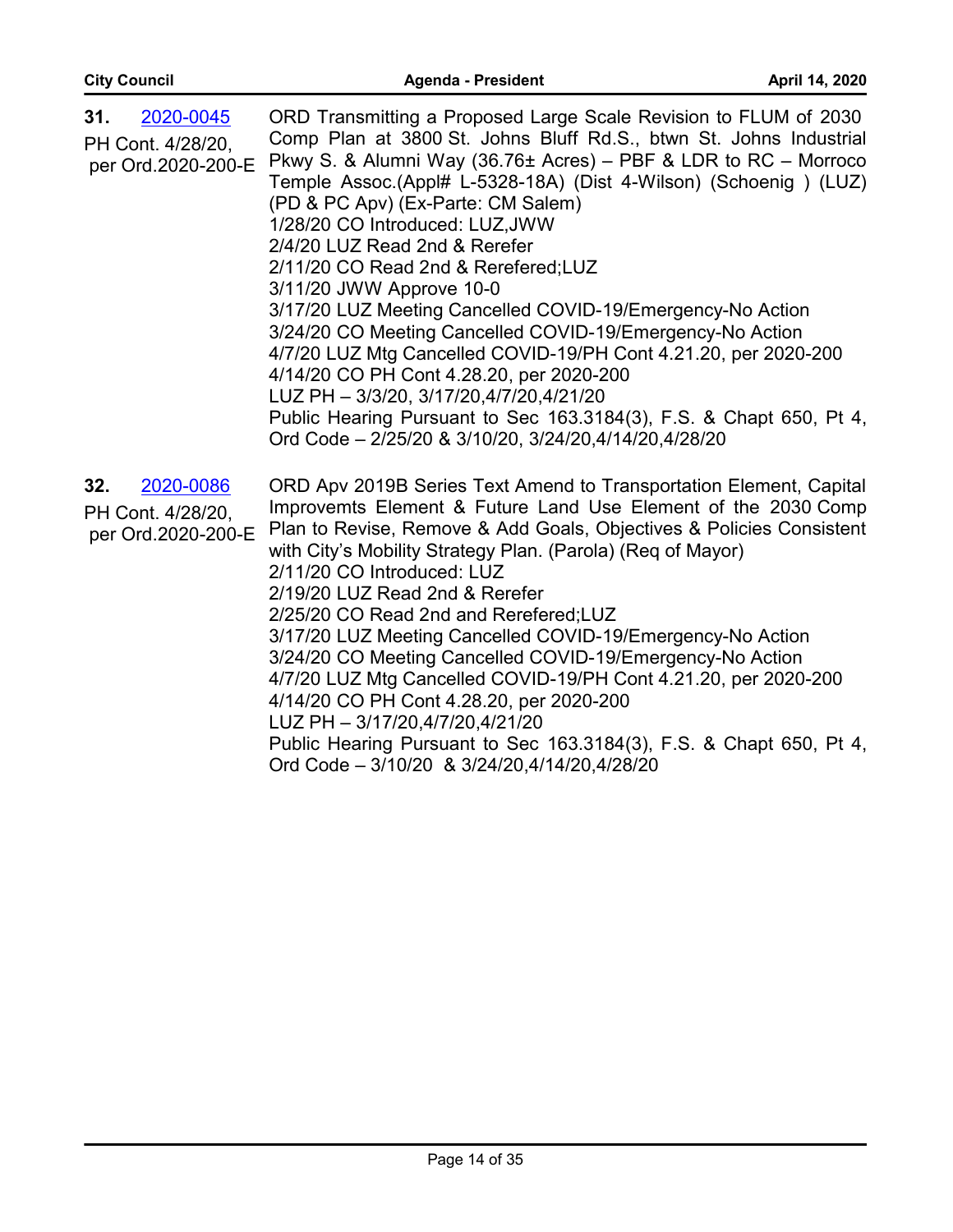| 2020-0087<br>33.<br>PH Cont. 4/28/20,<br>per Ord.2020-200-E | ORD Adopt Small Scale FLUM Amend to 2030 Comp Plan at 0 Lem<br>Turner Rd & 12803 Lem Turner Rd, btwn Hemlock St & Sunport<br>Industrial Pkwy (1.53± Acres) - NC to LDR - Percy Oaks Partners, LLC.<br>(Appl# L-5429-20C) (Dist 7-R. Gaffney) (Lukacovic) (PD & PC Apv)<br>(Introduced by CM R. Gaffney)<br>2/11/20 CO Introduced: LUZ<br>2/19/20 LUZ Read 2nd & Rerefer<br>2/25/20 CO Read 2nd and Rerefered;LUZ<br>3/17/20 LUZ Meeting Cancelled COVID-19/Emergency-No Action<br>3/24/20 CO Meeting Cancelled COVID-19/Emergency-No Action<br>4/7/20 LUZ Mtg Cancelled COVID-19/PH Cont 4.21.20, per 2020-200<br>4/14/20 CO PH Cont 4.28.20, per 2020-200<br>LUZ PH - 3/17/20,4/7/20,4/21/20<br>Public Hearing Pursuant to Sec 163.3187, F.S. & Chapt 650, Pt 4, Ord<br>Code - 3/10/20 & 3/24/20,4/14/20,4/28/20 |
|-------------------------------------------------------------|-------------------------------------------------------------------------------------------------------------------------------------------------------------------------------------------------------------------------------------------------------------------------------------------------------------------------------------------------------------------------------------------------------------------------------------------------------------------------------------------------------------------------------------------------------------------------------------------------------------------------------------------------------------------------------------------------------------------------------------------------------------------------------------------------------------------|
| 2020-0088<br>34.<br>PH Cont. 4/28/20,<br>per Ord.2020-200-E | ORD Adopt Small Scale FLUM Amend to 2030 Comp Plan at 2939<br>Manitou Ave, btwn Ortega Blvd & Baltic Circle (0.37± Acres) – CGC to<br>RPI - Timothy R. Brunelle & Julie L. Brunelle. (Appl# L-5423-19C)(Dist<br>14-DeFoor)(Lukacovic)(LUZ)(PD & PC Apv)<br>(Rezoning 2020-89)<br>2/11/20 CO Introduced: LUZ<br>2/19/20 LUZ Read 2nd & Rerefer<br>2/25/20 CO Read 2nd and Rerefered; LUZ<br>3/17/20 LUZ Meeting Cancelled COVID-19/Emergency-No Action<br>3/24/20 CO Meeting Cancelled COVID-19/Emergency-No Action<br>4/7/20 LUZ Mtg Cancelled COVID-19/PH Cont 4.21.20, per 2020-200<br>4/14/20 CO PH Cont 4.28.20, per 2020-200<br>LUZ PH - 3/17/20,4/7/20,4/21/20<br>Public Hearing Pursuant to Sec 163.3187, F.S. & Chapt 650, Pt 4, Ord<br>Code - 3/10/20 & 3/24/20,4/14/20,4/28/20                          |
| 2020-0089<br>35.<br>PH Cont. 4/28/20,<br>per Ord.2020-200-E | ORD-Q Rezoning at 2939 Manitou Ave (0.37± Acres) btwn Ortega Blvd<br>& Baltic Cir - CN to PUD - Timothy R. Brunelle & Julie Brunelle. (Dist<br>14-DeFoor)(Lewis)(LUZ)(PD & PC Apv) (Ex-Parte: CM DeFoor)<br>(Small Scale 2020-88)<br>2/11/20 CO Introduced: LUZ<br>2/19/20 LUZ Read 2nd & Rerefer<br>2/25/20 CO Read 2nd and Rerefered; LUZ<br>3/17/20 LUZ Meeting Cancelled COVID-19/Emergency-No Action<br>3/24/20 CO Meeting Cancelled COVID-19/Emergency-No Action<br>4/7/20 LUZ Mtg Cancelled COVID-19/PH Cont 4.21.20, per 2020-200<br>4/14/20 CO PH Cont 4.28.20, per 2020-200<br>LUZ PH - 3/17/20,4/7/20,4/21/20<br>Public Hearing Pursuant to Chapt 166, F.S. & CR 3.601 - 3/10/20 &<br>3/24/20,4/14/20,4/28/20                                                                                          |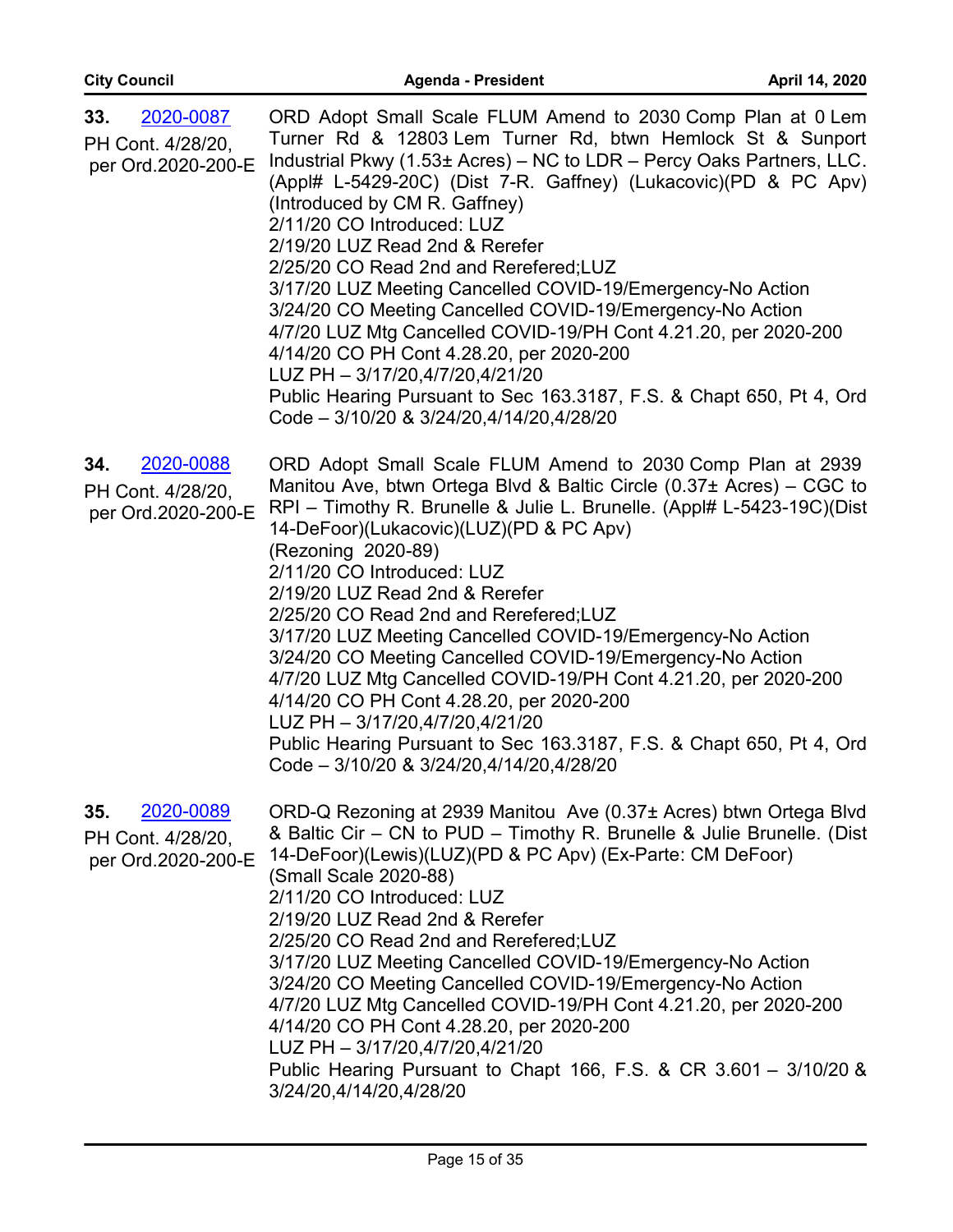| 36.<br>2020-0090<br>PH Cont. 4/28/20,<br>per Ord.2020-200-E | ORD Adopt Small Scale FLUM Amend to 2030 Comp Plan at 11134<br>New Kings Rd btwn Dunn Ave & Sarah's Walk Dr (2.70± Acres) - RPI &<br>LDR to ROS - J & C Jax Properties, LLC. (Appl# L-5411-19C)(Dist 7-R.<br>Gaffney)(Lukacovic)(LUZ)(PD & PC Apv)<br>(Rezoning 2020-91)<br>2/11/20 CO Introduced: LUZ<br>2/19/20 LUZ Read 2nd & Rerefer<br>2/25/20 CO Read 2nd and Rerefered;LUZ<br>3/17/20 LUZ Meeting Cancelled COVID-19/Emergency-No Action<br>3/24/20 CO Meeting Cancelled COVID-19/Emergency-No Action<br>4/7/20 LUZ Mtg Cancelled COVID-19/PH Cont 4.21.20, per 2020-200<br>4/14/20 CO PH Cont 4.28.20, per 2020-200<br>LUZ PH - 3/17/20,4/7/20,4/21/20<br>Public Hearing Pursuant to Sec 163.3187, F.S. & Chapt 650, Pt 4, Ord<br>Code - 3/10/20 & 3/24/20,4/14/20,4/28/20 |
|-------------------------------------------------------------|------------------------------------------------------------------------------------------------------------------------------------------------------------------------------------------------------------------------------------------------------------------------------------------------------------------------------------------------------------------------------------------------------------------------------------------------------------------------------------------------------------------------------------------------------------------------------------------------------------------------------------------------------------------------------------------------------------------------------------------------------------------------------------|
| 37.<br>2020-0091<br>PH Cont. 4/28/20,<br>per Ord.2020-200-E | ORD-Q Rezoning at 11134 New Kings Rd (2.70± Acres) btwn Dunn Ave<br>& Sarah's Walk Dr - RLD-60 to ROS - J & C Jax Properties, LLC.<br>(Appl# L-5411-19C) (Dist 7-R. Gaffney) (Cox) (LUZ)(PD & PC Apv)<br>(Ex-Parte: CM DeFoor, Boylan)<br>(Small Scale 2020-90)<br>2/11/20 CO Introduced: LUZ<br>2/19/20 LUZ Read 2nd & Rerefer<br>2/25/20 CO Read 2nd and Rerefered;LUZ<br>3/17/20 LUZ Meeting Cancelled COVID-19/Emergency-No Action<br>3/24/20 CO Meeting Cancelled COVID-19/Emergency-No Action<br>4/7/20 LUZ Mtg Cancelled COVID-19/PH Cont 4.21.20, per 2020-200<br>4/14/20 CO PH Cont 4.28.20, per 2020-200<br>LUZ PH - 3/17/20,4/7/20,4/21/20<br>Public Hearing Pursuant to Chapt 166, F.S. & CR 3.601 - 3/10/20 &<br>3/24/20,4/14/20,4/28/20                              |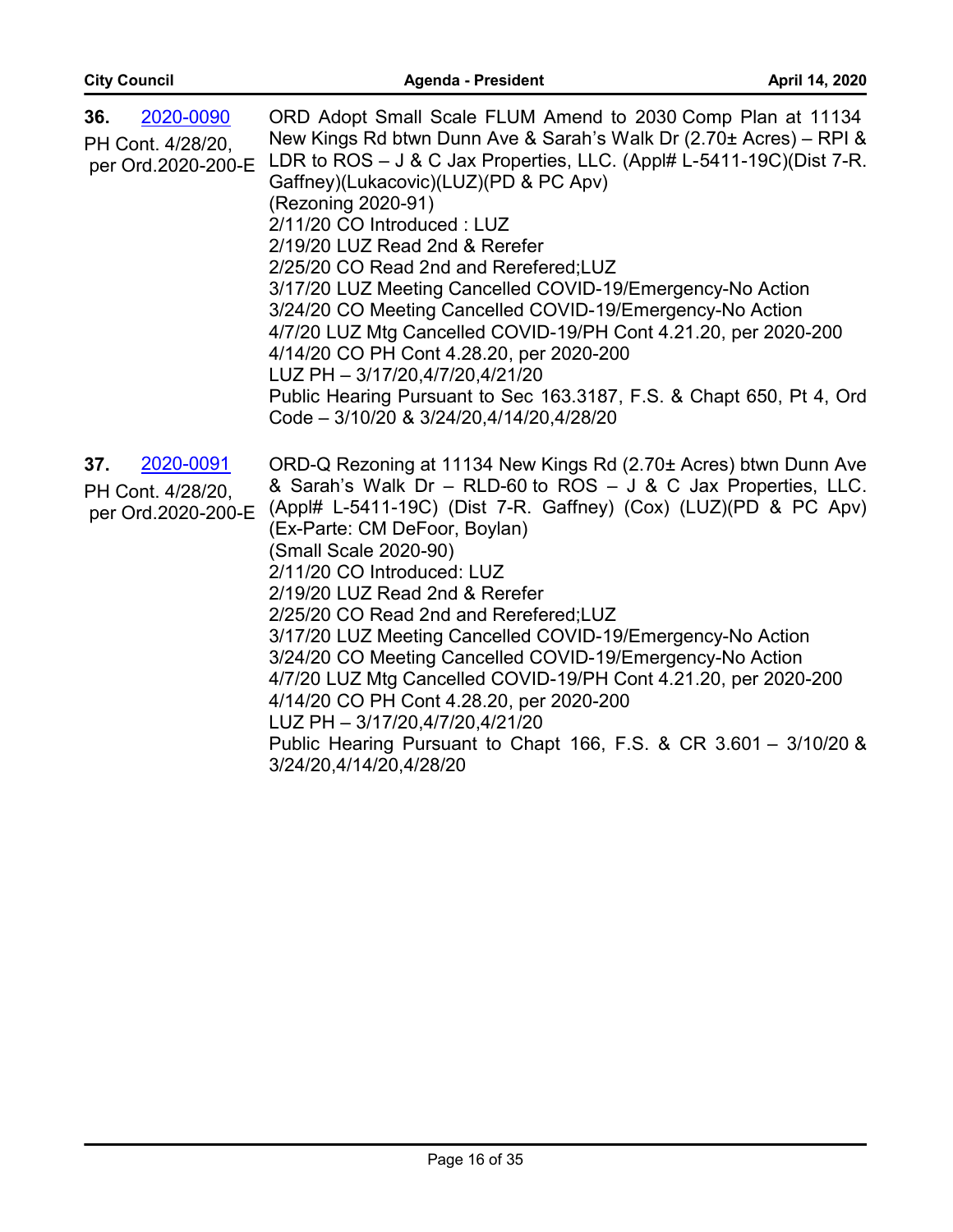| 2020-0092<br>38.<br>PH Cont. 4/28/20,<br>per Ord.2020-200-E | ORD Adopt Small Scale FLUM Amend to 2030 Comp Plan at 0 San<br>Jose Blvd btwn Goodby's Creek & Beauclerc Rd (2.37± Acres) – CSV to<br>NC – City of Jacksonville. (Appl# L-5433-20C) (Dist 5-Cumber) (Reed)<br>(LUZ) (PD & PC Apv)<br>(Rezoning 2020-93)<br>2/11/20 CO Introduced: LUZ, JWW<br>2/19/20 LUZ Read 2nd & Rerefer<br>2/25/20 CO Read 2nd and Rerefered; LUZ<br>3/11/20 JWW Approve 10-0<br>3/17/20 LUZ Meeting Cancelled COVID-19/Emergency-No Action<br>3/24/20 CO Meeting Cancelled COVID-19/Emergency-No Action<br>4/7/20 LUZ Mtg Cancelled COVID-19/PH Cont 4.21.20, per 2020-200<br>4/14/20 CO PH Cont 4.28.20, per 2020-200<br>LUZ PH - 3/17/20,4/7/20,4/21/20<br>Public Hearing Pursuant to Sec 163.3187, F.S. & Chapt 650, Pt 4, Ord<br>Code - 3/10/20 & 3/24/20,4/14/20,4/28/20 |
|-------------------------------------------------------------|-----------------------------------------------------------------------------------------------------------------------------------------------------------------------------------------------------------------------------------------------------------------------------------------------------------------------------------------------------------------------------------------------------------------------------------------------------------------------------------------------------------------------------------------------------------------------------------------------------------------------------------------------------------------------------------------------------------------------------------------------------------------------------------------------------|
| 39.<br>2020-0093<br>PH Cont. 4/28/20,<br>per Ord.2020-200-E | ORD-Q Rezoning at 0 San Jose Blvd (2.37± Acres) btwn Goodby's<br>Creek & Beauclerc Rd - CSV to CN - City of Jacksonville. (Appl#<br>L-5433-20C)(Dist 5-Cumber) (Wells)(LUZ)(PD & PC Apv)(Ex-parte:<br>Boylan)<br>(Small Scale 2020-92)<br>2/11/20 CO Introduced: LUZ<br>2/19/20 LUZ Read 2nd & Rerefer<br>2/25/20 CO Read 2nd and Rerefered; LUZ<br>3/17/20 LUZ Meeting Cancelled COVID-19/Emergency-No Action<br>3/24/20 CO Meeting Cancelled COVID-19/Emergency-No Action<br>4/7/20 LUZ Mtg Cancelled COVID-19/PH Cont 4.21.20, per 2020-200<br>4/14/20 CO PH Cont 4.28.20, per 2020-200<br>LUZ PH - 3/17/20,4/7/20,4/21/20<br>Public Hearing Pursuant to Chapt 166, F.S. & CR 3.601 - 3/10/20 &<br>3/24/20,4/14/20,4/28/20                                                                       |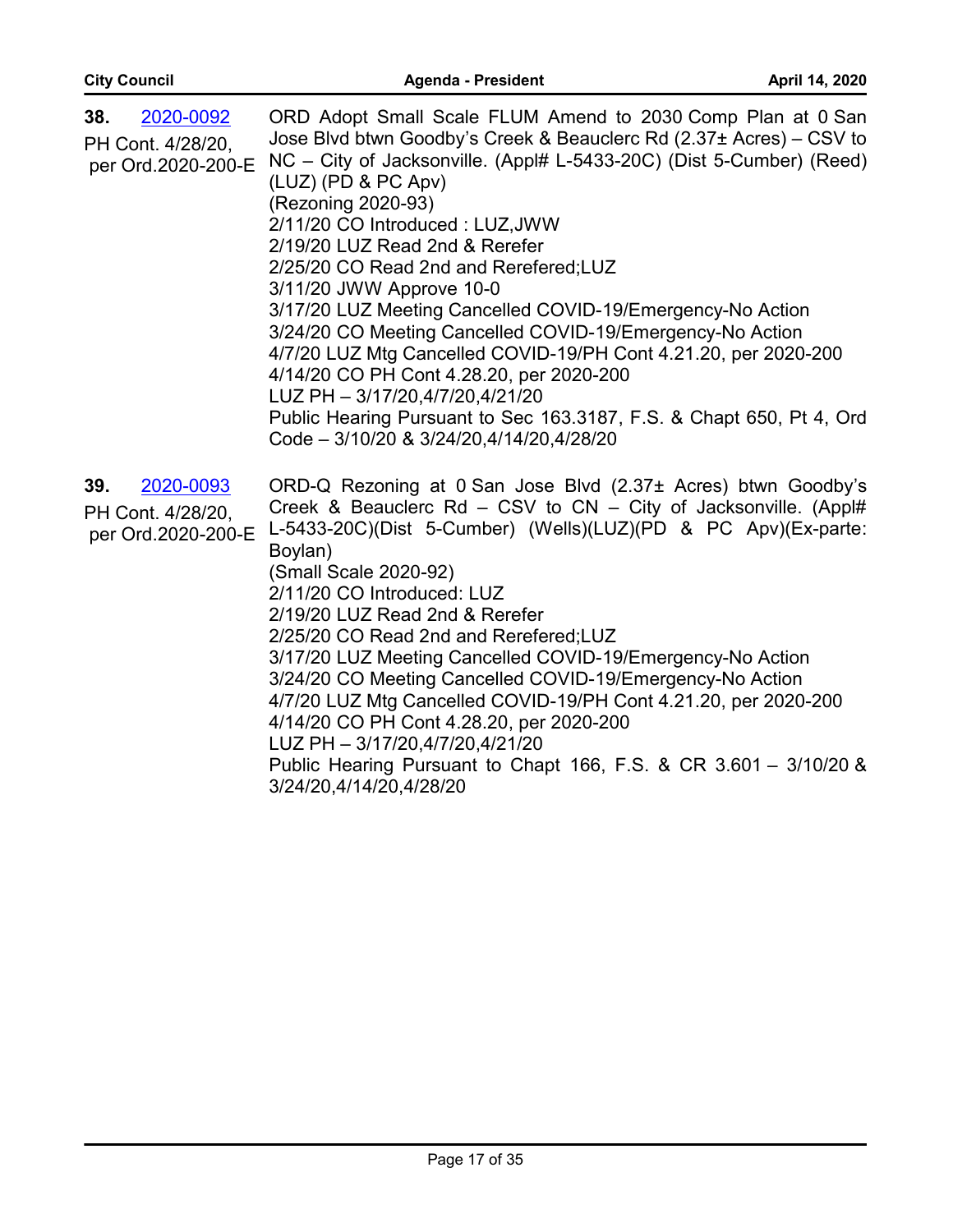| 40.<br>2020-0127<br>PH Cont. 4/28/20,<br>per Ord.2020-200-E | ORD Apv 2020B Series Text Amend to Future Land Use Element of<br>2030 Comp Plan of City of Jax to Amend FLUM Element of 2030 Comp<br>Plan Related to Transit Oriented Dev (TOD) Master Planning &<br>Implementation for Transmittal to State of FL's Various Agencies for<br>Review; Prov Disclaimer that Amend Transmitted herein Shall Not be<br>Construed as Exemption from any Other Applicable Laws. (Reed)<br>(Introduced by CP Wilson)<br>2/25/20 CO Introduced: LUZ<br>3/3/20 LUZ Read 2nd & Rerefer<br>3/10/20 CO Read 2nd & Rereferred: LUZ<br>3/17/20 LUZ Meeting Cancelled COVID-19/Emergency-No Action<br>3/24/20 CO Meeting Cancelled COVID-19/Emergency-No Action<br>4/7/20 LUZ Mtg Cancelled COVID-19/PH Cont 4.21.20, per 2020-200<br>4/14/20 CO PH Cont 4.28.20, per 2020-200<br>LUZ PH - 4/7/20,4/21/20<br>Public Hearing Pursuant to Sec 163.3184(3), F.S. & Chapt 650, Pt 4,<br>Ord Code - 3/24/20 & 4/14/20,4/28/20 |
|-------------------------------------------------------------|-------------------------------------------------------------------------------------------------------------------------------------------------------------------------------------------------------------------------------------------------------------------------------------------------------------------------------------------------------------------------------------------------------------------------------------------------------------------------------------------------------------------------------------------------------------------------------------------------------------------------------------------------------------------------------------------------------------------------------------------------------------------------------------------------------------------------------------------------------------------------------------------------------------------------------------------|
| 2020-0128<br>41.<br>PH Cont. 4/28/20,<br>per Ord.2020-200-E | ORD Adopt Large Scale FLUM Amend to 2030 Comp Plan at 0 Jones<br>Branch Blvd. btwn Imeson Rd & I-295 (59.066±) - CGC to LI & CSV -<br>Robert's Diesel Service, Inc. (Appl# L-5389-19A) (Dist 10-Priestly<br>Jackson) (Lukacovic) ((LUZ)<br>(Rezoning 2020-129)<br>2/25/20 CO Introduced: LUZ<br>3/3/20 LUZ Read 2nd & Rerefer<br>3/10/20 CO Read 2nd & Rereferred: LUZ<br>3/17/20 LUZ Meeting Cancelled COVID-19/Emergency-No Action<br>3/24/20 CO Meeting Cancelled COVID-19/Emergency-No Action<br>4/7/20 LUZ Mtg Cancelled COVID-19/PH Cont 4.21.20, per 2020-200<br>4/14/20 CO PH Cont 4.28.20, per 2020-200<br>LUZ PH - 4/7/20,4/21/20<br>Public Hearing Pursuant to Sec 163.3184(3), F.S. & Chapt 650, Pt 4,<br>Ord Code - 3/24/20 & 4/14/20,4/28/20                                                                                                                                                                                |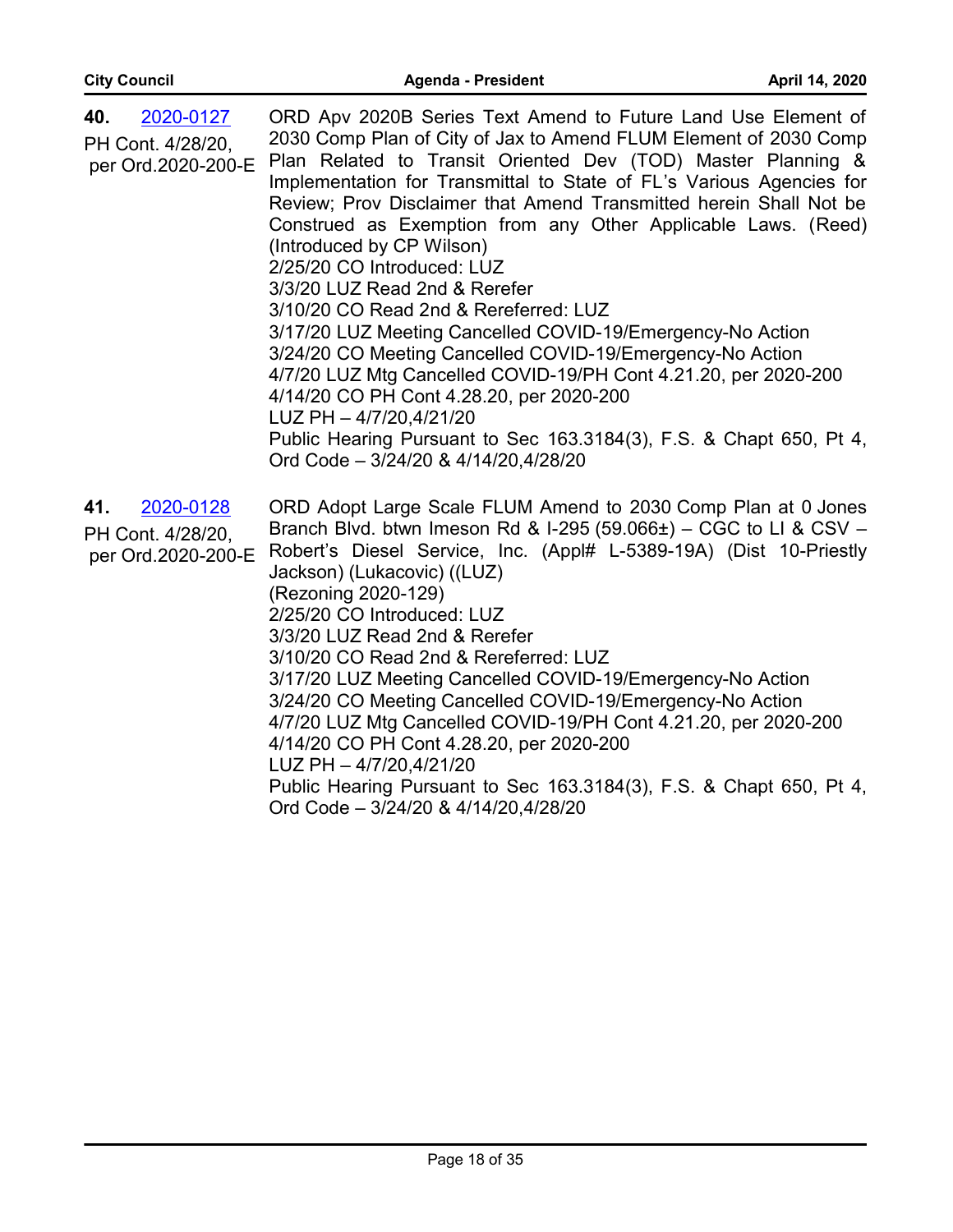| 42.<br>2020-0129<br>PH Cont. 4/28/20,<br>per Ord.2020-200-E | ORD-Q Rezoning at 0 Jones Branch Blvd. (59.06±) btwn Imeson Rd &<br>I-295 – PUD to LI & CSV – Robert's Diesel Service, Inc. (Dist<br>10-Priestly Jackson) (Wells) (LUZ)<br>(Large-Scale 2020-128)<br>2/25/20 CO Introduced: LUZ<br>3/3/20 LUZ Read 2nd & Rerefer<br>3/10/20 CO Read 2nd & Rereferred: LUZ<br>3/17/20 LUZ Meeting Cancelled COVID-19/Emergency-No Action<br>3/24/20 CO Meeting Cancelled COVID-19/Emergency-No Action<br>4/7/20 LUZ Mtg Cancelled COVID-19/PH Cont 4.21.20, per 2020-200<br>4/14/20 CO PH Cont 4.28.20, per 2020-200<br>LUZ PH - 4/7/20,4/21/20<br>Public Hearing Pursuant to Chapt 166, F.S. & CR 3.601 - 3/24/20 &<br>4/14/20,4/28/20                                                                                    |
|-------------------------------------------------------------|-----------------------------------------------------------------------------------------------------------------------------------------------------------------------------------------------------------------------------------------------------------------------------------------------------------------------------------------------------------------------------------------------------------------------------------------------------------------------------------------------------------------------------------------------------------------------------------------------------------------------------------------------------------------------------------------------------------------------------------------------------------|
| 2020-0130<br>43.<br>PH Cont. 4/28/20,<br>per Ord.2020-200-E | ORD Adopt Large Scale FLUM Amend to 2030 Comp Plan at 0 New<br>Berlin Rd btwn Ringneck Dr & Island Dr $(36.35\pm)$ – AGR-III to LI-<br>Jacksonville Sisters, LLC & St. Johns River Partners, LLC. (Dist<br>2-Ferraro) (Schoenig) (LUZ)<br>(Rezoning 2020-131)<br>2/25/20 CO Introduced: LUZ<br>3/3/20 LUZ Read 2nd & Rerefer<br>3/10/20 CO Read 2nd & Rereferred: LUZ<br>3/17/20 LUZ Meeting Cancelled COVID-19/Emergency-No Action<br>3/24/20 CO Meeting Cancelled COVID-19/Emergency-No Action<br>4/7/20 LUZ Mtg Cancelled COVID-19/PH Cont 4.21.20, per 2020-200<br>4/14/20 CO PH Cont 4.28.20, per 2020-200<br>LUZ PH - 4/7/20,4/21/20<br>Public Hearing Pursuant to Sec 163.3184(3), F.S. & Chapt 650, Pt 4,<br>Ord Code - 3/24/20 & 4/14/20,4/28/20 |
| 2020-0131<br>44.<br>PH Cont. 4/28/20,<br>per Ord.2020-200-E | ORD-Q Rezoning at 0 New Berlin Rd (36.35±) btwn Ringneck Dr &<br>Island Dr $-$ AGR to IL $-$ Jacksonville Sisters, LLC & St. Johns River<br>Partners, LLC. (Dist 2-Ferraro) (Quinto) (LUZ)<br>(Large-Scale 2020-130)<br>2/25/20 CO Introduced: LUZ<br>3/3/20 LUZ Read 2nd & Rerefer<br>3/10/20 CO Read 2nd & Rereferred: LUZ<br>3/17/20 LUZ Meeting Cancelled COVID-19/Emergency-No Action<br>3/24/20 CO Meeting Cancelled COVID-19/Emergency-No Action<br>4/7/20 LUZ Mtg Cancelled COVID-19/PH Cont 4.21.20, per 2020-200<br>4/14/20 CO PH Cont 4.28.20, per 2020-200<br>LUZ PH - 4/7/20,4/21/20<br>Public Hearing Pursuant to Chapt 166, F.S. & CR 3.601 - 3/24/20 &<br>4/14/20,4/28/20                                                                 |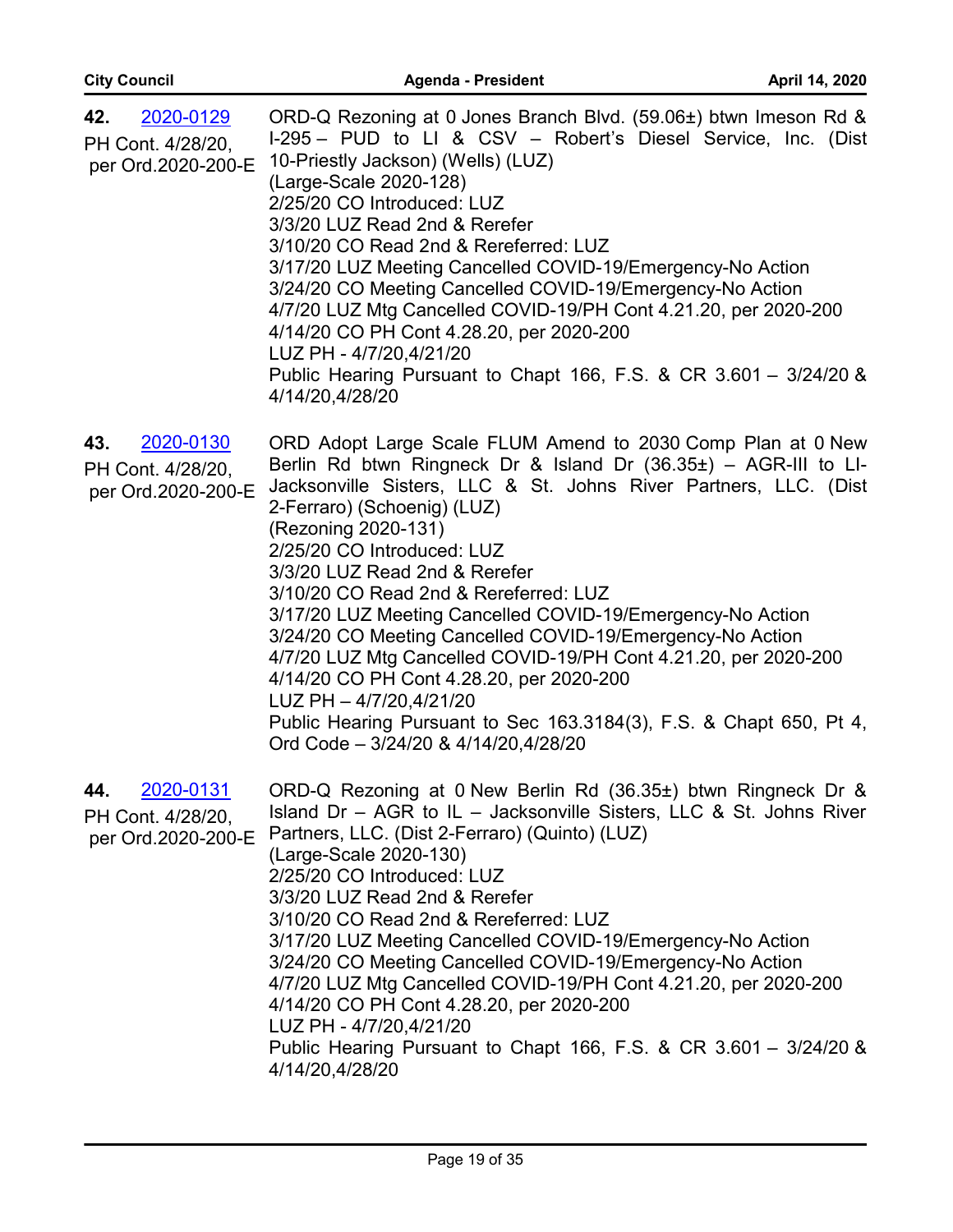| 45.<br>2020-0132                                            | ORD Adopt Small Scale FLUM Amend to 2030 Comp Plan at 1320                                                                                                                                                                                                                                                                                                     |
|-------------------------------------------------------------|----------------------------------------------------------------------------------------------------------------------------------------------------------------------------------------------------------------------------------------------------------------------------------------------------------------------------------------------------------------|
| PH Cont. 4/28/20,<br>per Ord.2020-200-E                     | Chaffee Rd S btwn I-10 & Panther Creek Pkwy $(6.50\pm)$ – LDR to CGC –<br>Final Waters, LLC. (Appl# L-5430-20C) (Dist 12-White) (Lukacovic)<br>(LUZ)                                                                                                                                                                                                           |
|                                                             | (Rezoning 2020-133)                                                                                                                                                                                                                                                                                                                                            |
|                                                             | 2/25/20 CO Introduced: LUZ<br>3/3/20 LUZ Read 2nd & Rerefer                                                                                                                                                                                                                                                                                                    |
|                                                             | 3/10/20 CO Read 2nd & Rereferred: LUZ                                                                                                                                                                                                                                                                                                                          |
|                                                             | 3/17/20 LUZ Meeting Cancelled COVID-19/Emergency-No Action<br>3/24/20 CO Meeting Cancelled COVID-19/Emergency-No Action<br>4/7/20 LUZ Mtg Cancelled COVID-19/PH Cont 4.21.20, per 2020-200<br>4/14/20 CO PH Cont 4.28.20, per 2020-200<br>LUZ PH - 4/7/20,4/21/20                                                                                              |
|                                                             | Public Hearing Pursuant to Sec 163.3187, F.S. & Chapt 650, Pt 4, Ord<br>Code - 3/24/20 & 4/14/20,4/28/20                                                                                                                                                                                                                                                       |
| 2020-0133<br>46.<br>PH Cont. 4/28/20,<br>per Ord.2020-200-E | ORD-Q Rezoning at 1320 Chaffee Rd S (6.50±) btwn I-10 & Panther<br>Creek Pkwy – RR-Acre to CCG-1 – Final Waters, LLC. (Dist 12-White)<br>(Corrigan) (LUZ)<br>(Small-Scale 2020-132)<br>2/25/20 CO Introduced: LUZ<br>3/3/20 LUZ Read 2nd & Rerefer<br>3/10/20 CO Read 2nd & Rereferred: LUZ                                                                    |
|                                                             | 3/17/20 LUZ Meeting Cancelled COVID-19/Emergency-No Action<br>3/24/20 CO Meeting Cancelled COVID-19/Emergency-No Action<br>4/7/20 LUZ Mtg Cancelled COVID-19/PH Cont 4.21.20, per 2020-200<br>4/14/20 CO PH Cont 4.28.20, per 2020-200<br>LUZ PH - 4/7/20,4/21/20                                                                                              |
|                                                             | Public Hearing Pursuant to Chapt 166, F.S. & CR 3.601 - 3/24/20 &<br>4/14/20,4/28/20                                                                                                                                                                                                                                                                           |
| 47.<br>2020-0162<br>PH Cont. 4/28/20,<br>per Ord.2020-200-E | ORD Adopting a Large-Scale FLUM Amend to 2030 Comp Plan at 0<br>Philips Hwy, 14931 Philips Hwy, 0 Slocumb Ave, & 0 Grand St. btwn<br>Philips Hwy & J. Turner Butler Blvd (2795.50± Acres) - AGR-I, AGR-II,<br>AGR-III & AGR-IV to LDR - Estuary, LLC. (Appl# L-5325-18A) (Dist<br>11-Becton) (Reed) (LUZ)<br>(Rezoning 2020-163)<br>3/10/20 CO Introduced: LUZ |
|                                                             | 3/17/20 LUZ Meeting Cancelled COVID-19/Emergency-No Action<br>3/24/20 CO Meeting Cancelled COVID-19/Emergency-No Action<br>4/7/20 LUZ Mtg Cancelled COVID-19/Emergency-No Action<br>4/14/20 CO PH Cont 4.28.20, per 2020-200<br>$LUZ$ PH $-4/21/20$                                                                                                            |
|                                                             | Public Hearing Pursuant to Sec 163.3184(3), F.S. & Chapt 650, Pt 4,<br>Ord Code - 4/14/20 & 4/28/20                                                                                                                                                                                                                                                            |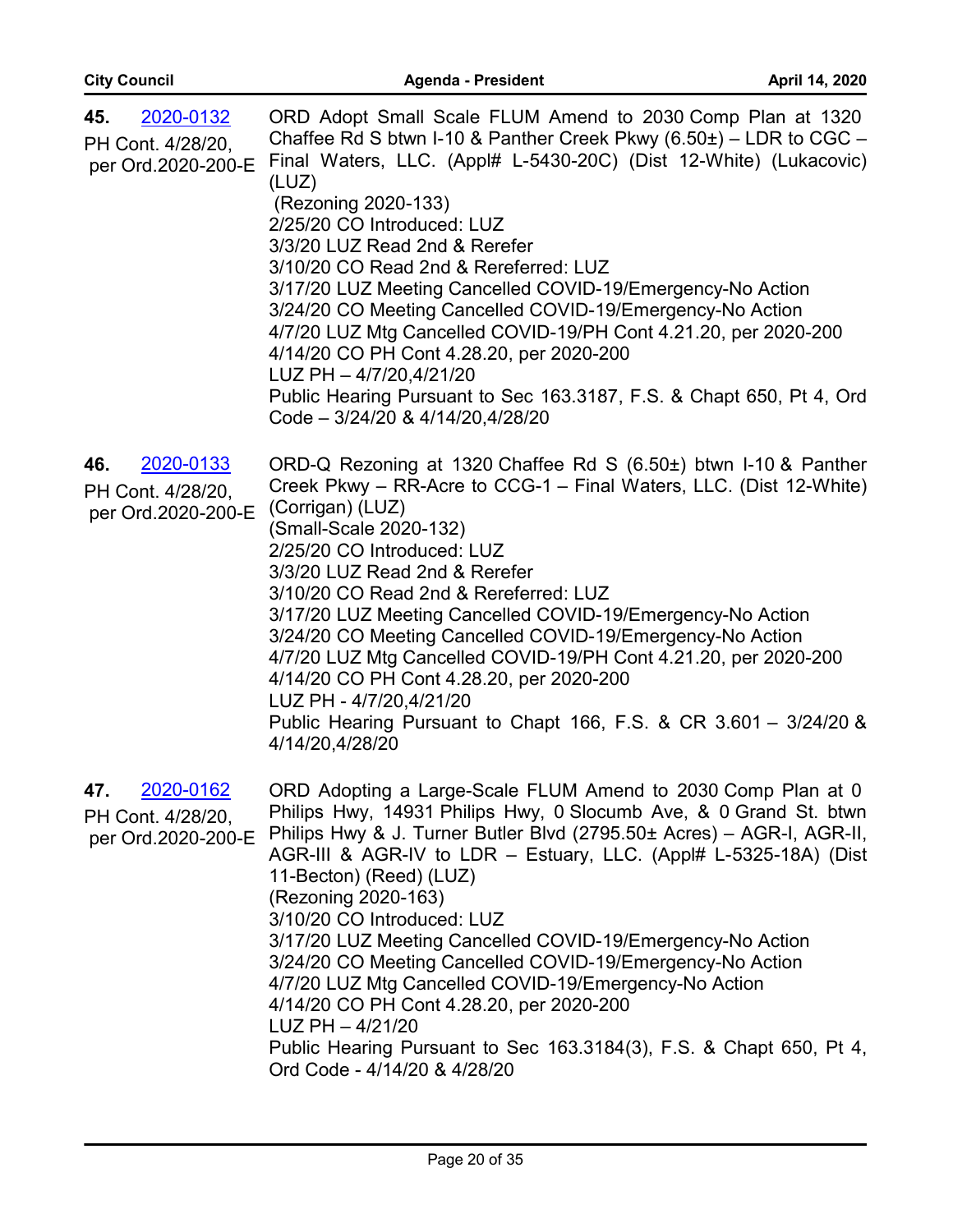| 48.<br>2020-0163<br>PH Cont. 4/28/20,<br>per Ord.2020-200-E | ORD-Q Rezoning at 0 Philips Hwy, 14931 Philips Hwy, 0 Slocumb Ave,<br>& 0 Grand St. (2795.50± Acres) btwn Philips Hwy & J. Turner Butler<br>Blvd - AGR to RR-Acre - Estuary, LLC. (Dist 11-Becton) (Quinto) (LUZ)<br>(Large-Scale 2020-162)<br>3/10/20 CO Introduced: LUZ<br>3/17/20 LUZ Meeting Cancelled COVID-19/Emergency-No Action<br>3/24/20 CO Meeting Cancelled COVID-19/Emergency-No Action<br>4/7/20 LUZ Mtg Cancelled COVID-19/Emergency-No Action<br>4/14/20 CO PH Cont 4.28.20, per 2020-200<br>$LUZ$ PH $-4/21/20$<br>Public Hearing Pursuant to Chapt 166, F.S. & CR 3.601 - 4/14/20 &<br>4/28/20                                        |
|-------------------------------------------------------------|---------------------------------------------------------------------------------------------------------------------------------------------------------------------------------------------------------------------------------------------------------------------------------------------------------------------------------------------------------------------------------------------------------------------------------------------------------------------------------------------------------------------------------------------------------------------------------------------------------------------------------------------------------|
| 49.<br>2020-0164<br>PH Cont. 4/28/20,<br>per Ord.2020-200-E | ORD Adopting a Large-Scale FLUM Amend to 2030 Comp Plan East of<br>I-295 & South of J. Turner Butler Blvd (2512.23± Acres) - AGR-I,<br>AGR-II & AGR-III to LDR - Estuary, LLC. (Appl# L-5349-18A) (Dist<br>11-Becton) (Fogarty) (LUZ)<br>(Rezoning 2020-165)<br>3/10/20 CO Introduced: LUZ<br>3/17/20 LUZ Meeting Cancelled COVID-19/Emergency-No Action<br>3/24/20 CO Meeting Cancelled COVID-19/Emergency-No Action<br>4/7/20 LUZ Mtg Cancelled COVID-19/Emergency-No Action<br>4/14/20 CO PH Cont 4.28.20, per 2020-200<br>$LUZ PH - 4/21/20$<br>Public Hearing Pursuant to Sec 163.3184(3), F.S. & Chapt 650, Pt 4,<br>Ord Code - 4/14/20 & 4/28/20 |
| 2020-0165<br>50.<br>PH Cont. 4/28/20,<br>per Ord.2020-200-E | ORD-Q Rezoning East of I-295 & South of J. Turner Butler Blvd<br>$(2512.23 \pm \text{ A} \cdot \text{C} \cdot \text{A}) - \text{AGR}$ to RR-Acre – Estuary, LLC. (Dist 11-Becton)<br>(Corrigan) (LUZ)<br>(Large-Scale 2020-164)<br>3/10/20 CO Introduced: LUZ<br>3/17/20 LUZ Meeting Cancelled COVID-19/Emergency-No Action<br>3/24/20 CO Meeting Cancelled COVID-19/Emergency-No Action<br>4/7/20 LUZ Mtg Cancelled COVID-19/Emergency-No Action<br>4/14/20 CO PH Cont 4.28.20, per 2020-200<br>$LUZ$ PH $-4/21/20$<br>Public Hearing Pursuant to Chapt 166, F.S. & CR 3.601 - 4/14/20 &<br>4/28/20                                                    |

**City Council Agenda - President April 14, 2020**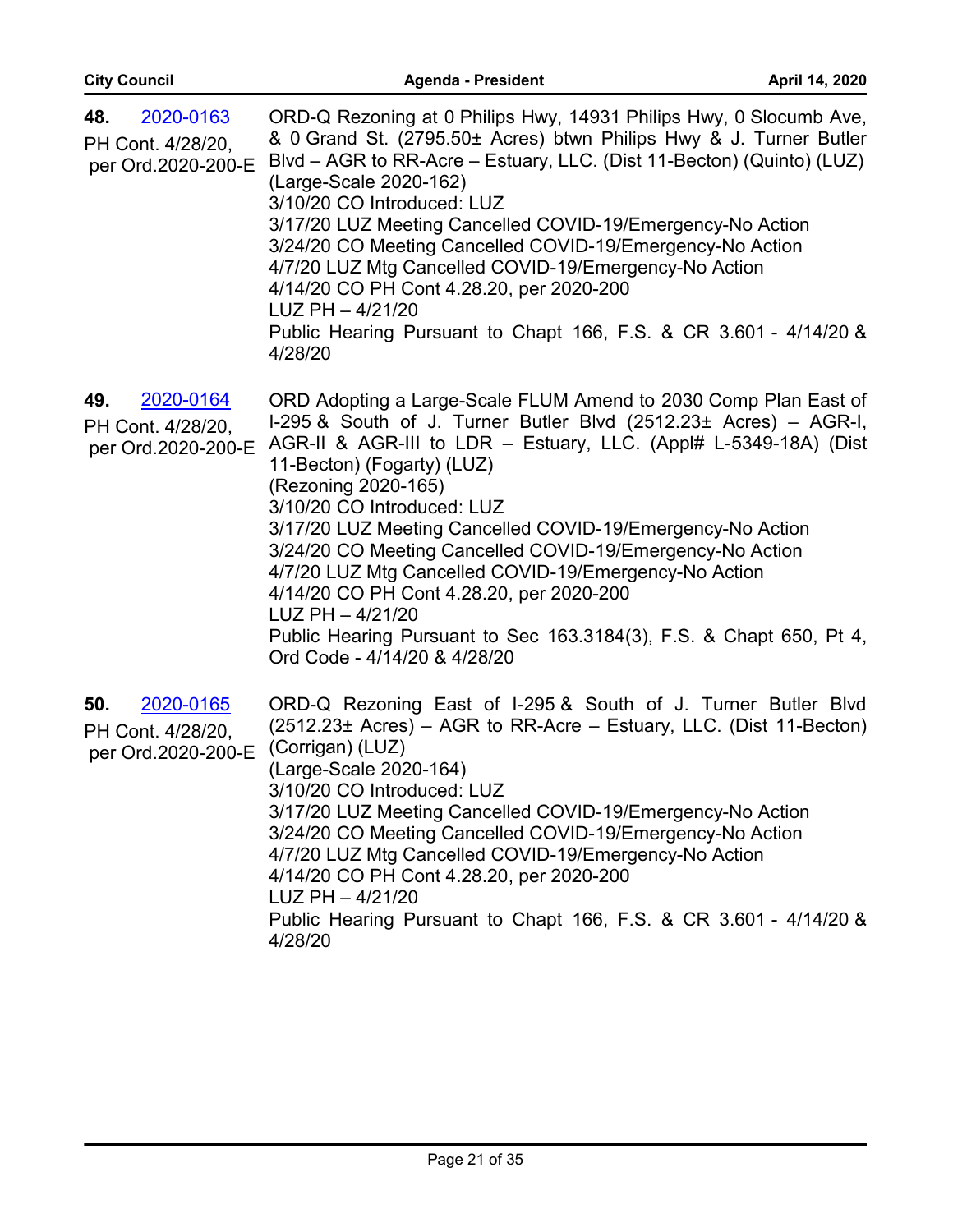| 2020-0166<br>51.<br>PH Cont. 4/28/20,<br>per Ord.2020-200-E | ORD Adopting a Large-Scale FLUM Amend to 2030 Comp Plan at 7046<br>Ramona Blvd & 7059 Ramona Blvd (53.44± Acres) btwn I-10 &<br>Ramona Blvd - LDR, CGC, CSV & ROS to MDR & CSV - RMFM RE,<br>LLC. (Appl# L-5385-19A) (Dist 10-Priestly Jackson) (Kelly) (LUZ)<br>(Rezoning 2020-167)<br>3/10/20 CO Introduced: LUZ<br>3/17/20 LUZ Meeting Cancelled COVID-19/Emergency-No Action<br>3/24/20 CO Meeting Cancelled COVID-19/Emergency-No Action<br>4/7/20 LUZ Mtg Cancelled COVID-19/Emergency-No Action<br>4/14/20 CO PH Cont 4.28.20, per 2020-200<br>$LUZ PH - 4/21/20$<br>Public Hearing Pursuant to Sec 163.3184(3), F.S. & Chapt 650, Pt 4,<br>Ord Code - 4/14/20 & 4/28/20 |
|-------------------------------------------------------------|---------------------------------------------------------------------------------------------------------------------------------------------------------------------------------------------------------------------------------------------------------------------------------------------------------------------------------------------------------------------------------------------------------------------------------------------------------------------------------------------------------------------------------------------------------------------------------------------------------------------------------------------------------------------------------|
| 2020-0167<br>52.<br>PH Cont. 4/28/20,<br>per Ord.2020-200-E | ORD-Q Rezoning at 7046 Ramona Blvd & 7059 Ramona Blvd (53.44±<br>Acres) btwn I-10 & Ramona Blvd - RLD-60 & PUD to RMD-D & CSV -<br>RMFM RE, LLC. (Dist 10-Priestly Jackson) (Cox) (LUZ)<br>(Large-Scale 2020-166)<br>3/10/20 CO Introduced: LUZ<br>3/17/20 LUZ Meeting Cancelled COVID-19/Emergency-No Action<br>3/24/20 CO Meeting Cancelled COVID-19/Emergency-No Action<br>4/7/20 LUZ Mtg Cancelled COVID-19/Emergency-No Action<br>4/14/20 CO PH Cont 4.28.20, per 2020-200<br>$LUZ$ PH $-4/21/20$<br>Public Hearing Pursuant to Chapt 166, F.S. & CR 3.601 - 4/14/20 &<br>4/28/20                                                                                          |
| 2020-0168<br>53.<br>PH Cont. 4/28/20,<br>per Ord.2020-200-E | ORD Adopting Large-Scale FLUM Amend to 2030 Comp Plan at 0<br>Starratt Rd (19.55± Acres) btwn Starratt Rd & Hidden Creek Dr - CGC<br>to LDR - Yellow Bluff Partners, LLC. (Appl# L5391-19A) (Dist<br>2-Ferraro) (Fogarty) (LUZ)<br>(Rezoning 2020-169)<br>3/10/20 CO Introduced: LUZ<br>3/17/20 LUZ Meeting Cancelled COVID-19/Emergency-No Action<br>3/24/20 CO Meeting Cancelled COVID-19/Emergency-No Action<br>4/7/20 LUZ Mtg Cancelled COVID-19/Emergency-No Action<br>4/14/20 CO PH Cont 4.28.20, per 2020-200<br>$LUZ PH - 4/21/20$<br>Public Hearing Pursuant to Sec 163.3184(3), F.S. & Chapt 650, Pt 4,<br>Ord Code - 4/14/20 & 4/28/20                               |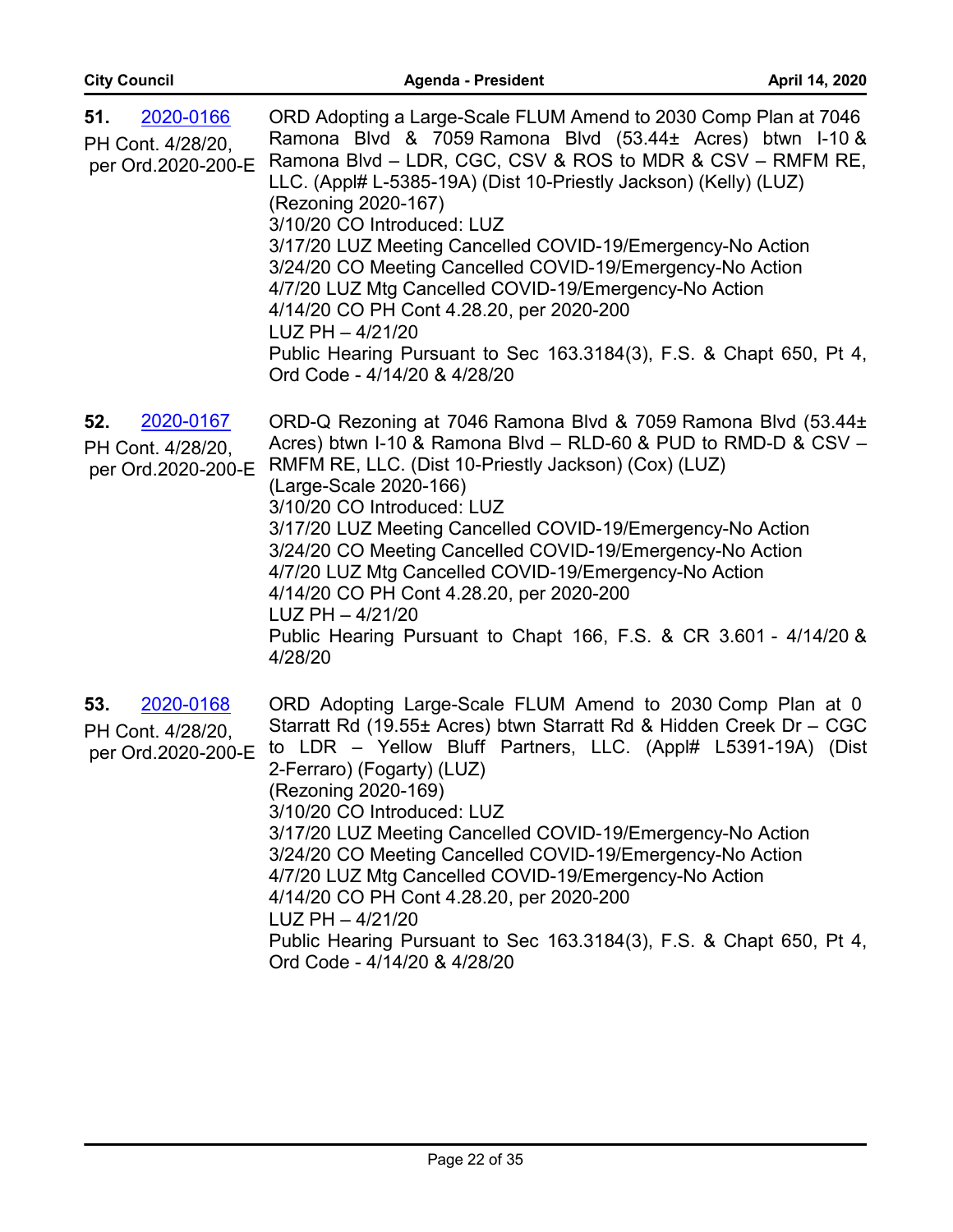| 2020-0169<br>54.<br>PH Cont. 4/28/20,<br>per Ord.2020-200-E | ORD-Q Rezoning at 0 Starratt Rd (30.24± Acres) btwn Starratt Rd &<br>Hidden Creek Dr. - PUD & RLD-90 to PUD - Yellow Bluff Partners, LLC<br>& David James Vickers, ET AL. (Dist 2-Ferraro) (Quinto) (LUZ)<br>(Ex-parte: DeFoor)<br>(Large-Scale 2020-168)<br>3/10/20 CO Introduced: LUZ<br>3/17/20 LUZ Meeting Cancelled COVID-19/Emergency-No Action<br>3/24/20 CO Meeting Cancelled COVID-19/Emergency-No Action<br>4/7/20 LUZ Mtg Cancelled COVID-19/Emergency-No Action<br>4/14/20 CO PH Cont 4.28.20, per 2020-200<br>$LUZ$ PH $-4/21/20$<br>Public Hearing Pursuant to Chapt 166, F.S. & CR 3.601 - 4/14/20 &<br>4/28/20                                                                                                            |
|-------------------------------------------------------------|-------------------------------------------------------------------------------------------------------------------------------------------------------------------------------------------------------------------------------------------------------------------------------------------------------------------------------------------------------------------------------------------------------------------------------------------------------------------------------------------------------------------------------------------------------------------------------------------------------------------------------------------------------------------------------------------------------------------------------------------|
| 2020-0170<br>55.<br>PH Cont. 4/28/20,<br>per Ord.2020-200-E | ORD Adopting a Small-Scale FLUM Amend to 2030 Comp Plan on<br>Heckscher Dr (7.18± Acres) btwn Blount Island Blvd & Browns Creek -<br>WD/WR to CSV - Nature Conservancy, Inc., Clovis A. Wood, Jr., ET<br>AL & United States Dept of the Interior - National Park Svc. (Appl#<br>L-5407-19C) (Dist 2- Ferraro) (Reed) (LUZ)<br>(Rezoning 2020-171)<br>3/10/20 CO Introduced: LUZ<br>3/17/20 LUZ Meeting Cancelled COVID-19/Emergency-No Action<br>3/24/20 CO Meeting Cancelled COVID-19/Emergency-No Action<br>4/7/20 LUZ Mtg Cancelled COVID-19/Emergency-No Action<br>4/14/20 CO PH Cont 4.28.20, per 2020-200<br>$LUZ PH - 4/21/20$<br>Public Hearing Pursuant to Sec 163.3187, F.S. & Chapt 650, Pt 4, Ord<br>Code - 4/14/20 & 4/28/20 |
| 2020-0171<br>56.<br>PH Cont. 4/28/20,<br>per Ord.2020-200-E | ORD-Q Rezoning on Heckscher Dr (7.18± Acres) btwn Blount Island<br>Blvd & Browns Creek - IW to CSV - Nature Conservancy, Inc., Clovis<br>A. Wood, Jr., ET AL & United States Dept of the Interior - National Park<br>Svc. (Dist 2-Ferraro) (Wells) (LUZ)<br>(Small-Scale 2020-170)<br>3/10/20 CO Introduced: LUZ<br>3/17/20 LUZ Meeting Cancelled COVID-19/Emergency-No Action<br>3/24/20 CO Meeting Cancelled COVID-19/Emergency-No Action<br>4/7/20 LUZ Mtg Cancelled COVID-19/Emergency-No Action<br>4/14/20 CO PH Cont 4.28.20, per 2020-200<br>$LUZ$ PH $-4/21/20$<br>Public Hearing Pursuant to Chapt 166, F.S. & CR 3.601 - 4/14/20 &<br>4/28/20                                                                                   |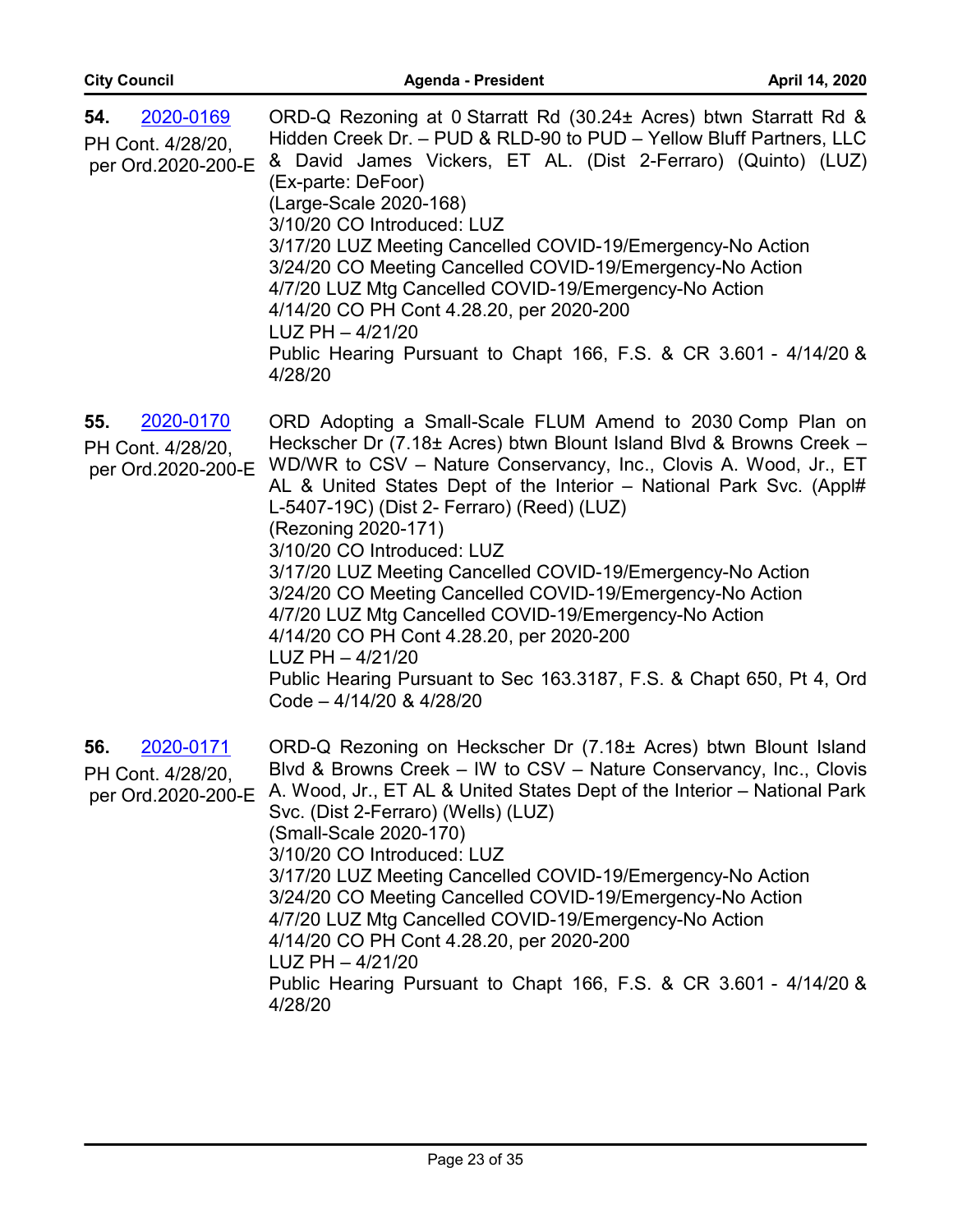| 57.<br>2020-0172<br>PH Cont. 4/28/20,<br>per Ord.2020-200-E | ORD Adopting a Small-Scale FLUM Amend to 2030 Comp Plan at 0<br>Arnold Rd & 2731 Arnold Rd (6.30± Acres) btwn Pecan Park Rd &<br>Veterans Cemetery Rd - AGR-IV to LI - Kathy Kite (Appl# L-5431-20C)<br>(Dist 7-R. Gaffney) (Fogarty) (LUZ)<br>(Rezoning 2020-173)<br>3/10/20 CO Introduced: LUZ<br>3/17/20 LUZ Meeting Cancelled COVID-19/Emergency-No Action<br>3/24/20 CO Meeting Cancelled COVID-19/Emergency-No Action<br>4/7/20 LUZ Mtg Cancelled COVID-19/Emergency-No Action<br>4/14/20 CO PH Cont 4.28.20, per 2020-200<br>$LUZ$ PH $-4/21/20$<br>Public Hearing Pursuant to Sec 163.3187, F.S. & Chapt 650, Pt 4, Ord<br>Code - 4/14/20 & 4/28/20 |
|-------------------------------------------------------------|-------------------------------------------------------------------------------------------------------------------------------------------------------------------------------------------------------------------------------------------------------------------------------------------------------------------------------------------------------------------------------------------------------------------------------------------------------------------------------------------------------------------------------------------------------------------------------------------------------------------------------------------------------------|
| 2020-0173<br>58.<br>PH Cont. 4/28/20,<br>per Ord.2020-200-E | ORD-Q Rezoning at 0 Arnold Rd & 2731 Arnold Rd (6.30± Acres) btwn<br>Pecan Park Rd & Veterans Cemetery Rd - AGR to IL - Kathy Kite. (Dist<br>7-R. Gaffney) (Corrigan) (LUZ)<br>(Small-Scale 2020-172)<br>3/10/20 CO Introduced: LUZ<br>3/17/20 LUZ Meeting Cancelled COVID-19/Emergency-No Action<br>3/24/20 CO Meeting Cancelled COVID-19/Emergency-No Action<br>4/7/20 LUZ Mtg Cancelled COVID-19/Emergency-No Action<br>4/14/20 CO PH Cont 4.28.20, per 2020-200<br>$LUZ$ PH $-4/21/20$<br>Public Hearing Pursuant to Chapt 166, F.S. & CR 3.601 - 4/14/20 &<br>4/28/20                                                                                  |
| 59.<br>2020-0175<br>PH Cont. 4/28/20,<br>per Ord.2020-200-E | ORD Adopt Modification to 2030 Comp Plan to Update the Capital<br>Improvemts Element Schedule by Estab the FY's 2020-2024 Capital<br>Improvemts Element Schedule in the Capital Improvemts Element.<br>(Eller) (Req of Mayor)<br>3/10/20 CO Introduced: LUZ<br>3/17/20 LUZ Meeting Cancelled COVID-19/Emergency-No Action<br>3/24/20 CO Meeting Cancelled COVID-19/Emergency-No Action<br>4/7/20 LUZ Mtg Cancelled COVID-19/PH Cont 4.21.20, per 2020-200<br>4/14/20 CO PH Cont 4.28.20, per 2020-200<br>LUZ PH - 4/7/20,4/21/20<br>Public Hearing Pursuant to Sec 163.3177(3)(b), F.S. & Chapt 650, Pt. 4,<br>Ord Code - 3/24/20,4/14/20,4/28/20           |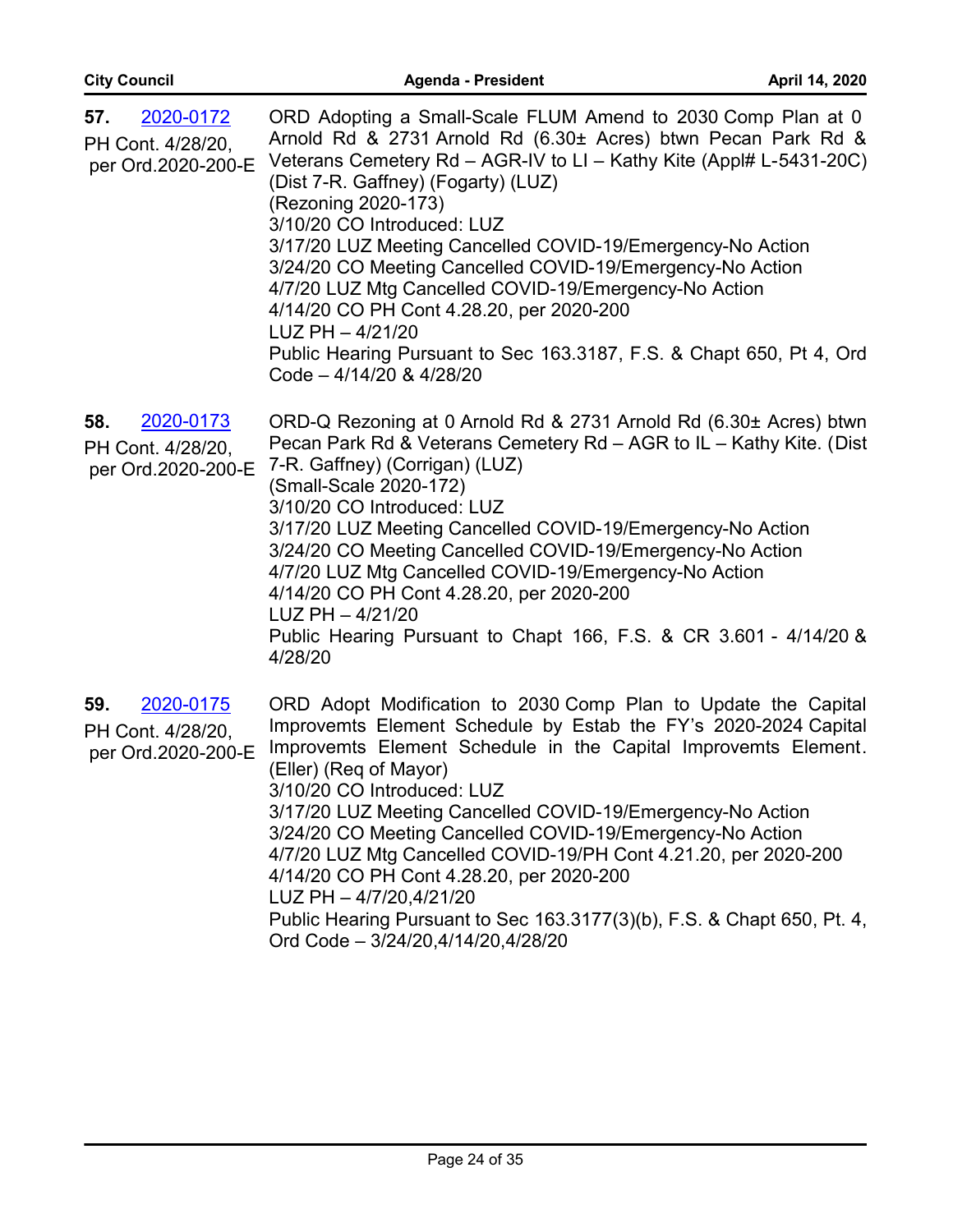#### **3RD READING RESOLUTIONS:**

| 2020-0152<br>60.      | RESO Concerning City Council's Top Budget Priorities for 2020-21 FY                                                                                                                                                                                                                                                    |
|-----------------------|------------------------------------------------------------------------------------------------------------------------------------------------------------------------------------------------------------------------------------------------------------------------------------------------------------------------|
| (v) Amend<br>(m) Move | & Encouraging the Mayor to Incorporate Council Priorities into<br>2020-2021 Budget. (Sidman) (Introduced by Finance Committee)<br>2/25/20 CO Introduced: F, R<br>3/3/20 F Read 2nd & Rerefer                                                                                                                           |
|                       | 3/3/20 R Read 2nd & Rerefer<br>3/10/20 CO Read 2nd & Rereferred: F, R<br>3/17/20 F Meeting Cancelled COVID-19/Emergency-No Action<br>3/17/20 R Meeting Cancelled COVID-19/Emergency-No Action<br>3/24/20 CO Meeting Cancelled COVID-19/Emergency-No Action<br>4/7/20 F Amend/Approve 7-0<br>4/7/20 R Amend/Approve 7-0 |

- RESO Conf Appt of Dr. A. Zachary Faison, Jr., to JEA Replace Christian "Andy" Allen, Pursuant to Article 21, Jax Charter, for Partial Term Exp 2/28/22. (Sidman) (Req of Mayor) (Co-Sponsored by CM Salem, R. Gaffney & Newby) 2/25/20 CO Introduced: R 3/3/20 R Read 2nd & Rerefer 3/10/20 CO Read 2nd & Rereferred: R 3/17/20 R Meeting Cancelled COVID-19/Emergency-No Action 3/24/20 CO Meeting Cancelled COVID-19/Emergency-No Action 4/7/20 R Approve 6-1 (Priestly Jackson) **61.** [2020-0154](http://jaxcityc.legistar.com/gateway.aspx?m=l&id=/matter.aspx?key=2217) (m) Move
- RESO Conf Appt of Dr. Leon L. Haley, Jr., to JEA, Replace Kelly Flanagan, Pursuant to Article 21, Jax Charter for 1st Full Term Exp 2/28/24. (Sidman) (Req of Mayor) (Co-Sponsored by CM Salem, R.Gaffney & Newby) 2/25/20 CO Introduced: R 3/3/20 R Read 2nd & Rerefer 3/10/20 CO Read 2nd & Rereferred: R 3/17/20 R Meeting Cancelled COVID-19/Emergency-No Action 3/24/20 CO Meeting Cancelled COVID-19/Emergency-No Action 4/7/20 R Approve 4-3 (Diamond, DeFoor, Priestly Jackson) **62.** [2020-0155](http://jaxcityc.legistar.com/gateway.aspx?m=l&id=/matter.aspx?key=2218) (m) Move
- RESO Conf Appt of Tom Vanosdol to JEA, Replace Henry K. Brown, Pursuant to Article 21, Jax Charter for 1st Full Term Exp 2/28/23. (Sidman) (Req of Mayor) (Co-Sponsored by CM Salem & Newby) 2/25/20 CO Introduced: R 3/3/20 R Read 2nd & Rerefer 3/10/20 CO Read 2nd & Rereferred: R 3/17/20 R Meeting Cancelled COVID-19/Emergency-No Action 3/24/20 CO Meeting Cancelled COVID-19/Emergency-No Action 4/7/20 R Approve 6-0-1 (Boylan) **63.** [2020-0157](http://jaxcityc.legistar.com/gateway.aspx?m=l&id=/matter.aspx?key=2220) (m) Move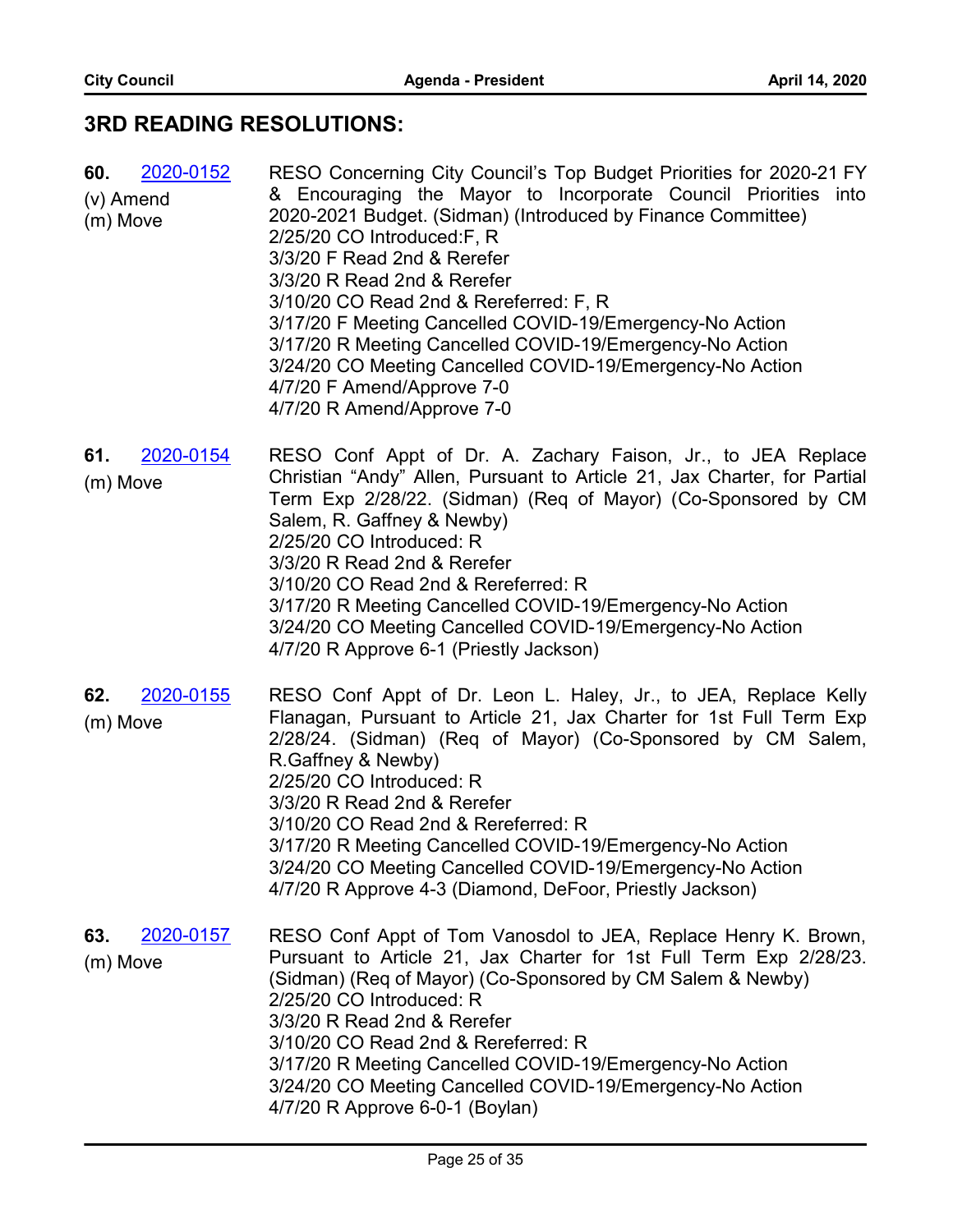| <b>City Council</b> | <b>Agenda - President</b>                                                                                                                       | April 14, 2020 |
|---------------------|-------------------------------------------------------------------------------------------------------------------------------------------------|----------------|
| 2020-0159<br>64.    | RESO Conf Appt of Martha " Marty" Lanahan to JEA, Replace Frederick                                                                             |                |
| (m) Move            | D. Newbill, Pursuant to Article 21, Jax Charter for 1st Full Term Exp<br>2/28/23. (Sidman) (Req of Mayor) (Co-Sponsored by CM Salem &<br>Newby) |                |
|                     | 2/25/20 CO Introduced: R<br>3/3/20 R Read 2nd & Rerefer                                                                                         |                |
|                     | 3/10/20 CO Read 2nd & Rereferred: R                                                                                                             |                |
|                     | 3/17/20 R Meeting Cancelled COVID-19/Emergency-No Action                                                                                        |                |
|                     | 3/24/20 CO Meeting Cancelled COVID-19/Emergency-No Action                                                                                       |                |

4/7/20 R Approve 6-0-1 (Diamond)

#### **3RD READING ORDINANCES:**

| 2020-0065<br>65.<br>$(v)$ Amend<br>(m) Move | ORD Approp \$551,839.39 from Federal Forfeitures Trust Fund<br>(Subfund 64E) to Prov Funding for Purchase of Covert/Specialized Law<br>Enforcemnt Equipmt & Specialized Computer Equip, & Contribution of<br>\$150,000.00 to First Coast Crime Stoppers, Inc. for Funding of Sheriff's<br>Gun Bounty Prog. (B.T. 20-038) (McCain) (Req of Sheriff)<br>1/28/20 CO Introduced: NCSPHS, F<br>2/3/20 NCSPHS Read 2nd & Rerefer<br>2/4/20 F Read 2nd & Rerefer<br>2/11/20 CO PH Read 2nd & Rereferred; NCSPHS, F<br>3/16/20 NCSPHS Meeting Cancelled-COVID-19/ Emergency-No Action<br>3/17/20 F Meeting Cancelled-COVID-19/ Emergency-No Action<br>3/24/20 CO Meeting Cancelled-COVID-19/Emergency-No Action<br>4/6/20 NCSPHS Amend/Approve 7-0<br>4/7/20 F Amend/Approve 7-0<br>Public Hearing Pursuant to Chapt 166, F.S. & CR 3.601 - 2/11/20                                                                                                       |
|---------------------------------------------|---------------------------------------------------------------------------------------------------------------------------------------------------------------------------------------------------------------------------------------------------------------------------------------------------------------------------------------------------------------------------------------------------------------------------------------------------------------------------------------------------------------------------------------------------------------------------------------------------------------------------------------------------------------------------------------------------------------------------------------------------------------------------------------------------------------------------------------------------------------------------------------------------------------------------------------------------|
| 2020-0100<br>66.<br>(v) Amend<br>(m) Move   | ORD- MC Relating to Powers of City Council & Mayor; Setting Public<br>Referendum; Creating New Sec 4.03 & Amend Sec 21.03 of Charter of<br>City of Jax to Grant City Council Exec Power to Appt 4 Members of JEA<br>Board; Prov Referendum Apvl, Prov Financial Impact Statement to be<br>Developed & Place on Ballot; Directing Supervisor of Elections to Place<br>Referendum Question on 2020 Gen Election Ballot on 11/3/20; Prov<br>Timing of Empaneling JEA Board Upon Apvl of Referendum. (Johnston)<br>(Introduced by CM Dennis)<br>2/11/20 CO Introduced: F, R<br>2/19/20 F Read 2nd and Rerefer<br>2/19/20 R Read 2nd and Rerefer<br>2/25/20 CO PH Read 2nd and Rerefered; F, R<br>3/3/20 R Amend/Approve 7-0<br>3/17/20 F Meeting Cancelled COVID-19/Emergency-No Action<br>3/24/20 CO Meeting Cancelled COVID-19/Emergency-No Action<br>4/7/20 F Amend/Approve 7-0<br>Public Hearing Pursuant to Chapt 166, F.S. & CR 3.601 - 2/25/20 |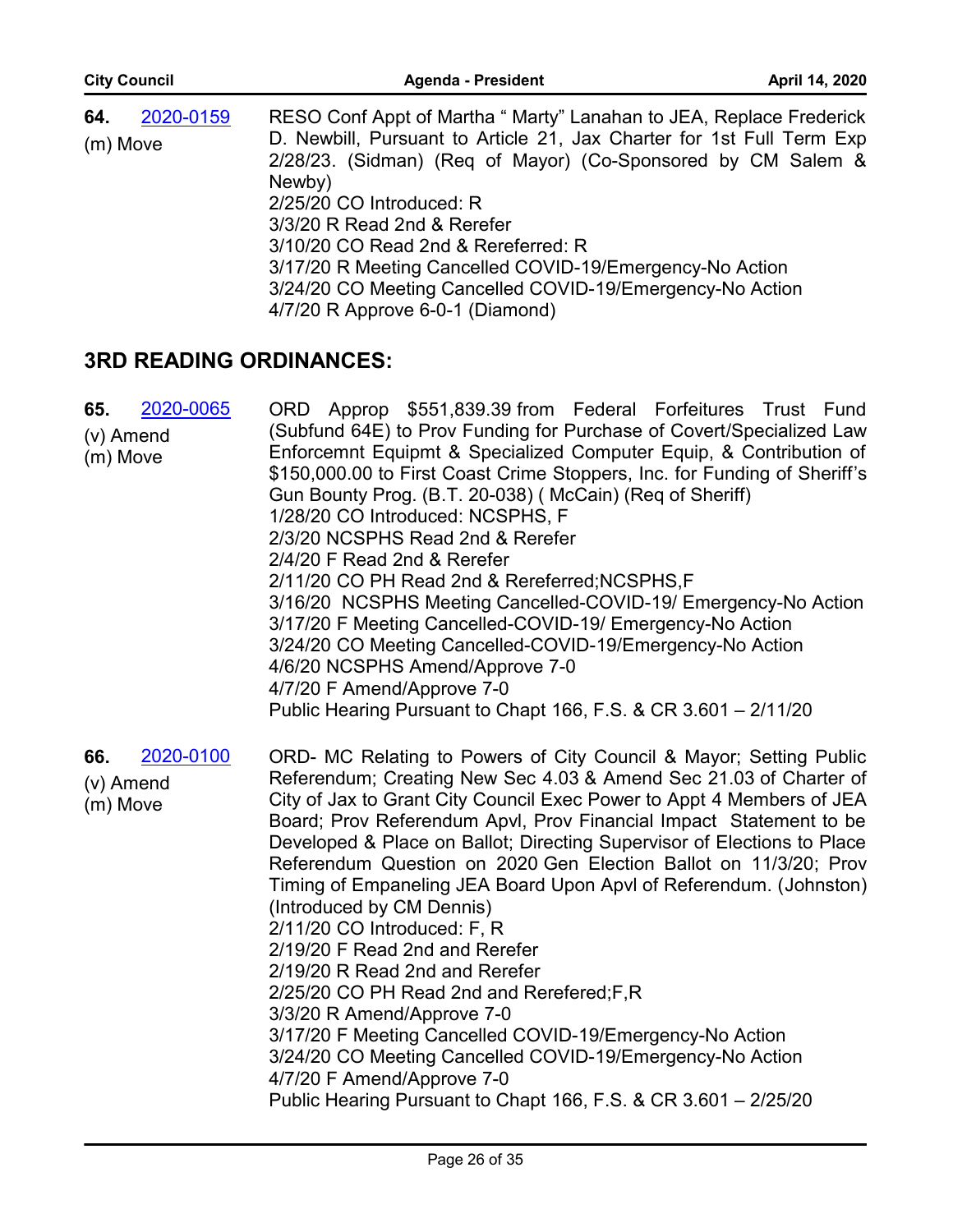| 2020-0142<br>67.<br>(v) Amend<br>(m) Move | ORD Approp \$2,015,156 from General Fund/General Svc, Dist. Fund<br>Bal to Auth Capital Projs (Subfund 32E) to Fidelity Natn'l Info Svcs, Inc.<br>("Developer") to Prov Funding for Brooklyn Area Drainage & Safety<br>Improvemts Proj; Apv & Auth Public Infrastructure Capital Improvemts<br>Cost Disbursemt Agreemt for R/W Improvemts to Riverside Ave, Alfred<br>Dupont Place & Forest St Intersec & Adjacent Areas btwn City &<br>Developer to Prov Developer Auth for Planning, Design, Engineering,<br>Permitting, CEI & Constructn of R/W Improvemts & for City Cost Reimb<br>to Developer for Undertaking Said Activities; Prov Oversight by<br>Engineering & Constructn Mgmt Div of Public Works Dept. (B.T.<br>20-000) (Sawyer) (Req of Mayor)<br>2/25/20 CO Introduced: NCSPHS, TEU, F<br>3/2/20 NCSPHS Read 2nd & Rerefer<br>3/2/20 TEU Read 2nd & Rerefer<br>3/3/20 F Read 2nd & Rerefer<br>3/10/20 CO PH Read 2nd & Rereferrred; NCSPHS, TEU, F<br>3/16/20 NCSPHS Meeting Cancelled COVID-19/Emergency-No Action<br>3/16/20 TEU Meeting Cancelled COVID-19/Emergency-No Action<br>3/17/20 F Meeting Cancelled COVID-19/Emergency-No Action<br>3/24/20 CO Meeting Cancelled COVID-19/Emergency-No Action<br>4/6/20 NCSPHS Amend/Approve 7-0<br>4/6/20 TEU Amend/Approve 7-0 |
|-------------------------------------------|--------------------------------------------------------------------------------------------------------------------------------------------------------------------------------------------------------------------------------------------------------------------------------------------------------------------------------------------------------------------------------------------------------------------------------------------------------------------------------------------------------------------------------------------------------------------------------------------------------------------------------------------------------------------------------------------------------------------------------------------------------------------------------------------------------------------------------------------------------------------------------------------------------------------------------------------------------------------------------------------------------------------------------------------------------------------------------------------------------------------------------------------------------------------------------------------------------------------------------------------------------------------------------------------|
|                                           | 4/7/20 F Amend/Approve 7-0<br>Public Hearing Pursuant to Chapt 166, F.S. & CR 3.601 - 3/10/20                                                                                                                                                                                                                                                                                                                                                                                                                                                                                                                                                                                                                                                                                                                                                                                                                                                                                                                                                                                                                                                                                                                                                                                              |
| 2020-0145<br>68.<br>(v) Amend<br>(m) Move | ORD Approp \$1,361,843.00 from Subfund 581 – Retained Earnings to<br>Subfund 581 – Self Insured Progs. to 1) Increase FY 2020 Budget for<br>AFRM581MI - Misc Insured Progs. by \$1,201,843.00 & 2) Increase FY<br>2020 Budget for AFRM581AD - Risk Mgmnt. Admin. by \$160,000.00,<br>Extending Term of Contract from 6/30/2020 thru 9/30/2020, & Prov<br>Funds for Addtn'l Maint. needed for ORIGAMI, the New Risk Mgmnt.<br>System. (B.T. 20-055) (McCain) (Req of Mayor)<br>2/25/20 CO Introduced: F<br>3/3/20 F Read 2nd and Rerefer<br>3/10/20 CO PH Read 2nd & Rereferred; F<br>3/17/20 F Meeting Cancelled COVID-19/Emergency-No Action<br>3/24/20 CO Meeting Cancelled COVID-19/Emergency-No Action<br>4/7/20 F Amend/Approve 7-0                                                                                                                                                                                                                                                                                                                                                                                                                                                                                                                                                   |

Public Hearing Pursuant to Chapt 166, F.S. & CR 3.601 – 3/10/20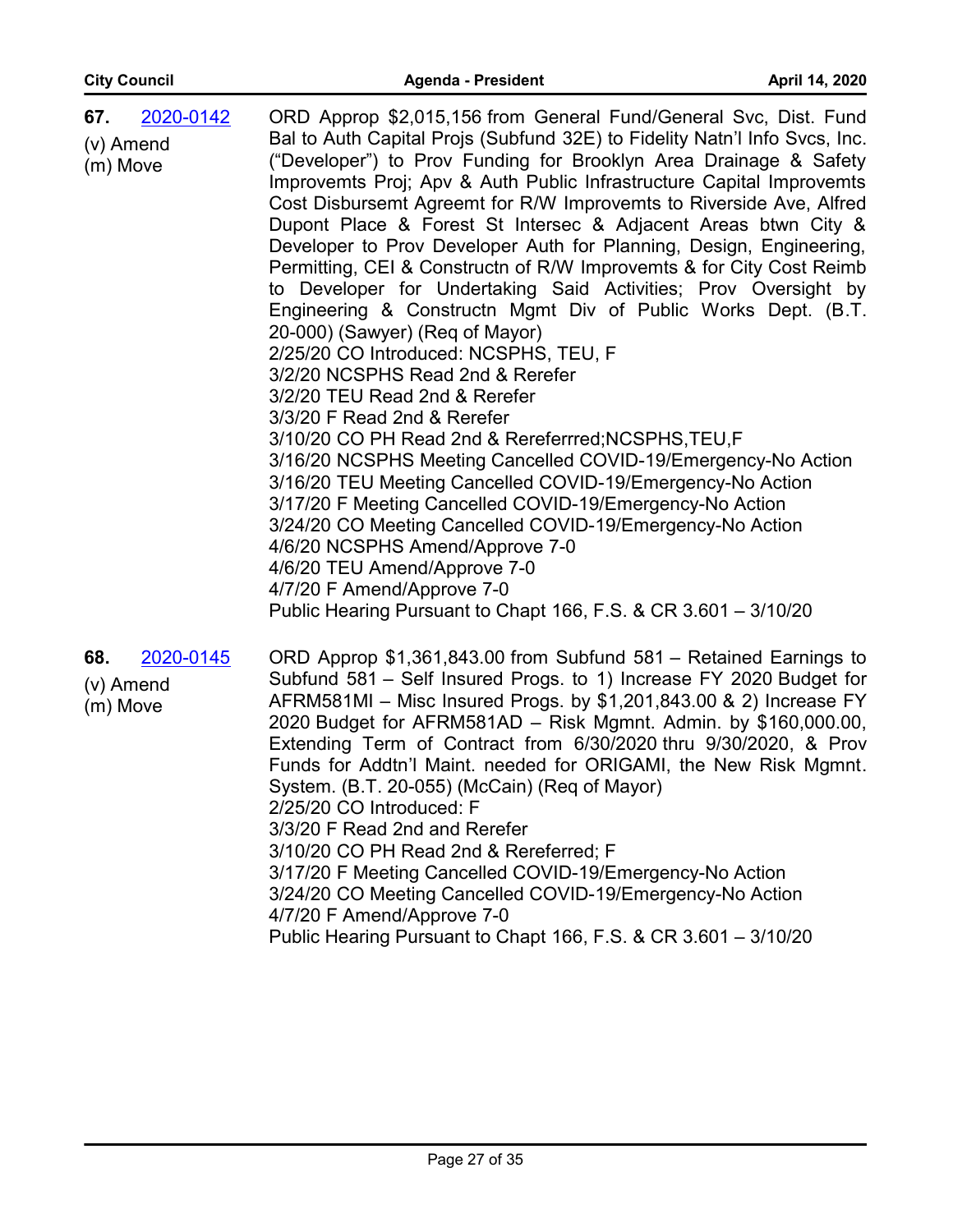| 2020-0146<br>69.<br>$(v)$ Amend<br>(m) Move | ORD Auth Kids Hope Alliance ("KHA") to Procuremnt. Svcs. for<br>Summer Learning Prog. for Summer 2020 in Aggregate Amt of<br>\$3,955,500 from Same Providers at Same Locatns in Same Amts. as<br>were Awarded in Out-of-School Time Essential Svc. Category for<br>Summer 2019 Subj. to Certain Exceptions; Invoking Exception of Sec<br>126.107 (G) (Exemptions), Pt 1 (Gen Regulations), Chapt 126<br>(Procurement Code), Ord Code; Auth KHA to Execute & Deliver<br>Summer Learning Prog. Contracts; Waiving Requiremnts. of Sec<br>77.111 (A) (Provider Contracts), Chapt 77, (Kids Hope Alliance), Ord<br>Code to Exempt Children's Svcs. Prog. to be Prov. by Providers<br>Specified in this Ord from Competitive Procuremnt. (Davis) (Req of<br>Mayor)<br>2/25/20 CO Introduced: NCSPHS, F, R<br>3/2/20 NCSPHS Read 2nd & Rerefer<br>3/3/20 F Read 2nd & Rerefer<br>3/3/20 R Read 2nd & Rerefer<br>3/10/20 CO PH Read 2nd & Rereferrred; NCSPHS, TEU, R<br>3/16/20 NCSPHS Meeting Cancelled COVID-19/Emergency-No Action<br>3/17/20 F Meeting Cancelled COVID-19/Emergency-No Action<br>3/17/20 R Meeting Cancelled COVID-19/Emergency-No Action<br>3/24/20 CO Meeting Cancelled COVID-19/Emergency-No Action<br>4/6/20 NCSPHS Amend/Approve 7-0<br>4/7/20 F Amend/Approve 6-0-1(Freeman)<br>4/7/20 R Amend/Approve 7-0<br>Public Hearing Pursuant to Chapt 166, F.S. & CR 3.601 - 3/10/20 |
|---------------------------------------------|---------------------------------------------------------------------------------------------------------------------------------------------------------------------------------------------------------------------------------------------------------------------------------------------------------------------------------------------------------------------------------------------------------------------------------------------------------------------------------------------------------------------------------------------------------------------------------------------------------------------------------------------------------------------------------------------------------------------------------------------------------------------------------------------------------------------------------------------------------------------------------------------------------------------------------------------------------------------------------------------------------------------------------------------------------------------------------------------------------------------------------------------------------------------------------------------------------------------------------------------------------------------------------------------------------------------------------------------------------------------------------------------------|
| 2020-0160<br>70.<br>(v) Amend<br>(m) Move   | ORD-MC Creating New Sec 602.408 (Lobbying, Employment or<br>Consulting by Appointed Officials Required to File Form 1 Financial<br>Disclosures; Prohibition), Pt4 (Conflicts of Interests), Chapt 602 (Jax                                                                                                                                                                                                                                                                                                                                                                                                                                                                                                                                                                                                                                                                                                                                                                                                                                                                                                                                                                                                                                                                                                                                                                                        |

Disclosures; Prohibition), Pt4 (Conflicts of Interests), Chapt 602 (Jax Ethics Code), Ord Code, to Prohibit Lobbying, Employment or Consulting for Compensation by Former Appointed Officials Required to File Form 1 Financial Disclosures to the Board Commission, Committee, Council or Authority for Period of 2 Yrs After Vacating that Position; Provide for Current List of Form 1 Financial Disclosure Agencies. (Johnston) (Introduced by CM Diamond) 2/25/20 CO Introduced: F,R 3/3/20 F Read 2nd & Rerefer 3/3/20 R Read 2nd & Rerefer 3/10/20 CO Read 2nd & Rereferred; F, R 3/17/20 F Meeting Cancelled COVID-19/Emergency-No Action 3/17/20 R Meeting Cancelled COVID-19/Emergency-No Action 3/24/20 CO Meeting Cancelled COVID-19/Emergency-No Action 4/7/20 F Amend/Approve 7-0 4/7/20 R Amend/Approve 7-0 Public Hearing Pursuant to Chapt 166, F.S. & CR 3.601 – 3/10/20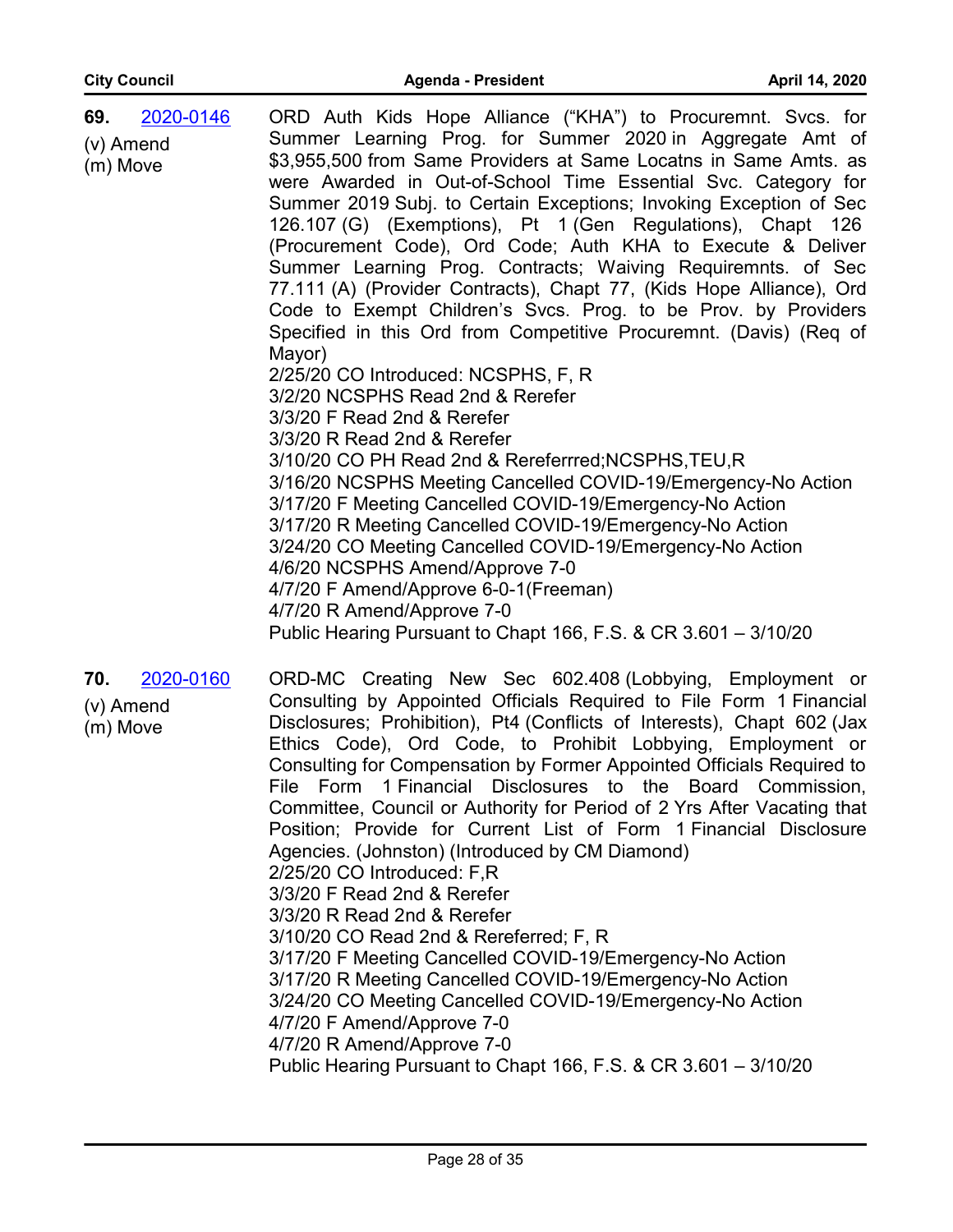| 2020-0161<br>71.            | ORD Calling General Election to Hold a Referendum of the Qualified     |
|-----------------------------|------------------------------------------------------------------------|
| (v) Amend                   | Electors Residing in Duval County to be Held on 11/3/20, on Question   |
| (m) Move                    | of Approving Half-Cent School Capital Outlay Sales Surtax as Levied by |
|                             | DCSB Pursuant to Sec 212.055(6), F.S.; Directing Council Secretary to  |
|                             | Provide Notices to State Gov't. (Durden) (Req of General Counsel)      |
|                             | (Co-Sponsored by CM Carlucci, R. Gaffney, Morgan, Pittman, Dennis,     |
|                             | Newby, Hazouri, Priestly Jackson)                                      |
|                             | 2/25/20 CO Introduced: NCSPHS, F, R                                    |
|                             | 3/2/20 NCSPHS Read 2nd & Rerefer                                       |
|                             | 3/3/20 F Read 2nd & Rerefer                                            |
|                             | 3/3/20 R Read 2nd & Rerefer                                            |
|                             | 3/10/20 Read 2nd & Referer: F, R                                       |
|                             | 3/16/20 NCSPHS Meeting Cancelled COVID-19/Emergency-No Action          |
|                             | 3/17/20 F Meeting Cancelled COVID-19/Emergency-No Action               |
|                             | 3/17/20 R Meeting Cancelled COVID-19/Emergency-No Action               |
|                             | 3/24/20 CO Meeting Cancelled COVID-19/Emergency-No Action              |
|                             | 4/6/20 NCSPHS Amend/Approve 6-1(Diamond)                               |
|                             | 4/7/20 F Amend/Approve 7-0                                             |
| <i><b>*CLERK READS*</b></i> | 4/7/20 R Amend/Approve 6-1 (Diamond)                                   |
|                             | Public Hearing Pursuant to Chapt 166, F.S. & CR 3.601 - 3/10/20        |

### **2ND READING RESOLUTIONS (Public Participation 2020-190; 2020-193):**

- RESO-Q re Appeal Filed by First Baptist Church of Jacksonville, FL regarding Jax Historic Preservation Commission's decision to Deny Demolition Permit Application for Structure at 125 W Church St, a Contributing Structure within Downtown Historic District, Pursuant to Sec 320.407, Ord Code; Adopt Recommended Findings & Conclusions of LUZ Committee; Requesting One Cycle Emerg Passage. (West) (LUZ) (Ex-parte: DeFoor, Boylan) 3/10/20 CO Introduced: LUZ 3/17/20 LUZ Meeting Cancelled COVID-19/Emergency-No Action 3/24/20 CO Meeting Cancelled COVID-19/Emergency-No Action 4/7/20 LUZ Mtg Cancelled COVID-19/PH Cont 4.21.20, per 2020-200 LUZ PH – 3/17/20,4/7/20,4/21/20 **72.** [2020-0188](http://jaxcityc.legistar.com/gateway.aspx?m=l&id=/matter.aspx?key=2255)
- RESO Conf NW Dist CPAC's Appt of Velma Rounsville as Mbr of Taxation, Revenue & Utilization of Expenditures Commission (TRUE), Replacing Camilla Collins, for Partial Term Exp 6/30/2020. (Distel) (Req of Northwest District CPAC) 3/10/20 CO Introduced: R 3/17/20 R Meeting Cancelled COVID-19/Emergency-No Action 3/24/20 CO Meeting Cancelled COVID-19/Emergency-No Action 4/7/20 R Read 2nd & Rerefer **73.** [2020-0190](http://jaxcityc.legistar.com/gateway.aspx?m=l&id=/matter.aspx?key=2257)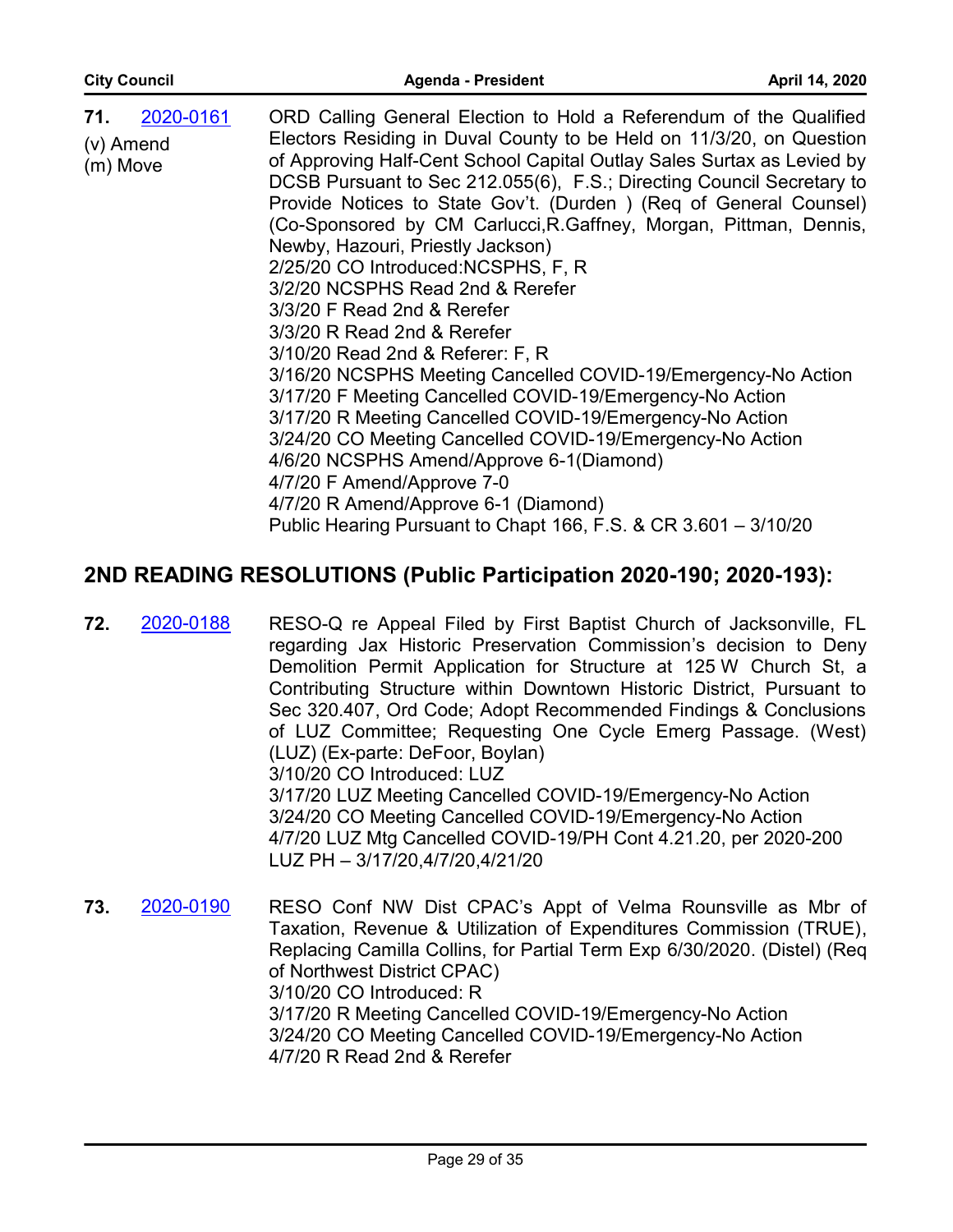| <b>City Council</b> |           | <b>Agenda - President</b>                                                                                                                                                                                                                                                                                                                                                                                                                                                                                                                              | April 14, 2020 |  |
|---------------------|-----------|--------------------------------------------------------------------------------------------------------------------------------------------------------------------------------------------------------------------------------------------------------------------------------------------------------------------------------------------------------------------------------------------------------------------------------------------------------------------------------------------------------------------------------------------------------|----------------|--|
| 74.                 | 2020-0193 | RESO Urging Independent Agencies, Specifically JAA, JEA, JPA & JTA<br>to Limit Executive Contracts to the Chief Executive Officer; Directing<br>Legislative Services Div to Forward Adopted Reso to Independent<br>Agencies. (Sidman) (Introduced by CM Salem)<br>3/10/20 CO Introduced: TEU, R<br>3/16/20 TEU Meeting Cancelled COVID-19/Emergency-No Action<br>3/17/20 R Meeting Cancelled COVID-19/Emergency-No Action<br>3/24/20 CO Meeting Cancelled COVID-19/Emergency-No Action<br>4/6/20 TEU Read 2nd & Rerefer<br>4/7/20 R Read 2nd & Rerefer |                |  |

### **INTRODUCTION OF NEW RESOLUTIONS (1ST READING) (Public Participation 2020-24)**

- **75.** [2020-0222](http://jaxcityc.legistar.com/gateway.aspx?m=l&id=/matter.aspx?key=2295) RESO Conf Appt of Jill C. Enz as Chief of Natural & Marine Resource Div of City of Jax's Dept of Parks Recreation & Community Svcs (McCain) (Req of Mayor) 4/14/20 CO Introduced: R
- **76.** [2020-0223](http://jaxcityc.legistar.com/gateway.aspx?m=l&id=/matter.aspx?key=2296) RESO Honoring the Jax Chapter of the Daughters of the American Revolution on the Event of their 125th Anniversary (Introduced by CM Carlucci) 4/14/20 CO Introduced: R
- **77.** [2020-0224](http://jaxcityc.legistar.com/gateway.aspx?m=l&id=/matter.aspx?key=2297) (v) Emergency (m) Move RESO Concerning Public Safety & Welfare of COJ during COVID-19 Pandemic; Encouraging Action by Banks & Financial Institutions; & Addnl State and Federal Action; Encouraging the FL Supreme Court to Extend Administrative Order re: Writs of Possession for Eviction Proceedings; Encouraging Sherriff to Stay Enforcemt on Eviction Orders During State of Emerg; **Req Emerg Passage Upon Introduction**; Directing Legislative Svcs to Circulate a Copy of Resolution Upon Adoption. (Johnston) (Introduced by CM Dennis) (Co-Sponsored by CM's Morgan, Pittman & Gaffney) 4/14/20 CO Introduction: NCSPHS, F
- RESO Honoring and Commemorating the Life and Accomplishments of William "W.W." Gay. (Clements) (Introduced by CM's Ferraro, Wilson, Boylan, Dennis, White, Hazouri, Pittman, Salem, Becton,Freeman & Newby) 4/14/20 CO Introduction: R **78.** [2020-0225](http://jaxcityc.legistar.com/gateway.aspx?m=l&id=/matter.aspx?key=2298)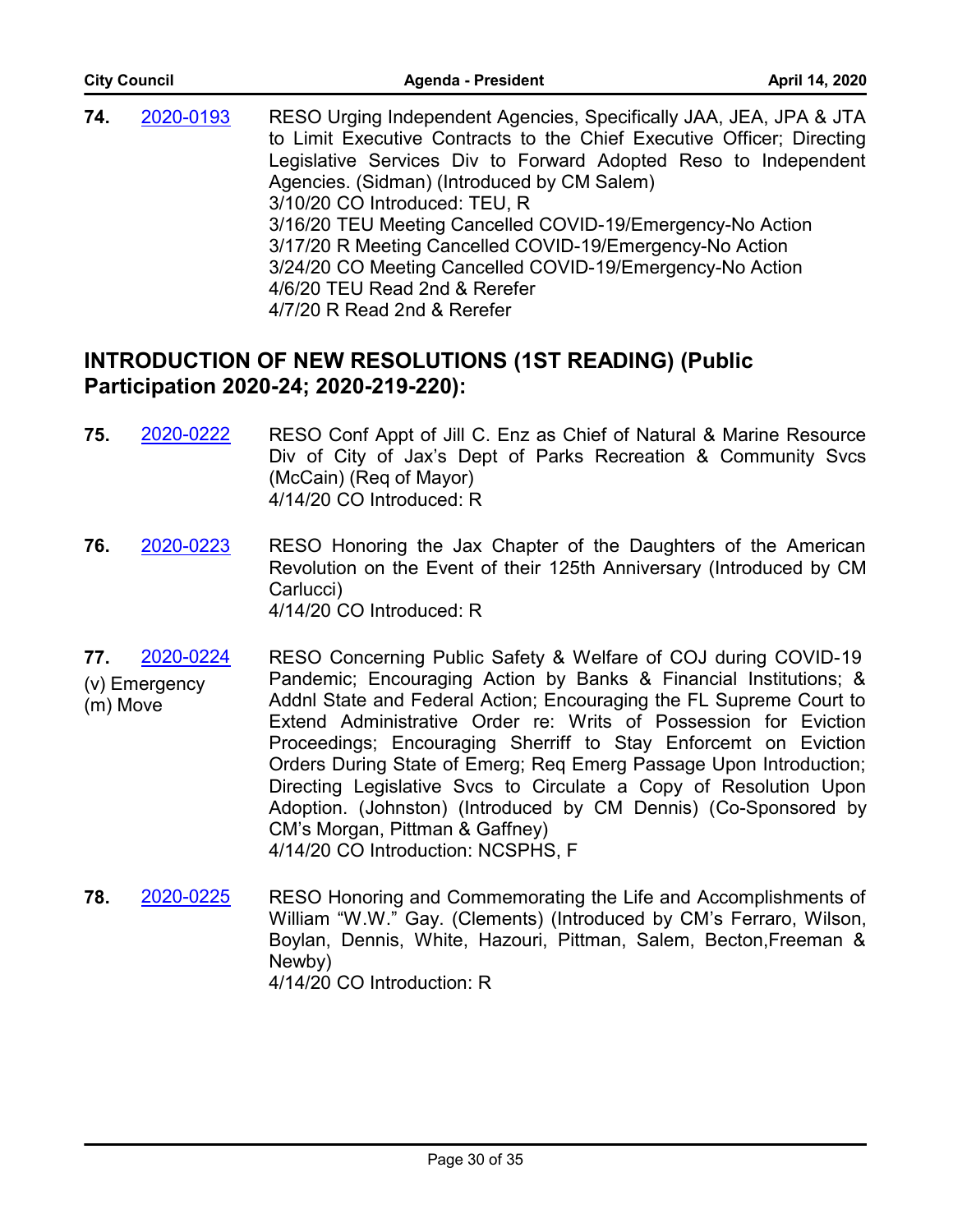#### **INTRODUCTION OF NEW ORDINANCES (1ST READING):**

- ORD Appt Susan McCullough as Member of Jax Duval County Council on Elder Affairs, Dist 14 Rep, Filling Seat Formerly Held by Henry W. Cook, for 1st Full Term End 6/30/21; Waiving Sec 82.102 (A) (2) (Composition of Membership; Officers), Ord Code, as to Requiremt that Members Should not be Providers of Svcs or Employees of Local, State or Federal Govt. (Sidman) (Introduced by CM DeFoor) 4/14/20 CO Introduced: R Public Hearing Pursuant to Chapt 166, F.S. & CR 3.601 – 4/28/20 **79.** [2020-0202](http://jaxcityc.legistar.com/gateway.aspx?m=l&id=/matter.aspx?key=2275)
- ORD Apv & Auth Roadway Transfer Agreemt btwn City of Jax & FDOT Transferring from State Hwy System to the City a R/W Known as State Rd 109/University Blvd (Roadway ID 72110000) & the Responsibility for the Operation, Maintenance & Repair of the Roadway; Provide for Recording of Existing R's/W Maps in Public Land Records by City of Jax. (McCain) (Req of Mayor) 4/14/20 CO Introduced: TEU Public Hearing Pursuant to Chapt 166, F.S. & CR 3.601 – 4/28/20 **80.** [2020-0203](http://jaxcityc.legistar.com/gateway.aspx?m=l&id=/matter.aspx?key=2276)
- ORD Apv & Auth 3rd Amend to Existing Agreemt w/Republic Svcs of FL Ltd Partnership D/B/A Southland Waste Systems of Jax; Setting Rates from 2019 Rate Review Commencing 10/1/19; Setting Fuel Caps for FY's 2019-2020 & 2020-2021; Apv Premise Count Conducted in Connection w/Rate Review; Providing Markup on Expenses; Oversight by Solid Waste Div of Dept of Public Works. (McCain) (Req of Mayor) 4/14/20 CO Introduced: TEU Public Hearing Pursuant to Chapt 166, F.S. & CR 3.601 – 4/28/20 **81.** [2020-0204](http://jaxcityc.legistar.com/gateway.aspx?m=l&id=/matter.aspx?key=2277)
- ORD Apv & Auth 2nd Amend to Existing Agreemt w/Advanced Disposal Svcs Jax, LLC; Setting Rates from 2019 Rate Review Commencing 10/1/19; Setting Fuel Caps for FY's 2019-2020, 2020-2021 & 2021-2022; Auth Dual Use of Jax Area Residential (JAR) Facility; Apv Premise Count Conducted in Connection w/Rate Review; Providing for Markup on Expenses; Oversight by Solid Waste Div of Dept of Public Works. (McCain) (Req of Mayor) 4/14/20 CO Introduced: TEU Public Hearing Pursuant to Chapt 166, F.S. & CR 3.601 – 4/28/20 **82.** [2020-0205](http://jaxcityc.legistar.com/gateway.aspx?m=l&id=/matter.aspx?key=2278)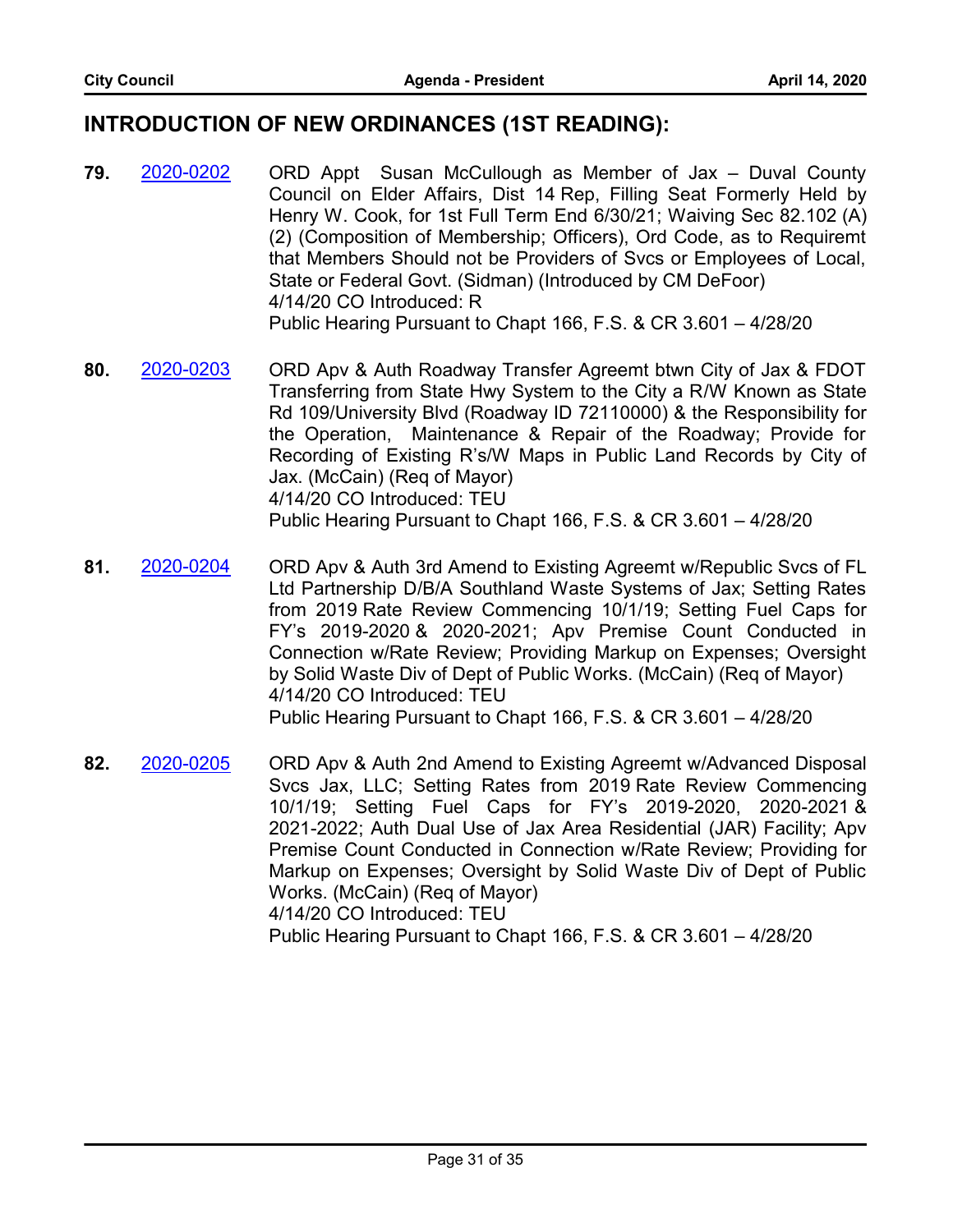| <b>City Council</b> |           | <b>Agenda - President</b>                                                                                                                                                                                                                                                                                                                                                                                                                                                                                                                                       | April 14, 2020 |
|---------------------|-----------|-----------------------------------------------------------------------------------------------------------------------------------------------------------------------------------------------------------------------------------------------------------------------------------------------------------------------------------------------------------------------------------------------------------------------------------------------------------------------------------------------------------------------------------------------------------------|----------------|
| 83.                 | 2020-0206 | ORD Apv & Auth 3rd Amend to Existing Agreemt w/Waste Pro of FL,<br>Inc.; Setting Rates from 2019 Rate Review Commencing 10/1/19;<br>Setting Fuel Caps for FY's 2019-2020, 2020-2021 & 2021-2022; Apv<br>Premise Count Conducted in Connection w/Rate Review; Providing for<br>Markup on Expenses Based on Mayor's Recommendation Pursuant to<br>Sec 382.390 (B)(7), Ord Code; Oversight by Solid Waste Div of Dept of<br>Public Works. (McCain) (Req of Mayor)<br>4/14/20 CO Introduced: TEU<br>Public Hearing Pursuant to Chapt 166, F.S. & CR 3.601 - 4/28/20 |                |
| 84.                 | 2020-0207 | ORD Adopt Inventory List Identifying City-Owned Surplus Propty<br>Deemed Appropriate for Use as Potential Affordable Housing Pursuant<br>to & as Mandated by Secs 125.379 & 166.0451, F.S. & Sec 122.423,<br>Ord Code; Declaring 84 Parcels on Inventory List to be Surplus to<br>Needs of City; Auth Disposition of Subj Parcels Pursuant to Provision of<br>Sec 122.423 (Disposition for Affordable Housing), Subpt B (Real<br>Property Dispositions & Exchanges), Pt 4 (Real Property), Ord Code.<br>(McCain) (Req of Mayor)                                 |                |

4/14/20 CO Introduced: NCSPHS, F

Public Hearing Pursuant to Chapt 166, F.S. & CR 3.601 – 4/28/20

- ORD Approp Grant Funds in Amt of \$5,000.00 from FDOT for Reimb. of City of Jax's Participation in Design & Project Managemt of Pedestrian Improvemts on Park St/Margaret St. from Riverside Ave to I-95 Ramps, Amend 2020-2024 5-Yr CIP Apvd by Ord 2019-505-E to Prov Funding for Proj Entitled "Park St. Pedestrian Improvements from Riverside Ave to I-95 Ramps" Auth the Mayor, or his designee, & Corp. Secretary to execute & deliver, on behalf of the City, the Local Agency Prog. Agreemt btwn FDOT & City of Jax;Oversight by Engineering & Construction Management Division of Dept of Public Works. (B.T. 20-054) (McCain) (Req of Mayor) 4/14/20 CO Introduced: TEU, F Public Hearing Pursuant to Chapt 166, F.S. & CR 3.601 – 4/28/20 **85.** [2020-0208](http://jaxcityc.legistar.com/gateway.aspx?m=l&id=/matter.aspx?key=2281)
- ORD Approp \$30,000.00 from Special Law Enforcemt Trust Fund in Accordance w/Sec 932.7055, F.S., to Prov Funding to Boy Scouts of America, North FL Council (\$10,000.00), M.A.D.D.A.D.S Jax Chapt Inc. (\$10,000.00), & FL FBINAA Retrainer (\$10,000.00), Auth the Mayor, or his designee, & Corp Secretary to execute & deliver, on behalf of the City, the Misc Appropriations Agreemt btwn City of Jax & Boy Scouts of America, North FL Council, & Misc Appropriations Agreemt btwn City of Jax & M.A.D.D.A.D.S Jax Chapt, Inc; City Oversight by Jax Sheriff's Office. (B.T. 20-061) (McCain) (Req of Sheriff) 4/14/20 CO Introduced: NCSPHS, F Public Hearing Pursuant to Chapt 166, F.S. & CR 3.601 – 4/28/20 **86.** [2020-0209](http://jaxcityc.legistar.com/gateway.aspx?m=l&id=/matter.aspx?key=2282)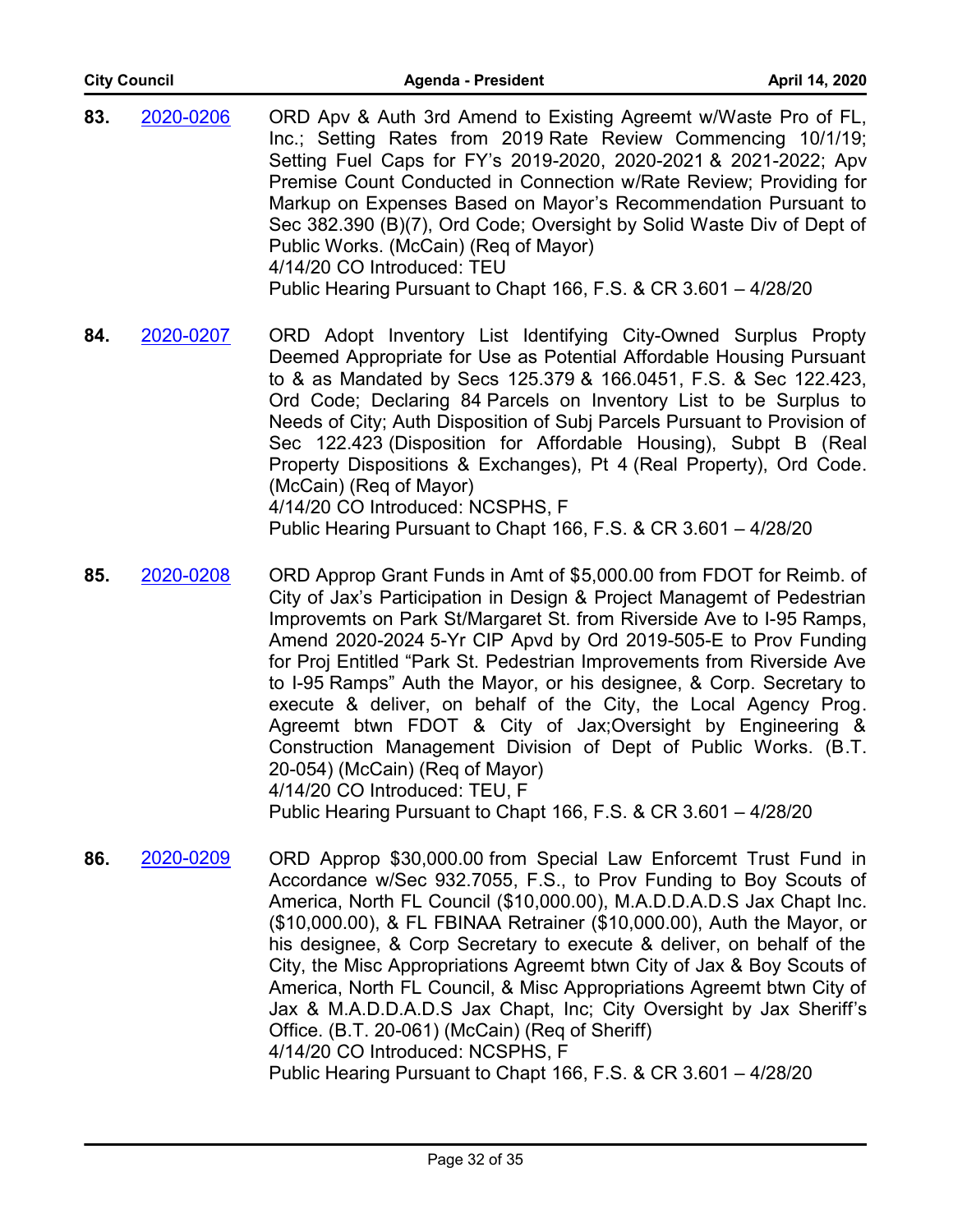| <b>City Council</b> |           | Agenda - President<br>April 14, 2020                                                                                                                                                                                                                                                                                                                                                                                                                               |  |
|---------------------|-----------|--------------------------------------------------------------------------------------------------------------------------------------------------------------------------------------------------------------------------------------------------------------------------------------------------------------------------------------------------------------------------------------------------------------------------------------------------------------------|--|
| 87.                 | 2020-0210 | ORD Closing & Abandoning &/or Disclaiming Portion of Opened &<br>Unimproved R/W of Pemberton St at Req of Jordi Martin Gillio Hogan,<br>Subj to Reservation unto JEA of an All Utilities Easemt Over Closed<br>Pemberton St R/W; Provide Approval Subj to Conditions. (Dist<br>11-Becton) (McCain) (Req of Mayor)<br>4/14/20 CO Introduced: TEU<br>TEU PH Pursuant to Sec 336.10, F.S. - 5/4/20<br>Public Hearing Pursuant to Chapt 166, F.S. & CR 3.601 - 4/28/20 |  |
| 88.                 | 2020-0211 | ORD Approp \$56,058.00 in Grant Funding w/No Local Match from<br>FDLE Under the Prison Rape Elimination Act (PREA) to Purchase<br>Operating Supplies for PREA Inmate Education Initiative & to Increase<br>Video Surveillance at JSO Correctional Facilities. (B.T. 20-048)<br>(McCain) (Req of Mayor)<br>4/14/20 CO Introduced: NCSPHS, F<br>Public Hearing Pursuant to Chapt 166, F.S. & CR 3.601 - 4/28/20                                                      |  |
|                     |           |                                                                                                                                                                                                                                                                                                                                                                                                                                                                    |  |

- ORD-MC Creating New Sec 111.356 (Firefighter Candidate Sponsorship Program Spec Rev Fund), Pt 3 (Public Safety & Courts), Chapt 111 (Spec Rev & Trust Accounts), Ord Code, to Receive all Donations, Monetary Gifts, Contributions, Sponsorship Monies, & Other Related Monies to Provide Funding to Develop Firefighter Sponsorship Prog to Increase City of Jax Pool of Qualified Minority & Women Candidates for Position of Firefighter; Provide for Codification Instructions. (McCain) (Req of Mayor) 4/14/20 CO Introduced: NCSPHS, F Public Hearing Pursuant to Chapt 166, F.S. & CR 3.601 – 4/28/20 **89.** [2020-0212](http://jaxcityc.legistar.com/gateway.aspx?m=l&id=/matter.aspx?key=2285)
- ORD Approp \$1,000,000.00 from Tree Protection & Related Expenses Trust Fund, Subfund 15F (Now Fund 15304), to "Level 3 Tree Planting Prog," for Funding to be Administered by Public Works in Accordance with Level 3 Tree Planting Prog Requiremts; Apv & Requesting Dept of Public Works to Oversee & Administer Prog in Accordance with Criteria herein; Providing Funds Carryover into Subsequent Fiscal Yrs; Apv Execution & Delivery from Time to Time Henceforth a Standard Agreemt for Entering into Grant Agreemt w/Third Parties for Level 3 Tree Planting Prog w/No Further Action by City Council Required. (Grandin) (Introduced by CM Salem) 4/14/20 CO Introduced: NCSPHS, TEU, F **90.** [2020-0213](http://jaxcityc.legistar.com/gateway.aspx?m=l&id=/matter.aspx?key=2286)

Public Hearing Pursuant to Chapt 166, F.S. & CR 3.601 – 4/28/20

ORD Apv Harbour Waterway Dependent Spec Dist Proposed FY 2020/2021 Budget,(Johnston) (Introduced by CP Wilson,Per Ord 2010-725-E) 4/14/20 CO Introduced: F Public Hearing Pursuant to Chapt 166, F.S. & CR 3.601 – 4/28/20 **91.** [2020-0214](http://jaxcityc.legistar.com/gateway.aspx?m=l&id=/matter.aspx?key=2287)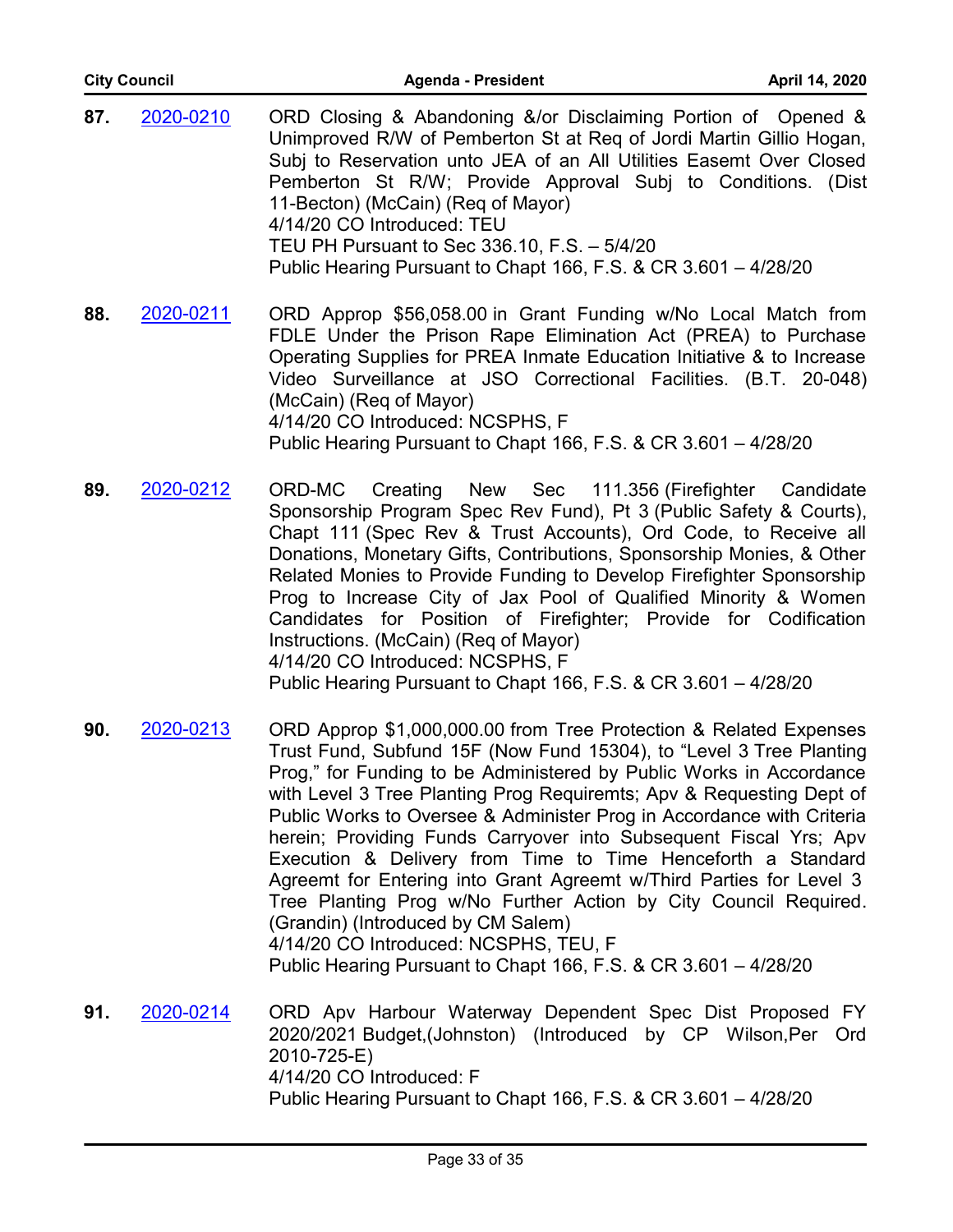|     | <b>City Council</b>                    | Agenda - President                                                                                                                                                                                                                                                                                                                                                                                                                                                                                                                                                                                                                                                                                    | April 14, 2020                           |
|-----|----------------------------------------|-------------------------------------------------------------------------------------------------------------------------------------------------------------------------------------------------------------------------------------------------------------------------------------------------------------------------------------------------------------------------------------------------------------------------------------------------------------------------------------------------------------------------------------------------------------------------------------------------------------------------------------------------------------------------------------------------------|------------------------------------------|
| 92. | 2020-0215                              | ORD Apv Tarpon Cove Dependent Spec Dist Proposed FY 2020/2021<br>Budget, (Johnston) (Introduced by CP Wilson, Per Ord 2017-154-E)<br>4/14/20 CO Introduced: F<br>Public Hearing Pursuant to Chapt 166, F.S. & CR 3.601 - 4/28/20                                                                                                                                                                                                                                                                                                                                                                                                                                                                      |                                          |
| 93. | 2020-0216                              | ORD Apv Millers Creek Dependent Spec Dist Proposed FY 2020/2021<br>Budget, . (Johnston) (Introduced by CP Wilson, Per Ord 2014-700-E)<br>4/14/20 CO Introduced: F<br>Public Hearing Pursuant to Chapt 166, F.S. & CR 3.601 - 4/28/20                                                                                                                                                                                                                                                                                                                                                                                                                                                                  |                                          |
| 94. | 2020-0217                              | ORD Apv Isle of Palms Dependent Spec Dist Proposed FY 2020/2021<br>Budget, (Johnston) (Introduced by CP Wilson, Per Ord 2011-724-E)<br>4/14/20 CO Introduced: F<br>Public Hearing Pursuant to Chapt 166, F.S. & CR 3.601 - 4/28/20                                                                                                                                                                                                                                                                                                                                                                                                                                                                    |                                          |
| 95. | 2020-0218                              | ORD Re Chapt 118 (City Grants), Ord Code; Estab 2020-2021<br>Categories of Most Vulnerable Persons & Needs for Public Service<br>Grant Appropriations; Req 1 Cycle Emergency Passage. (Sidman) (Req<br>of Public Serv Grant Council)<br>4/14/20 CO Introduced: NCSPHS, F<br>Public Hearing Pursuant to Chapt 166, F.S. & CR 3.601 - 4/28/20                                                                                                                                                                                                                                                                                                                                                           |                                          |
| 96. | 2020-0219<br>(v) Emergency<br>(m) Move | 121.105 (Pensioner's<br>ORD-MC<br>Sec<br>Amend<br>Reemployment by City), Pt 1 (Police & Fire<br>Administration), Chapt 121 (Police & Fire fighters Pension Plan), Ord<br>Code, add Provisions for Temp Police Officers & Fire fighters; Provide<br>for Codification Instructions; Waiving, Pursuant to Gov. Desantis' Exec<br>Order 20-52, Requirement State Law & Chapt 121 (Police & Firefighters<br>Pension Plan), Pt 1 (Police & Fire Pension Fund Administration) Sec<br>121.104 (Review of Proposed Legislation), Ord Code; Req<br>Emerg Passage Upon Introduction. (Granat) (Req of Mayor)<br>4/14/20 CO Introduction: F, R<br>Public Hearing Pursuant to Chapt 166, F.S. & CR 3.601 - 4/28/20 | Upon<br><b>Rights</b><br>Pension<br>Fund |